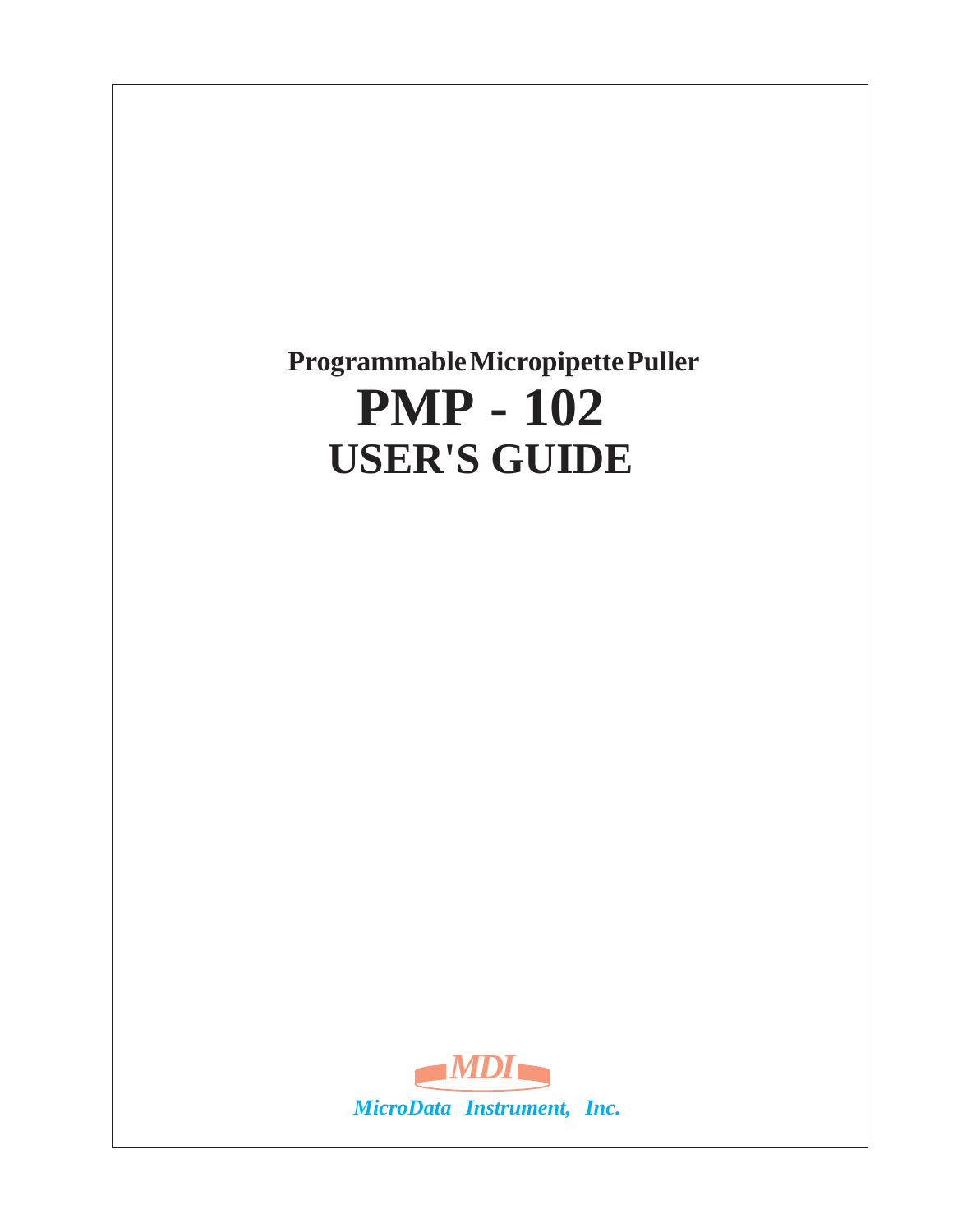# **TABLE OF CONTENTS**

| <b>The Puller's Features</b>                                         | 1              |
|----------------------------------------------------------------------|----------------|
| <b>Specifications</b>                                                | $\overline{2}$ |
|                                                                      | 3              |
| 1. Unpacking and Connections                                         | 3              |
| 2. Safety Requirements                                               | 3              |
| 3. For First Time Using                                              | 4              |
| <b>Understanding the Puller's Control and Functions</b>              | 7              |
| 1. Parts and functions on the Front Panel                            | 7              |
| 2. Key Pad Functions and Display                                     | 8              |
| <b>Programming the Pulling Sequences</b><br>------------------------ | 14             |
| 1. Pulling Factors                                                   | 14             |
| 2. Preset Sequences for Pulling Different Type of Micropipette       | 16             |
| Shape and Size reference for Preset Sequences                        | 16             |
| Pulled pipette samples Picture for Preset Sequences                  | 17             |
| Heat & Pull Sequences                                                | 18             |
| <b>Preheat Pull Sequences</b>                                        | 21             |
| <b>Rest Heat Pull Sequences</b>                                      | 24             |
| <b>Operating the Puller</b>                                          | 31             |
| 1. Installing a Micropipette                                         | 31             |
| 2. Monitoring a Pulling Sequence Execution                           | 31             |
| 3. Replacing a Heating Filament                                      | 32             |
|                                                                      | 33             |
|                                                                      | 34             |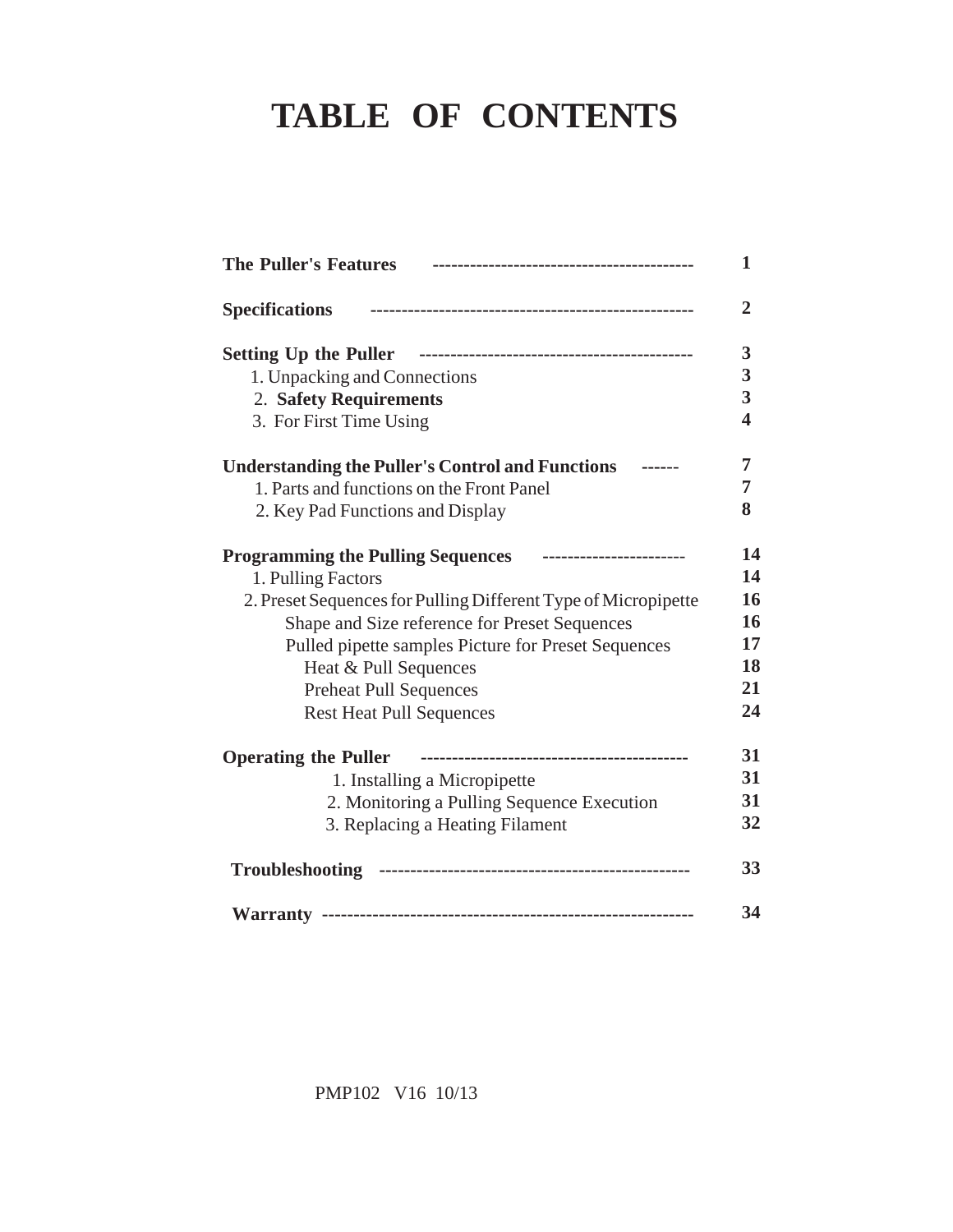# **The Puller's Features**

The PMP-102 is a very sophisticated single micropipette double-pulling puller. It can produce varied micropipettes, including patch clamp electrodes, intracellular electrodes, injection micropipette and micro-needles. Not only one, but two identical pulled pipettes will be produced at a time. To achieve this versatility and the higher degree of reproducibility, many advanced technologies are applied on the PMP-102 :

#### **Exclusive Optical-Digital Taper Measurement**

Instead of mechanical tip length setting from other pipette puller, there is an exclusive optical-digital ruler in the PMP-102 to perform precise taper length setting, real-time measurement and controlling. With this feature, a user can handle taper pulling very precisely and easily. Equipped with a powerful computerize tip sensing function, the PMP-102 can automatically finish the tip pulling. It gives the user a quick reference to pull an ideal tip.

#### **Computerize Real-Time Feedback Heater Control**

In the PMP-102, there is an advanced microcontroller to perform real-time heater power monitoring and controlling. If a heating level is selected and preset, the microcontroller will measure the actual heating power during heating power on. The measurement will be real-time displayed and feedback to the control unit to match the set point dynamically. As a result, the PMP-102 always provides precise heating power, despite of many times of pipette pulling or thermal/electrical characteristic changing. If the heating level is set to AUTO, the heater will automatically search the melting point for different glass pipettes. Under a microcomputer controlling, the heater is smart and reliable.

#### **Programmable and Savable Sequences for Creation and Reproduction**

There are 99 user programmable and savable pulling sequences with 18 steps in each sequence. Users can easily program different pipette tip size, tip length and tip shape in different sequence for different application. Time number, heat level, heat control and action parameters can be individually set in each step. After a special sequence setting up, double identical micropipette will be automatically produced by just pressing the Start button. A straight taper with a fine tip of only 0.1um diameter is usually pulled by more than 3 short taper pulls then a rapid final pull after precise preheating. Without programmable steps and variable parameter setting, an ideal pipette is hardly pulled.

#### **Manufacture Preset Programs for Major Different pipette pulls**

Every PMP-102 is tested and installed major different pipette pulling programs. A new user will easily select the right program or just change a few step parameters to fit their special need. SQ1-22 are preset sequences and SQ51-72 are backup preset sequences. The preset programs are convenient and important, not only because they can pull different pipette samples but also they can be copied as templets to make other programs with only minor parameter change.

#### **Pneumatic Pulling Force and Very Compact Size**

Comparing with other pipette puller using gravity or magnetic field as pulling force, the PMP-102 applies precise controlled pneumatic pressure as the pulling force, which gives more controllable, even and consistent dragging characteristics. The PMP-102 can pull an ideal injection tip or microelectrode tip easily, which can hardly be produced by other pullers. Within a very compact size, the PMP-102 can precisely perform single pulling to multiparameter multi-pulling without manual interrupt. A precision micro-linear ball bearing rail and advanced pneumatic components are used to provide no fault pulling movement. A simple 4x4 keypad and full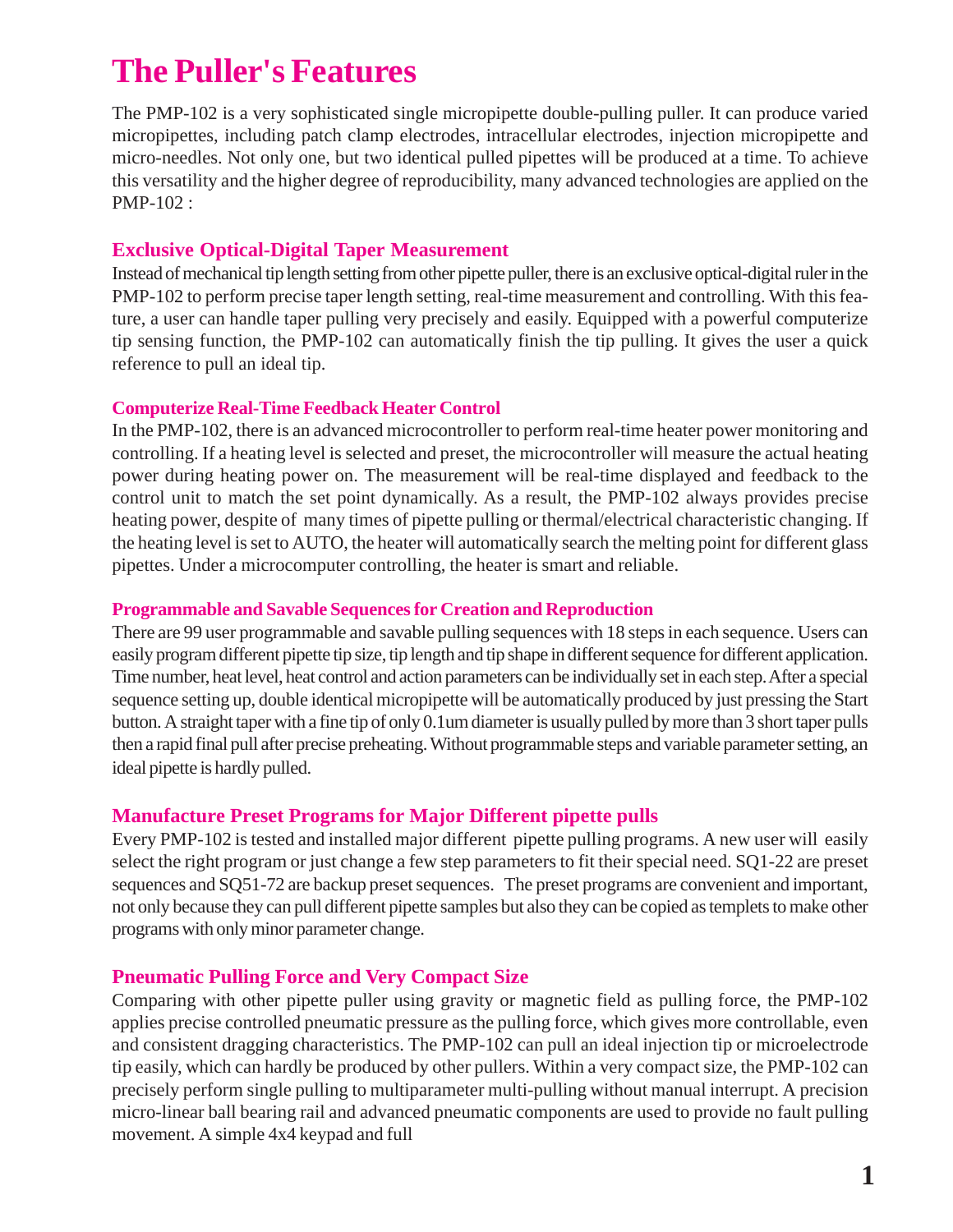information display LCD let users control easily and read all pulling parameters directly, which include sequences, steps, time, timing, heater level, heater control, tip length and actions. With versatility of the intelligent PMP-102, users not only can reproduce but create different types of micropipette which they exactly need, but can't be produced by other puller.

# **Specifications**

| Pulling force<br>Heater<br>Heating<br>Number of sequences<br>Steps of each sequence<br>Taper length setting $0.5 - 20$ mm | Pneumatic<br>Nichrome coil<br>Heater control Microcontrollor<br>74 general heat levels<br>$(24-99)$ , 64 automatic<br>heat levels $(45-98)$ .<br>99<br>18 | Pressure 1 regulator 0.1 - 10 psi<br>Pressure 2 regulator 0.1 - 60 psi<br>Cool Air regulator<br>Pressure gas input<br>Display<br>Power input<br>Power consumption<br>Dimension<br>Weight | $0.5 - 30$ psi<br>$30 - 60$ psi<br>Actions Pull 1, Pull 2, Pull 2/<br>Cool, and Cool Air.<br>$20x4$ LCD<br>$110/240$ VAC<br>Maximum 150 watts<br>$14" \times 11" \times 7"$<br>13 lbs. |
|---------------------------------------------------------------------------------------------------------------------------|-----------------------------------------------------------------------------------------------------------------------------------------------------------|------------------------------------------------------------------------------------------------------------------------------------------------------------------------------------------|----------------------------------------------------------------------------------------------------------------------------------------------------------------------------------------|
|---------------------------------------------------------------------------------------------------------------------------|-----------------------------------------------------------------------------------------------------------------------------------------------------------|------------------------------------------------------------------------------------------------------------------------------------------------------------------------------------------|----------------------------------------------------------------------------------------------------------------------------------------------------------------------------------------|

#### **PMP-102M:**

All of above and:

**1.** Microforge power supply connector and switch on back panel.

**2.** Air output connecter, air output control foot switch connector

and STOP heater foot switch on the front panel.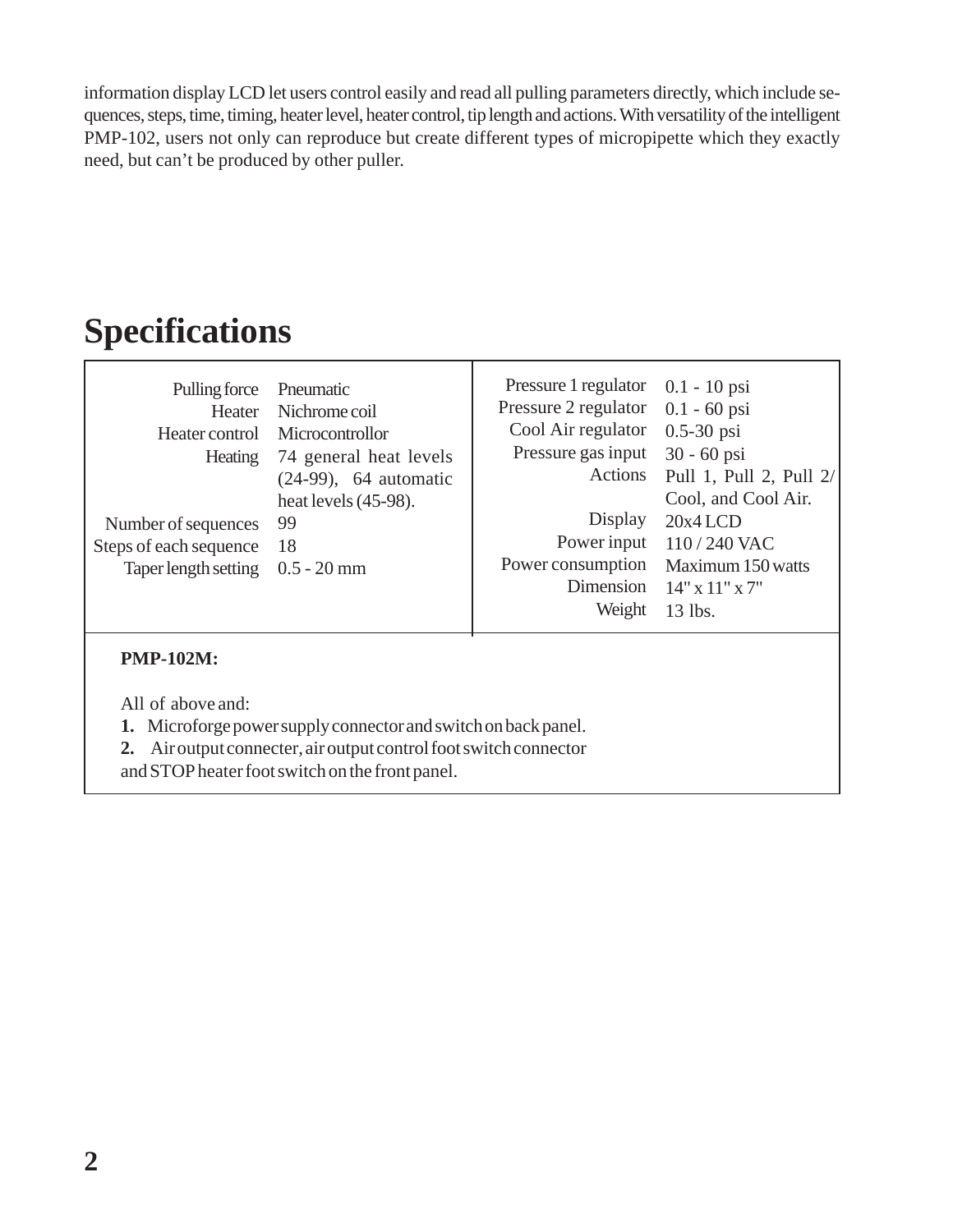# **Setting Up the Puller**

# **1. Unpacking and connections**

Unpack the puller from the shipping package and check that the following items are included with the puller: Power cord, Pressure gas input tubing with connectors, User's Guide.

Connect the power cord to the puller and then plug into a grounding power supply with the same voltage as specified on the puller's back panel. Connect the gas input tubing to the gas input port of the puller and then connect the tubing to a pressure air source which 30 - 60 psi is sufficient. If the pressure air source is a compressor, there should be an on/off valve, a tank and a coarse regulator for a 30-60 psi output pressure. **An input pressure higher than 90 psi will damage the puller.** Turn on the power first and then turn on the pressure.

# **2. Safety Requirements:**

**Read this manual before installation of the instrument. This instrument is intended for using in laboratory environment. This instrument needs correct power supply and correct gas source supply.**

- **The power supply should be the same voltage level as the specification on the back panel and must [1] has ground connection.**
- **Any very active, flammable or corrosive gas can not be used as the input gas source. 30-60 psi [2] compression air pressure with no less than 2 gallon air tank is sufficient. The gas source supply should not be higher than 60 psi. If using gas (nitrogen for example) other than compression air, fresh air ventilation is required.**
- **Do not use the puller to pull flammable material. [3]**
- **If not using the instrument or the user left the instrument, the power supply and pressure gas [4] supply should be turned off.**
- **Do not disassemble the instrument box cover or service inside components. [5]**



**VIEW OF REAR PANEL**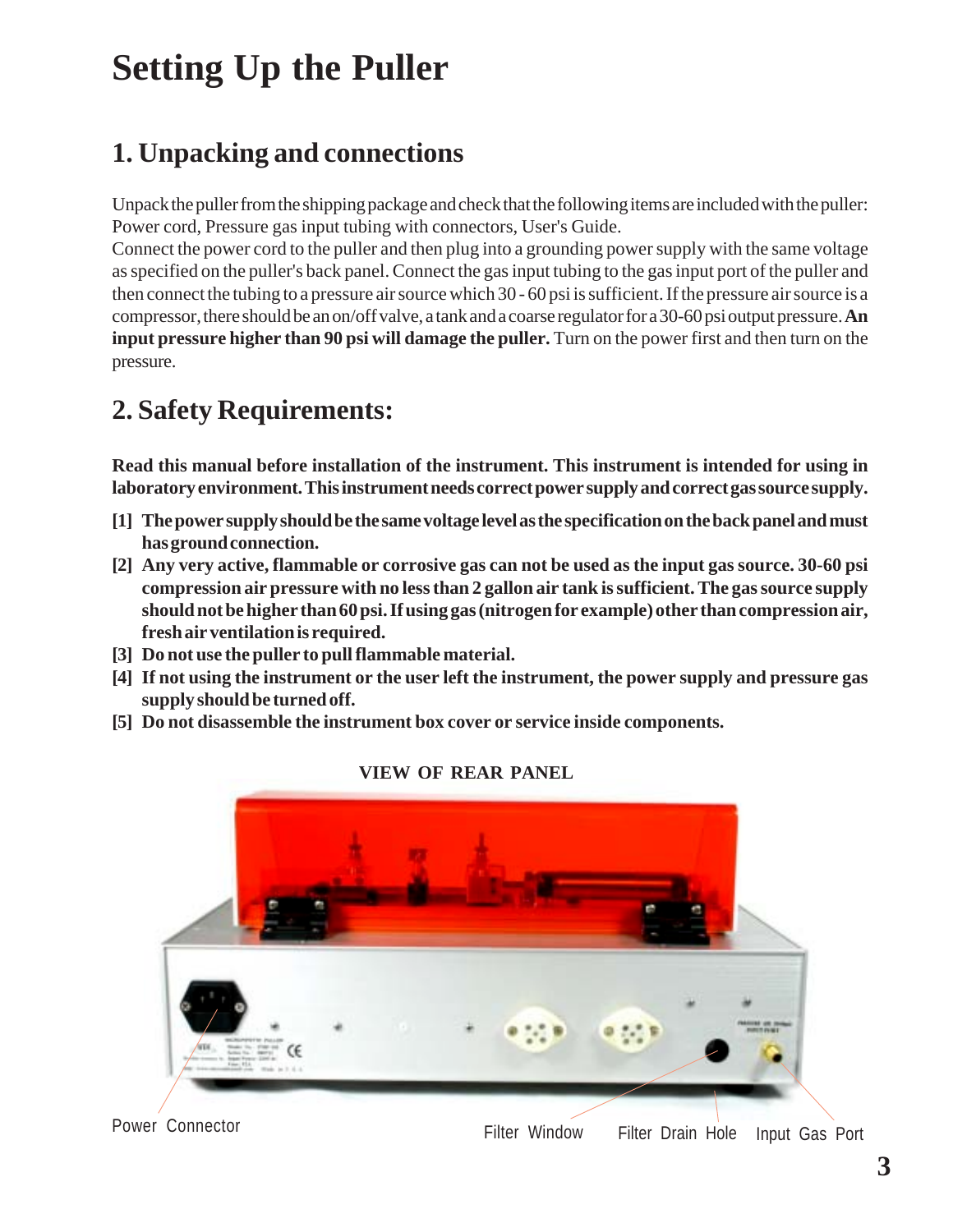# **3. For First Time Using**

The first time user can follow the following steps to quickly use the PMP-102. Please refer to other chapters for details instructions such as the Key Pad Functions and Display, Programming the Pulling Sequences, Installing a capillary glass, Troubleshooting etc.

Twenty two sequences (SQ1-22) of pulling program are already installed in the PMP-102. These sequences give user all different samples: from injection needle, electrode to hold cell pipette, from intracellular fine tip to bigger clamp tip and different size of pipette, all in the key you pressing. Most of users will find the sample sequences are useful and can fit their need. Also, these example sequences give users directions of how to pull different type of micropipette in this puller. They are all changeable and can be upgraded. A new user can test these programs, and then modify some steps to set their own program to suit their specific conditions or requirements.

#### **A. Using a Stored Program:**

**1)** Ensure input gas pressure is less than 60 psi (4200 millibar), **higher than 90 psi will damage the puller.** 30-50 psi is the requirement.

**2)** Switch on power, READY status will be displayed.

**3)** To select required stored program (see Preset Sequences Reference of closest tip shape and size):

Press PROG key PROGRAM status achieved and displayed flashes on the program sequence number.

Press ^or v key To select stored program (SQ01-SQ22).

Press READY key READY status achieved

**4) Adjust** the COOL PRESSURE and PRESSURE 2 and 1 (displayed asCxx.x, Pxx.x and pxx.x) for cool pressure, first and second pulling force to match the required values in the stored program memory (display as Mxx,  $mxx$  and Mxx, x), that means  $Cxx=Mxx$ ,  $Pxx$ ,  $x=mxx$ ,  $x$  and  $pxx$ ,  $x =Mxx$ ,  $x$ . Check the Cool Air pressure usally set on about 18-25 psi for all sequences, change to match the memory number.

**5)** Move ( press RETURN key or manual push ) the pipette holder clamps to start position.

**6)** Load a glass capillary ( **See Installing a Micropipette page** ).

**7)** Pull down the cover, then press the START key. The programmed pulling sequence now takes place automatically.

#### **B. Setting a New Program Sequence:** (Up to 99 programs can be stored in the memory)

**1)** Ensure input gas pressure is the less than 60 psi (4200 millibar), 30-50 psi is the requirement.

**2)** Switch on power, READY status will be displayed.

**3)** To select number of program (up to 20 programs are preset) to modify.

Press PROG key for 2 seconds: COPY status achieved and displayed flashes cursor on program sequence number.

Press < or > key: To select a source sequence or destination sequence.

Press  $\wedge$  or v key: To select a sequence number being copied or copy to.

Press START key: To enter a copy function or press EXIT to cancel.

Press < or > key: To select a step to modify. There are maximum 18 steps in each sequence.

Each step displayed as a function line , beginning with T1, T2, T3, etc.

Modify some factors of an existing sequence will give many changes on the pulling pipette shape and length or for different pipette size. Refer the printed sequence in this manual to recover missing original sequence.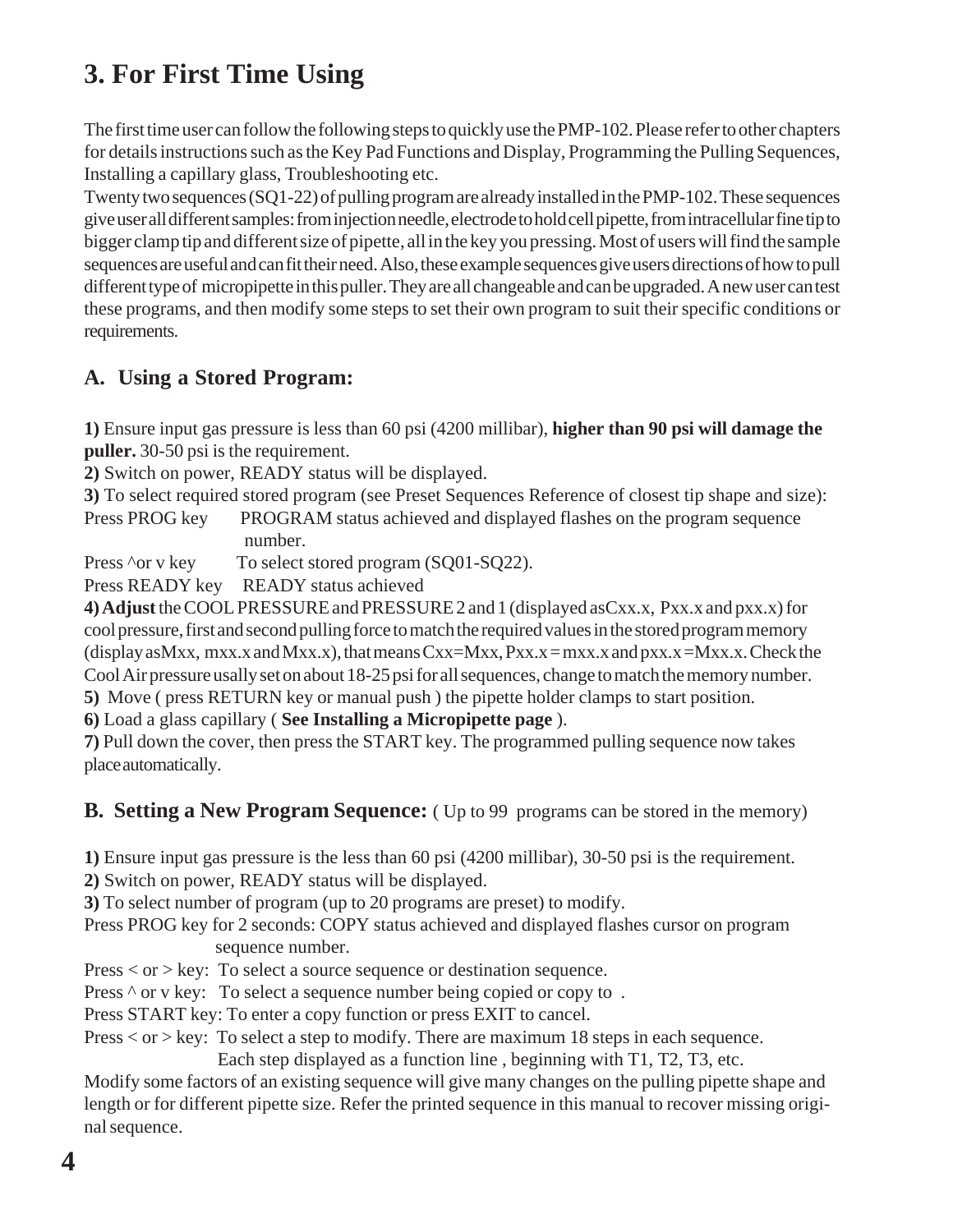**4)** If a comple new sequence is needed, read Programming Pulling Sequence pages to understand pulling factors. For programming the first step:

| Press STEP or $>$ key                           | Move the cursor to the first step T1 position.                                           |
|-------------------------------------------------|------------------------------------------------------------------------------------------|
| Press STOP key                                  | Always reset all values before programming the step.                                     |
| Press PULL1 key                                 | To set first pull and replace timer control with pulling length control: displayed as <- |
|                                                 | $L$ and $PUI: XX$ .                                                                      |
| Press <sup><math>\wedge</math></sup> and v keys | Select PULL1 length digit values (Every number represent 0.5mm, maximum                  |
|                                                 | setting= $40x0.5$ mm= $20$ mm). More than 40 setting will turn the length control to     |
|                                                 | time control, and then the time number must be set.                                      |
| Press > or < key                                | Move the cursor to next setting position: time digits-heat level digits-actions.         |
| Press $\wedge$ and v keys                       | Select time and heat level digital values or automatic heat start setting point.         |

**5)** To turn off the heater or set cool down pause between first and second pull:

|                           | $Press > key$ or STEP then v key Move the cursor to next step T2 position.         |
|---------------------------|------------------------------------------------------------------------------------|
| Press STOP key            | Always reset all values before programming the step.                               |
| Press > or < key          | Move the cursor to next setting position: time digits--heat level digits--actions. |
| Press $\wedge$ and v keys | Select time digit values. No heat or action setting.                               |

**6)** To set the preheat for final pulling step:

| $Press > key$ or STEP then v Move the cursor to the next step T3 position.                                        |
|-------------------------------------------------------------------------------------------------------------------|
| Always reset all values before programming the step.<br>Press STOP key                                            |
| Move the cursor to timer digit position<br>$Press > or TIMER$ key                                                 |
| Select time digit values. The time setting is very important for the last pulling step.<br>Press ^ and v keys     |
| Preheating too long will cause the 'heir tip' in the last pulling. Preheat too short will                         |
| cause the broken tip in the last pulling. Refer to the timer setting in sample sequences.                         |
| Move the cursor to heat level digit position<br>Press > or HEAT key                                               |
| Press^ and v keys<br>Select the heating digit. The preheat level is also very critical for the last pulling step. |
| Too high will cause 'hair tip', too low will break the tip or be insufficient to final pull.                      |
| Only preheat but no other action in this step.                                                                    |

**7 )** To set the final pulling step:

|                                                 | $Press > key$ or STEP then v key Move the cursor to the next step position.                 |
|-------------------------------------------------|---------------------------------------------------------------------------------------------|
| Press STOP key                                  | Always reset all values before programming the step.                                        |
| Press PULL2 key                                 | Set last pull and replace timer control with pulling length control: display as <-L         |
|                                                 | for time and PU2:xx for action. When the pulling reaches the length set point the           |
|                                                 | heater will stop if heat level higher than 0 or the air will inject to the heater if 'c'    |
|                                                 | is combined with 'PU2'.                                                                     |
| Press <sup><math>\wedge</math></sup> and v keys | If the final pull no need for air cool, just press the length digit higher than 40 setting, |
| then COOL key                                   | and then set enough time for the final pull (5-10 sec). If air cool is needed, select       |
|                                                 | PU2:xx length digit values, for example :03 (Every number represent 0.5mm,                  |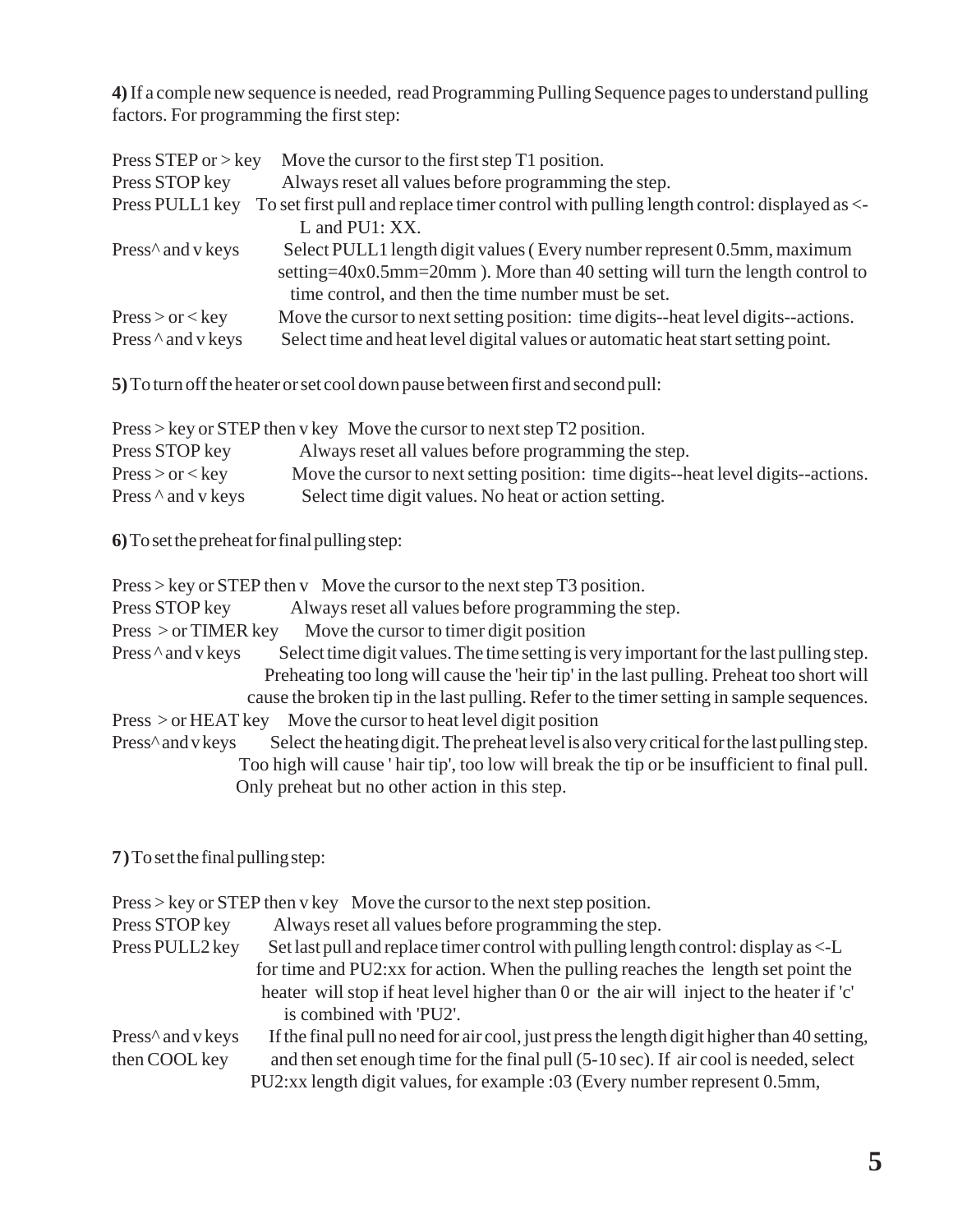maximum setting=40x0.5mm=20mm), and then press COOL key which is displayed as ' PU2:03c '. That means the air will be injected to the heat coil after pulling 1.5mm long and the pipette is continually pulled to beak. No heat setting on this step.

**8 )** To set recover cooling step:

|                           | $Press > key$ or STEP then v key Move the cursor to next step position.  |
|---------------------------|--------------------------------------------------------------------------|
| Press STOP key            | Always reset all values before programming the step.                     |
| Press > key               | Move the cursor to time digit positions.                                 |
| Press $\wedge$ and v keys | Select timer digit values. No heating setting.                           |
| Press COOL key            | Set cool air injection to thoroughly cool down the heater to recover the |
|                           | original heater condition.                                               |

**9 )** To set last step for completion of program:

| Press > key    | Move the cursor to last step position. |
|----------------|----------------------------------------|
| Press STOP key | Clear all values for the termination.  |

**IMPORTANT:** If the total of steps in the programmed sequence is less than 18 , it is essential to program STOP on the last step to enable the program to finish. If all 18 steps have been set, the sequence will automatically stop after 18 steps.

It is now necessary to set the gas pressure values for the force of Pull 1 and Pull 2:

**10 )** Within the READY or PROG status, pressure 1, 2 (p and P as displayed) can be adjusted to match the requirement. But only in PROG status, the pressure readings can be saved to the memory:

| Press P MEMO SAVE? key         | Move the cursor to Pressure Memory position.                 |
|--------------------------------|--------------------------------------------------------------|
| Press P SAVE? key again        | Display real Pressure 1, 2 measurements.                     |
| (Press P SAVE? key third time) | (Cursor will back to Pressure Memory position, no memory     |
|                                | change.)                                                     |
| Adjust knobs of Pressure 1, 2  | To get required pressures.                                   |
| Press SAVE DOWN (v) key        | To save the pressure measurements and up date the pressure   |
|                                | memory and back to Pressure Memory position,                 |
| Press READY key                | Back to READY status. The instrument is now ready to operate |
|                                | the programmed sequence.                                     |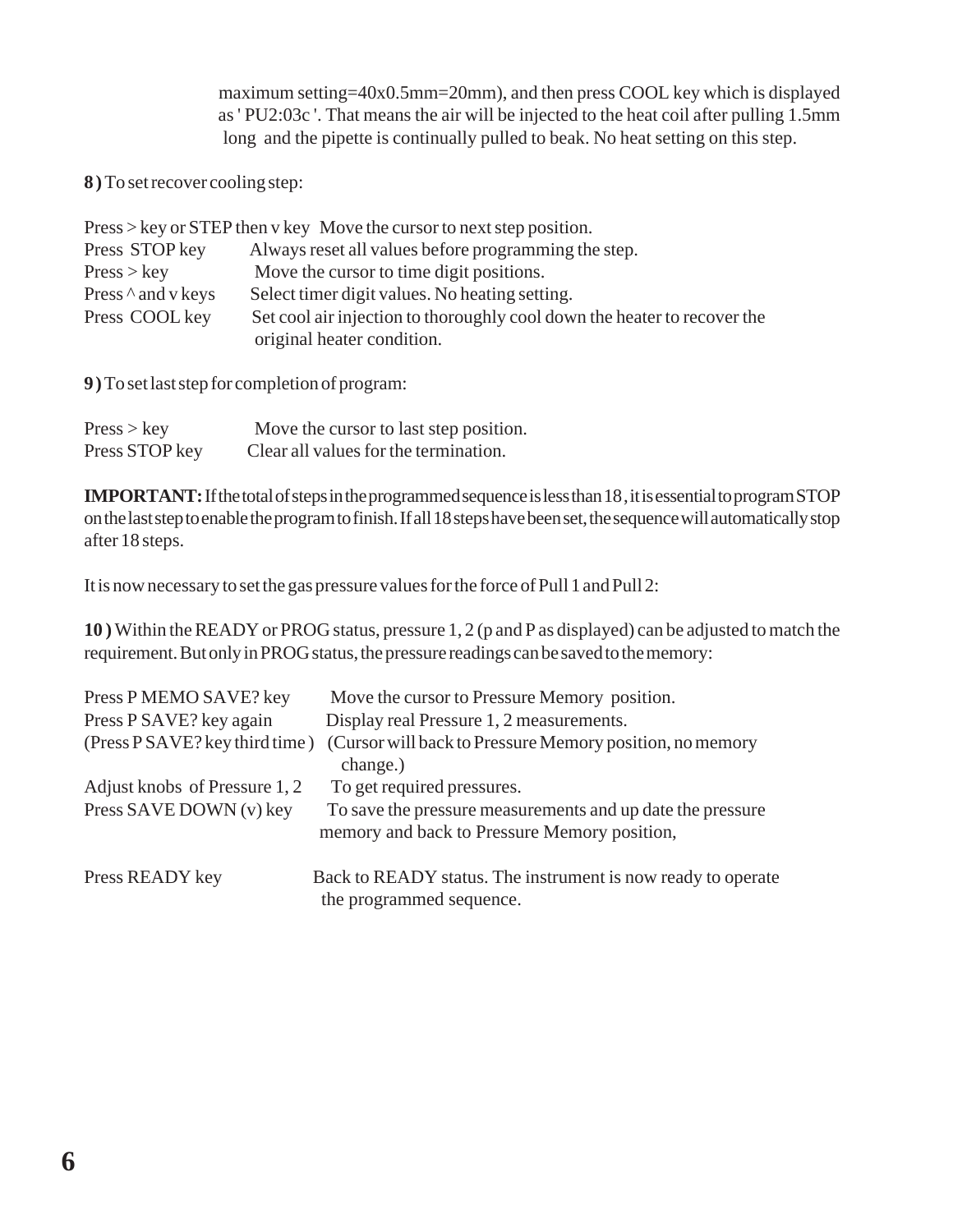# **Understanding the Puller's Control and Functions 1. Parts and Fuctions on the Front Panel**



**1. Top Cover.** Open up for installing and picking the micropipette. Cover down for pulling actions.

**2. Pulling Cylinder.** Pneumatic pulling actuator.

**3. Precision Linear Balling Rail** for precision linear pulling movement.

**4. Pipette Pulling Clamps** clamp both sides of a capillary glass for pulling.

**5. Heater Fixture.** Turning two screws to replace the heating coil.

**6. Heater Coil.** There are different turns of heating coils for different pipette pulling.

**7. Air Jet Tube** can inject air to cool down the heater coil from Pressure 2 (P).

**8. Optical/Digital Ruler** for measuring Pull 1 and Pull 2 length. The resolution is 0.5mm.

**9. Pressure 1 (p) Control Regulator** supplies regulated pressure 0.1-10 psi for Pull 1 action.

**10. Pressure 2 (P) Control Regulator** supplies regulated pressure 0.1-50 psi for Pull 2 action and Air Pressure Out (optional).

**11. LCD Display Window** displays all pulling parameters and programs.

**12. Action Indicators** will light for corresponding actions.

**13. Control Key Pad** is used for programming and action controlling.

**14. Power Switch** On / off power supply.

**15. Power Indicator** lights when power is on.

**16. Cool Air Pressure Regulator** supplies regulated pressure 0.1-30 psi for air jet under the heater.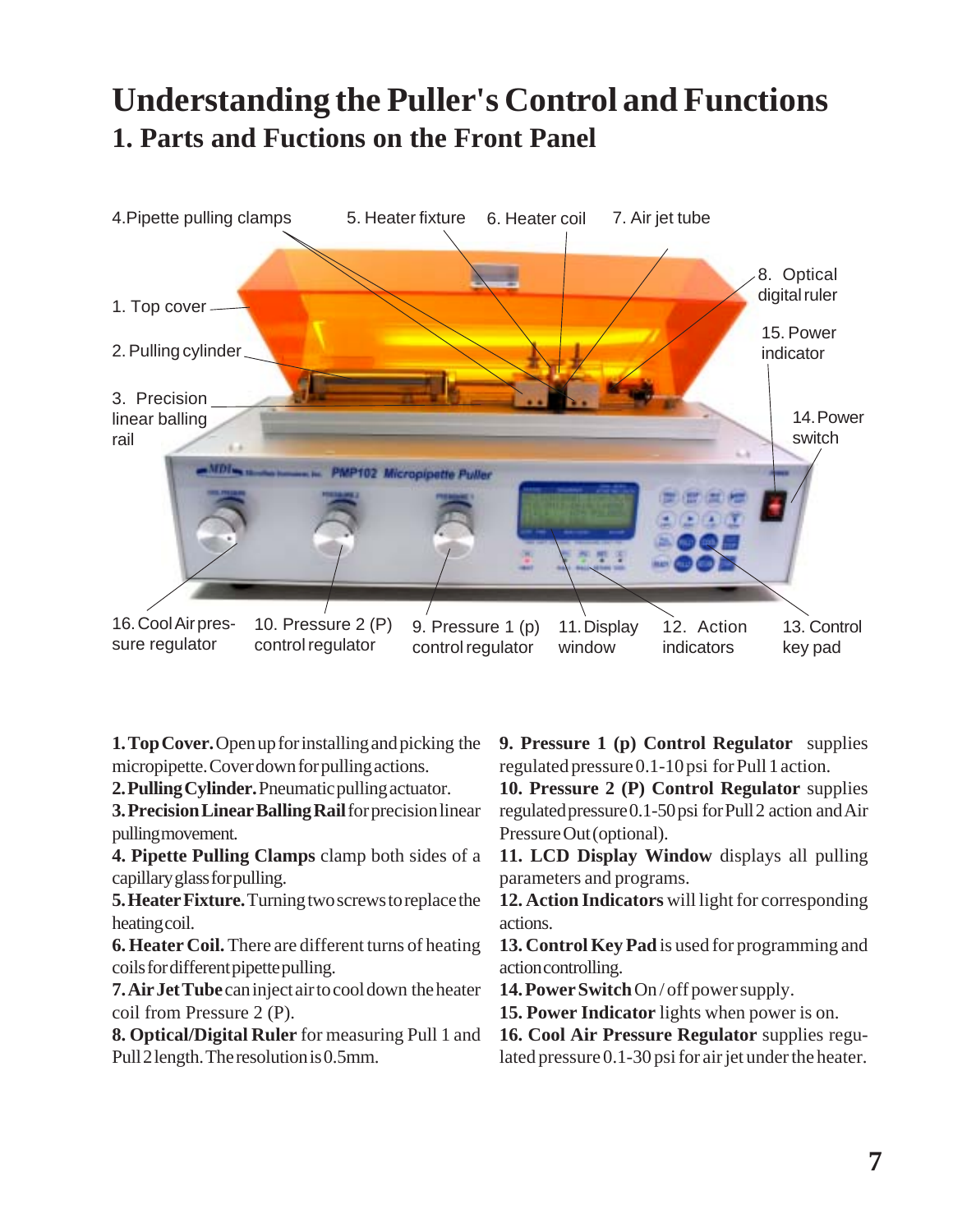# **2. Key Pad Functions and Display**

### **The PMP-102 Key Pad**



### **The PMP-102 Display Window**

## **Status READY :**

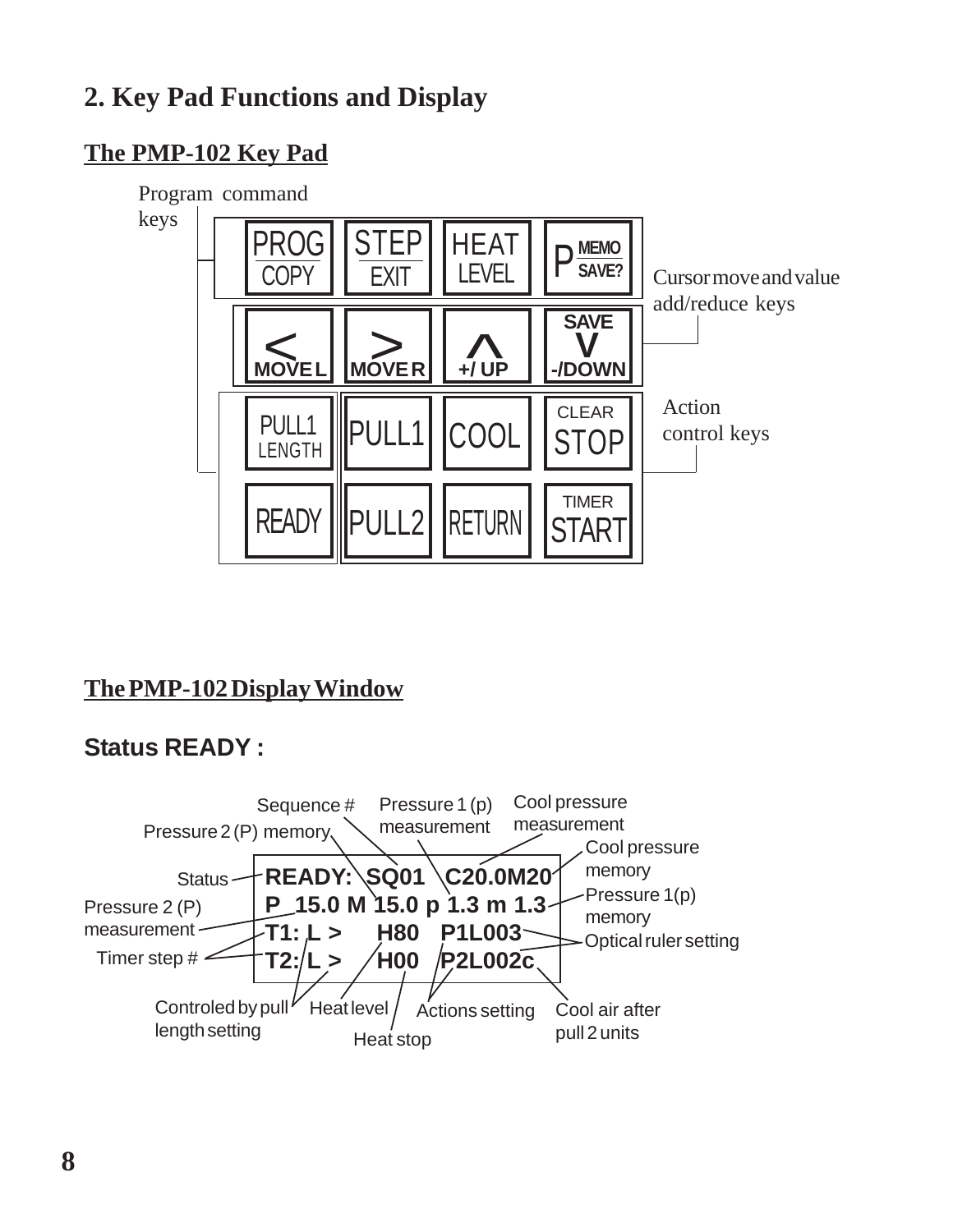#### **Status PROGRM :**



#### **Status ACTION :**

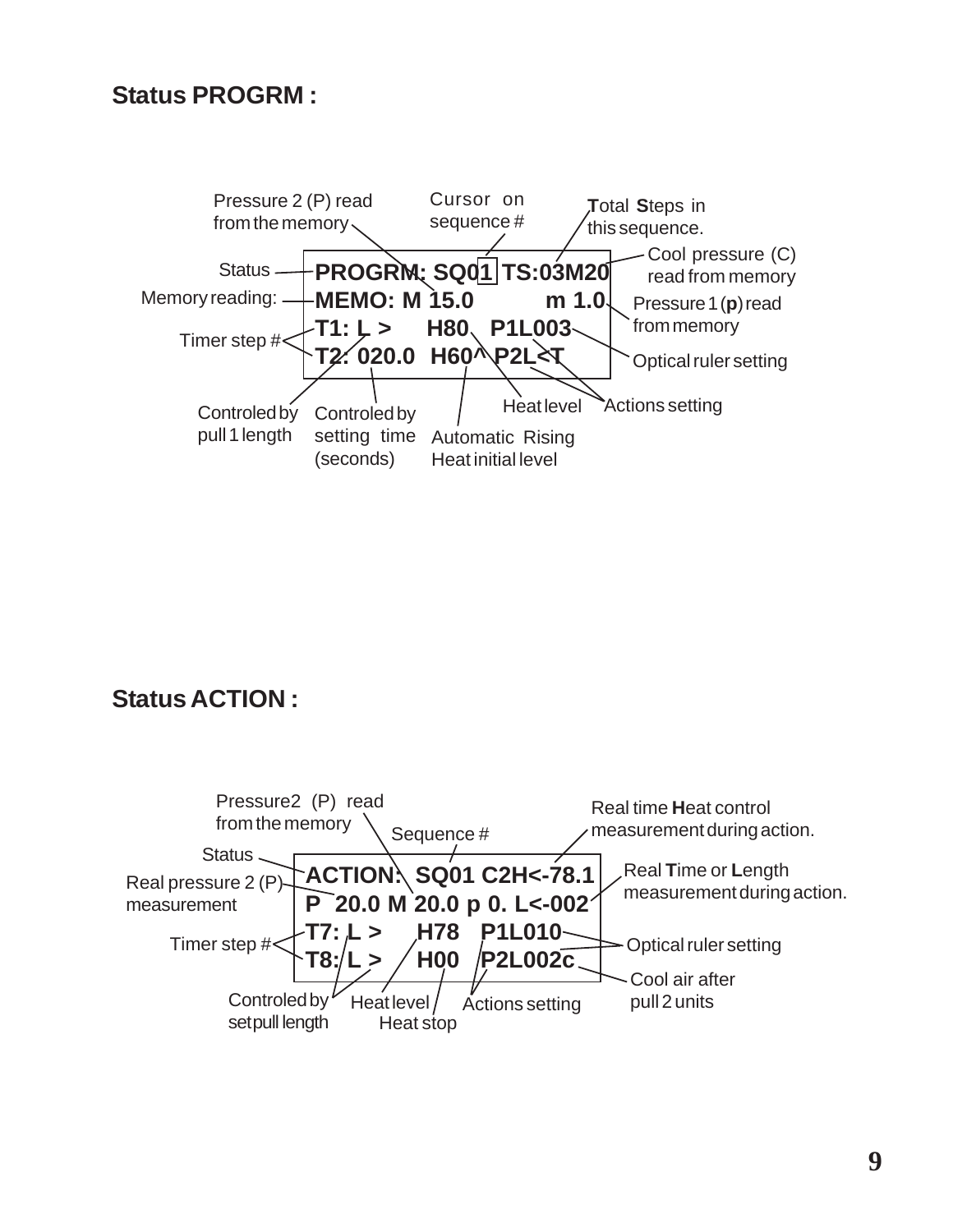**READY, PROGRAM** and **ACTION** are three status modes in the PMP-102. The READY status is ready for manual action and automatic action according to the displayed action sequence. The PROGRAM status is for selecting programs (sequences) stored in the memory and programming a new sequence. The ACTION status indicates an action is taking place. By pressing one of five Program Command Keys ( PROG, STEP, HEAT, P-SAVE?, PULL1 LENGTH), the PMP-102 will go to PROGRAM status from READY status. By pressing READY key, the PMP-102 will back to READY status from PROGRAM status.

**Within the READY status:** Pressing one of four action keys ( PULL1, PULL2, COOL, RETURN ), the action will take place as long as the finger press on the key. Pressing the START key will trigger the action according the displayed sequence. Pressing the STOP key will interrupt the sequencing and terminate the action. Before pressing the START key, check and adjust the actual pressure  $1(p)$  and pressure  $2 (P)$  to match the required values in the program memory (i.e. p=m and P=M). See page 15 for how to install a micropipette. The Cool Air pressure (Cxx.x) usally is set to about 20 psi, or according M number.

**Within the PROGRAM status:** The cursor blinks to indicate the program parameter that can be changed. Press the '<' and '>' keys to move cursor to different parameters or digits. ( Sequence #--> Timer step #--> Time setting digits --> Heat level setting digits--> Action setting or length of Pull ), press STEP to step position, press HEAT to heat level position, press PULL LENGTH to pull length setting position or press TIMER (START) to timer position. Then press the '^' or 'v' key to select value.

There are a total of 99 sequences that can be programmed and saved, with maximum 18 steps in each sequence. For each timer step, a user can set time ( from 0.0 to 999.9 second), heat level (from 26-99) or AUTO HEAT levels (from 50^-98^) and action (Pull 1, Pull 2, Pull2+Cool or Cool Air ). To select a program (sequence), press the PROG key then press '^' or 'v' key.

If a new program is setting, press the  $\langle$  or  $\rangle$  key or STEP then v or  $\wedge$  to select a step. Before setting any new parameter in a step, press the STOP key to clear and reset the step first. Or, press PROG/COPY key for one minute to enter COPY mode, then following the display to copy a sequence which you want to modify to an empty sequence number, then modify the new sequence.

Pressing the TIMER key, the cursor will blink on the 'Txxx.x' position. Pressing the HEAT key, the cursor will blink on 'Hxx' position. Press HEAT key second time will change the heat setting to 'H50^' automatic heat rising initial number. Press < or > to select a digit and press ^ or v key to select value ( the optical ruler setting value=digit # x 0.5mm ). Pressing the same action key second time will cancel that action setting.

The pressure 1 and 2 real-time measurements are displayed as 'pxx.x' and 'Pxx.x'. The previous pressure values which were saved in the memory are displayed as 'mxx.x' and 'Mxx.x'. In the READY status, both real-time measurements and memory are displayed and the pressure 1 and 2 can be adjusted. Pressing the 'P-MEMO/ SAVE?' key second time , the two real-time pressure measurements are displayed only and a 'SAVE?' is asked and the regulated pressure values can also be changed by turning the regulator knobs. By pressing the 'SAVE DOWN(V)' key and the new pressures will be saved and updated in the memory. If the update is not required, pressing the 'P-MEMO/SAVE?' again will back to previous PROGRAM status.

Please refer following pages for detail function of each key.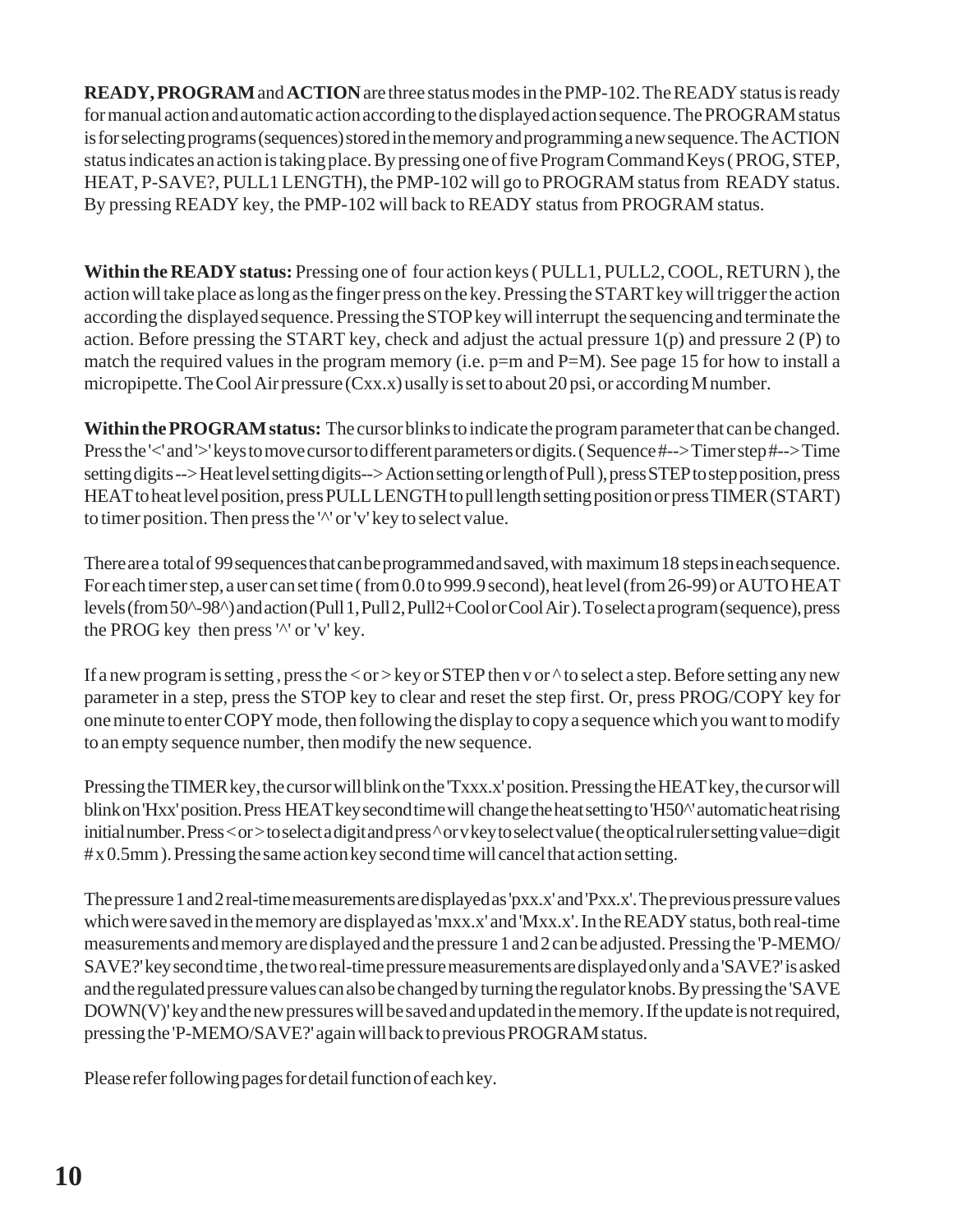## **Display Window: Pressing Keys:**

**EXIT = NO**

|                      |  | <b>PROGRM: SQ01 TS:11M20</b> |  |
|----------------------|--|------------------------------|--|
| <b>MEMO:M 20.0</b>   |  | m03.0                        |  |
| T3: L >              |  | H78 P1L003                   |  |
| T4: 010.0 H00        |  |                              |  |
|                      |  |                              |  |
| COPY SEQ01 TO SEQ01? |  |                              |  |
| <b>START = YES</b>   |  |                              |  |

**COPY STEP EXIT** P<sub>SAVE?</sub> **TIMER** START

**PROG**

| <b>PROGRM: SQ01 TS:11M20</b><br>MEMO:M 20.0 m03.0<br>T3: L > H50^ P1L003<br>T4: 010.0 H00 | MOVE L<br><b>MOVER</b>              |
|-------------------------------------------------------------------------------------------|-------------------------------------|
| <b>PROGRM: SQ01 TS:11M20</b><br>MEMO:M 20.0 m03.0<br>T3: L > H50^ P1L003<br>T4: 010.0 H00 | Λ<br>$+/\mathrm{UP}$<br><b>SAVE</b> |
|                                                                                           |                                     |

**AUTO HEAT** function: Heat can rise from H50^ automatically to until pipette be pulled to length setting.

|             | <b>PROGRAM: SEQ01 TS 11</b> |             |
|-------------|-----------------------------|-------------|
| MEMO:M 20.0 | m03.0                       | <b>HEAT</b> |
| T3: L >     | H50 <sup>^</sup> P1L003     |             |
| T4: 010.0   | <b>H00</b>                  |             |

The status will change to PROGRAM and the cursor will be turned on by pressing one of these keys. When pressing the **PROG'** key, the cursor will blink on sequence # position. Pressing the '**STEP**' key, the cursor will blink on time step position. Pressing the '**P-MEMO/SAVE?**' key the cursor will blink on pressure memory position. Pressing the **TIMER(START)** key, the cursor will blink on the timer position. Press and hold PROG/COPY key about 2 seconds the LCD will display COPY mode. During COPY mode use

'<', '>' keys to switch source or destination sequence. Press '^', 'v' to select a sequence number. Press START key to enter copy function or press STEP/EXIT key to cancel.

Pressing the < key will move cursor to one setting position left and pressing the  $>$  key will move cursor to one setting position right.

When the cursor is on timer step number position, pressing  $\wedge$ key or v key will move timer step up or down. When the cursor is on sequence digits, timer digits or heat level digits positions, press ^ or v key will add or reduce the digit number. When an underline cursor is on 'Pressure SAVE?' position, adjust the pressure regulator and see the change on real pressure display. Press the v key will save the real pressure measurements to the memory (update the pressure memory). Pressing the 'P-MEMO/SAVE?' key only, the display will back to pressure MEMO without update the pressure memory.

Pressing the **'HEAT'** key, the cursor will blink on the heat level position. If AUTO HEAT function is performed, the puller has a dynamic memory for recording pipette melting heat grade. To perform the AUTO HEAT function, set higher than H99 then becomes H50^ - H90^. For example, if H50^ is set, the heater will be rising heat grade automatically from H50. Until the **Dynamic memory: H75** pipette be pulled and reached to the P1L xxx or P2L xxx length

setting and the heat grade will be recorded on the pulling length set point. Back to Programming statu and press HEAT key second time, the initial '50^' will be replaced by the recorded heat grade, H75 for example. Pressing HEAT key one more time the initial '50^' can be back to the setting. There is a '^' which indicates that the heater will automatically rise heat level from set 45-97 to what ever until the pipette can be pulled to the length of P1Lxxx or P2Lxxx setting and the melting heat grade is recorded. If pulling are controlled by timer instead by length, the heater will automatically rise heat level until time due. No heat grade will be recorded but for manual check and test only. To get initial heat level closer to actual pulled heat point, the ^ key and v key can be used to select the 'Hxx^' digit setting up and down. The 'Hxx^' can be set from 'H45^' to 'H97^'. An excess of this range will back to fixed heat setting of 'Hxx', which can be set from 'H26' to 'H99'. After actual execution of a sequence with a 'Hxx^' setting, the heat level had risen to a point which was capable of pulling the pipette. That point already had been stored. Pressing the AUTO HEAT key again, the stored heat point digit ( yy ) will replace the beginning setting of 'Hxx^' to 'Hyy'. But if press the AUTO HEAT key again, the 'Hyy' will go back to initial 'Hxx^' setting again.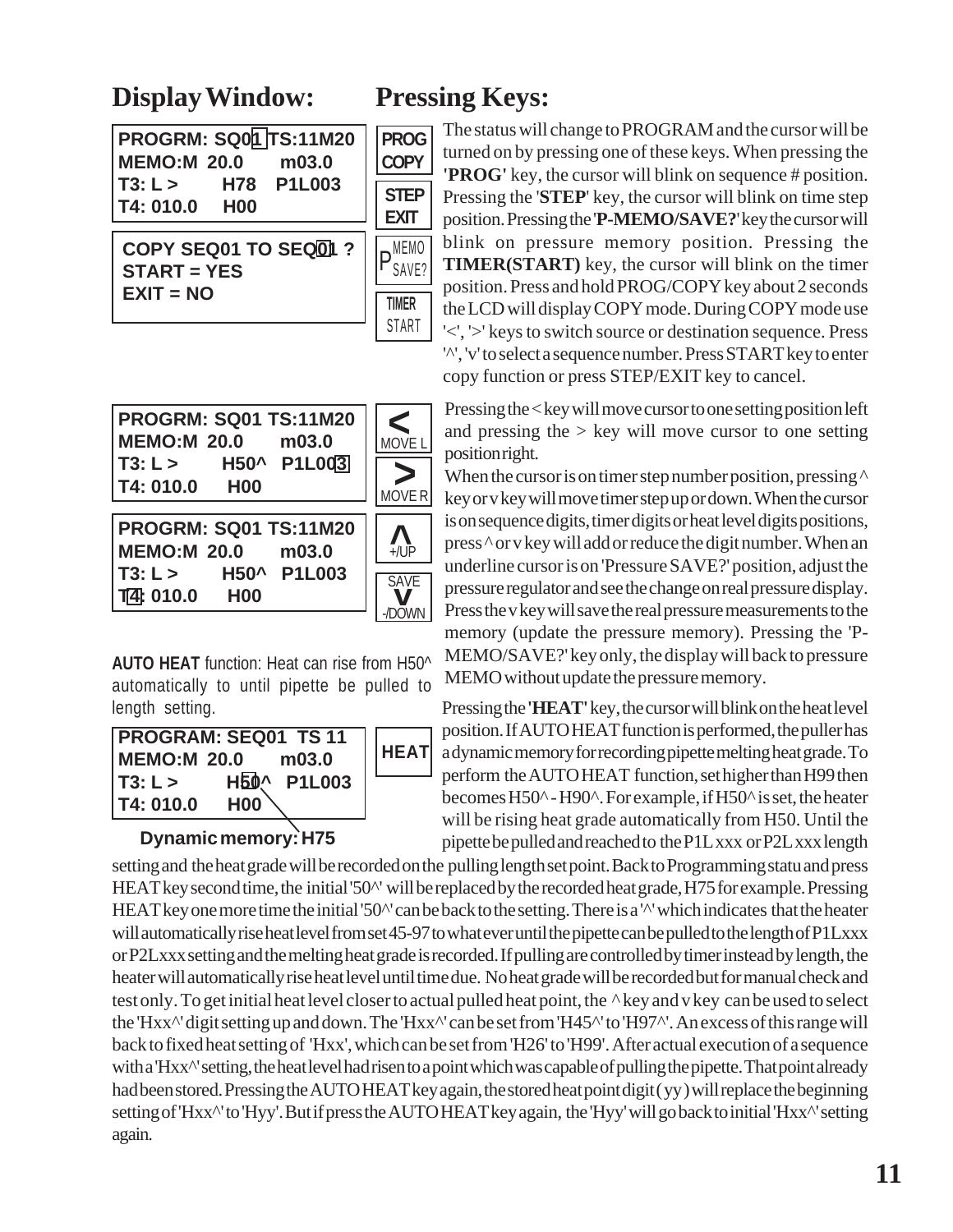## **Display Window: Pressing Keys:**

| <b>PROGRM: SQ01 TS:03M20</b> |            |           |  |  |
|------------------------------|------------|-----------|--|--|
| <b>MEMO:M 20.0</b>           |            | m03.0     |  |  |
| T <sub>2</sub> : 008.0       | <b>H00</b> |           |  |  |
| T3: L >                      | <b>H80</b> | $P1$ LOO1 |  |  |

Pressing the 'PULL1' key within PROGRAM status will set 'P1L:xx' on the cursor flashing step action position. Set the pull 1 length 'xx' for optical ruler measuring. The maximum setting is 40 (40x0.5mm=20mm). Setting more than 40 will change the pull1 control from optical ruler to a timer. Pressing the 'pull1' again will erase that PULL1 setting. During READY status, pressing the 'PULL1' key will trigger Pull 1 action which will pull distance as the setting of 'P1Lxxx', if the finger pressing the key long enough. **PULL1**

| <b>PROGRM: SQ01 TS:03M20</b><br>m03.0<br>MEMO:M 20.0 |             |  | <b>PULL2</b> |
|------------------------------------------------------|-------------|--|--------------|
| T9: 010.0                                            | <b>H90</b>  |  |              |
| T10: L >                                             | H00 P2L003c |  |              |

Pressing the 'PULL2' key within PROGRAM status will set 'P2Lxxx' on the cursor flashing step action position. Set the pull 2 length 'xx' for optical ruler measuring. The PULL2 optical ruler control is different with the PULL1 optical control. When the pulling reaches the length set point, the PULL1 optical

control will stop the heater and pulling, but the PULL2 optical control only stop the heater, pulling is continue. The maximum length setting is also 40 (40x0.5mm=20mm). Setting more than 40 will change the pull1 control from optical ruler to a timer. Pressing the 'PULL2' again will erase that PULL2 setting. During READY status, pressing the 'PULL2' key will trigger Pull 2 action which will pull as long as the finger pressing the key. If pressing COOL key after setting PULL 2 in the same step, the setting becomes powerful function of PULL then AIR JET ( P2Lxxx c ). With the 'P2Lxxx c' setting, an air jet will cool the heater immediately as the tip being pulled for setting xx length. The heater is stop but the pulling is continue until a fine and very sharp tip is pulled to finish. There is an exclusive **Tip Sensing Function** for the PULL2 action. With the Tip Sensing Function, if the heater is too cool to finish a tip, the heater will be turned on again to repeat the pulling. However, repeating 'P2Lxxx c' pulling may not be the best way to pull a tip. If this is the case, change 'Hxx' setting or preheat time to find out correct heat setting level digit or change the PULL2 pressure or add one more PULL1 step before the final tip pulling. The following table will illustrate the heating, pulling and tip sensing functions for PULL1 and PULL2 different setting:

| <b>SETTING</b>                                                                                                                                    | <b>HEATER</b>                                                          | <b>PULLING</b>              | <b>HEAT GRADE</b><br><b>RECORDED</b> | <b>TIP SENSING</b><br><b>FUNCTION</b> |
|---------------------------------------------------------------------------------------------------------------------------------------------------|------------------------------------------------------------------------|-----------------------------|--------------------------------------|---------------------------------------|
| <b>XXX.X HXX P1L<t< b=""></t<></b>                                                                                                                | Heat as long as set time.                                              | Pull as long as set time.   | No                                   | No.                                   |
| Hxx P1Lxxx<br><l< th=""><th>Heat as long as set length.</th><th>Pull as long as set length.</th><th>No</th><th>No.</th></l<>                      | Heat as long as set length.                                            | Pull as long as set length. | No                                   | No.                                   |
| Hxx^ P1Lxxx<br><l< th=""><th>Heat auto-rising from set point,</th><th>Pull as long as set length.</th><th>Yes</th><th>No.</th></l<>               | Heat auto-rising from set point,                                       | Pull as long as set length. | Yes                                  | No.                                   |
|                                                                                                                                                   | stop on set length.                                                    |                             |                                      |                                       |
| <b>XXX.X HXX P2L<t< b=""></t<></b>                                                                                                                | Heat as long as set time.                                              | Pull as long as set time.   | No                                   | No.                                   |
| Hxx P2Lxxx<br><l< th=""><td>Heat as long as set length.</td><td>Pull to the end.</td><td>No</td><td>No.</td></l<>                                 | Heat as long as set length.                                            | Pull to the end.            | No                                   | No.                                   |
| Hxx^ P2Lxxx<br><l< th=""><th>Heat auto-rising from set point,<br/>stop on set length.</th><th>Pull to the end.</th><th>Yes</th><th>Yes.</th></l<> | Heat auto-rising from set point,<br>stop on set length.                | Pull to the end.            | Yes                                  | Yes.                                  |
| Hxx P2Lxxxc<br>$\langle$ L                                                                                                                        | Heat as long as set length, then<br>aircool.                           | Pull to the end.            | No                                   | Yes.                                  |
| Hxx^ P2Lxxxc <br>$\langle$ L                                                                                                                      | Heat auto-rising from set point,<br>stop on set length, then air cool. | Pull to the end.            | Yes                                  | Yes.                                  |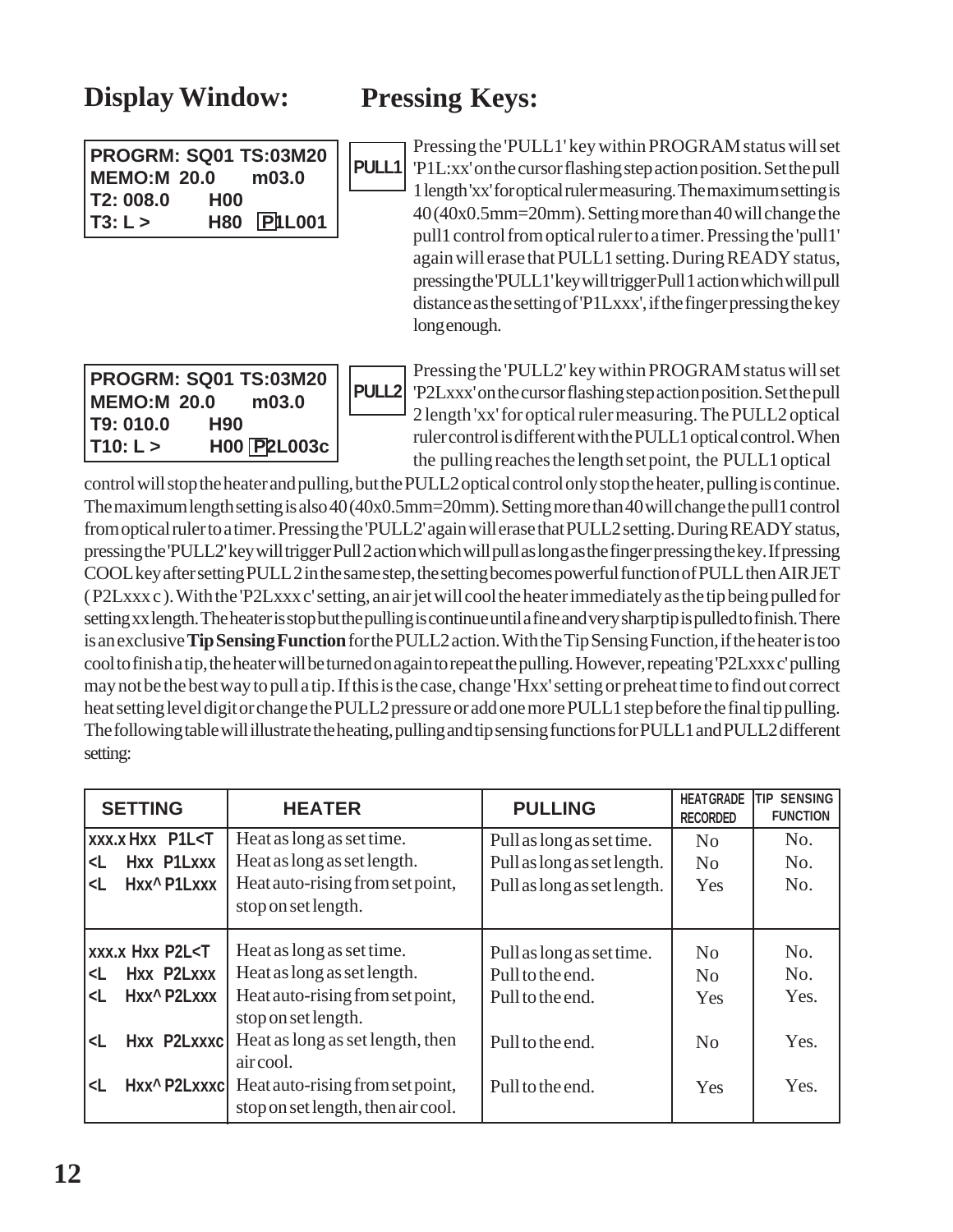### **Display Window: Pressing Keys:**

**PULL1**

LENGTH

| <b>PROGRM: SQ01 TS:03M20</b> |            |        |  |
|------------------------------|------------|--------|--|
| MEMO:M 20.0<br>m03.0         |            |        |  |
| T1: L >                      | <b>H80</b> | P1L001 |  |
| T2:006.0                     | <b>H00</b> |        |  |

Pressing the PULL1-LENGTH key will turn the READY status to PROGRAM status, and move the cursor to pulling length setting position.

| PROGRM: SQ01 TS:11M20   COOL<br>MEMO:M 20.0 m03.0 |                  |          |  |
|---------------------------------------------------|------------------|----------|--|
| T11:003.0                                         |                  | H00 COOL |  |
| T12:000.0                                         | H <sub>0</sub> 0 |          |  |

| PROGRM: SQ01 TS:11M20    <br><b>MEMO:M 20.0</b> | <b>STOP</b>    |          |  |
|-------------------------------------------------|----------------|----------|--|
| T11: 003.0<br>T12: 000.0                        | H <sub>0</sub> | H00 COOL |  |

In the PROGRAM status, pressing the COOL key will set air ejection on the step. The air jet can be used for cool down the heater before next pulling sequence. Press the same key again will erase the setting. However, if the status is READY, pressing the COOL key will trigger air ejecting as long as the finger is pressing on the key.

In the PROGRAM status, when all steps of setting are finished, but total number of steps is less than 18, don't forget to press 'STOP' key for next step to terminate the sequence. If the total number of steps is 18, the sequence will automatically stop after step 18. Pressing the 'STOP' key will set timer, heater and action to zero. Always press this key in the beginning of a new step setting. During ACTION status, pressing the 'STOP' key will halt the action and stop executing the sequence.

| <b>READY: SQ01 C20.1M20</b> |                 |                   |  |
|-----------------------------|-----------------|-------------------|--|
| P20.1 M 20.0 p 03.0 m03.0   |                 |                   |  |
| T1: L > 1                   |                 | <b>H80 P1L002</b> |  |
| T <sub>2</sub> : 006.0      | H <sub>00</sub> |                   |  |

Press the 'READY' key when finishing the programming of a sequence. Pressing the 'READY' key will turn status to READY from PROGRAM. The READY status is ready for manual control or automatic sequential actions.

| RETURN       |
|--------------|
| <b>PULL1</b> |
| <b>PULL2</b> |

Press to return the clamp blocks.

**READY**

See page of Installing a Micropipette for how to install a capillary in the puller clamps. Make sure 'pxx.x' and 'Pxx.x' pressures are adjusted to the same value as the memory setting pressures, that means  $pxx.x = mxx.x$  and  $pxx.x = Mxx.x$  Then press PULL1 key to test the security of clamping of the glass for PREHEAT PULL or REST HEAT PULL( see next page ). Press PULL2 to test the security of clamping for HEAT AND PULL only. If the clamping is secure, the START key can now be pressed to start an automatic pulling sequence.

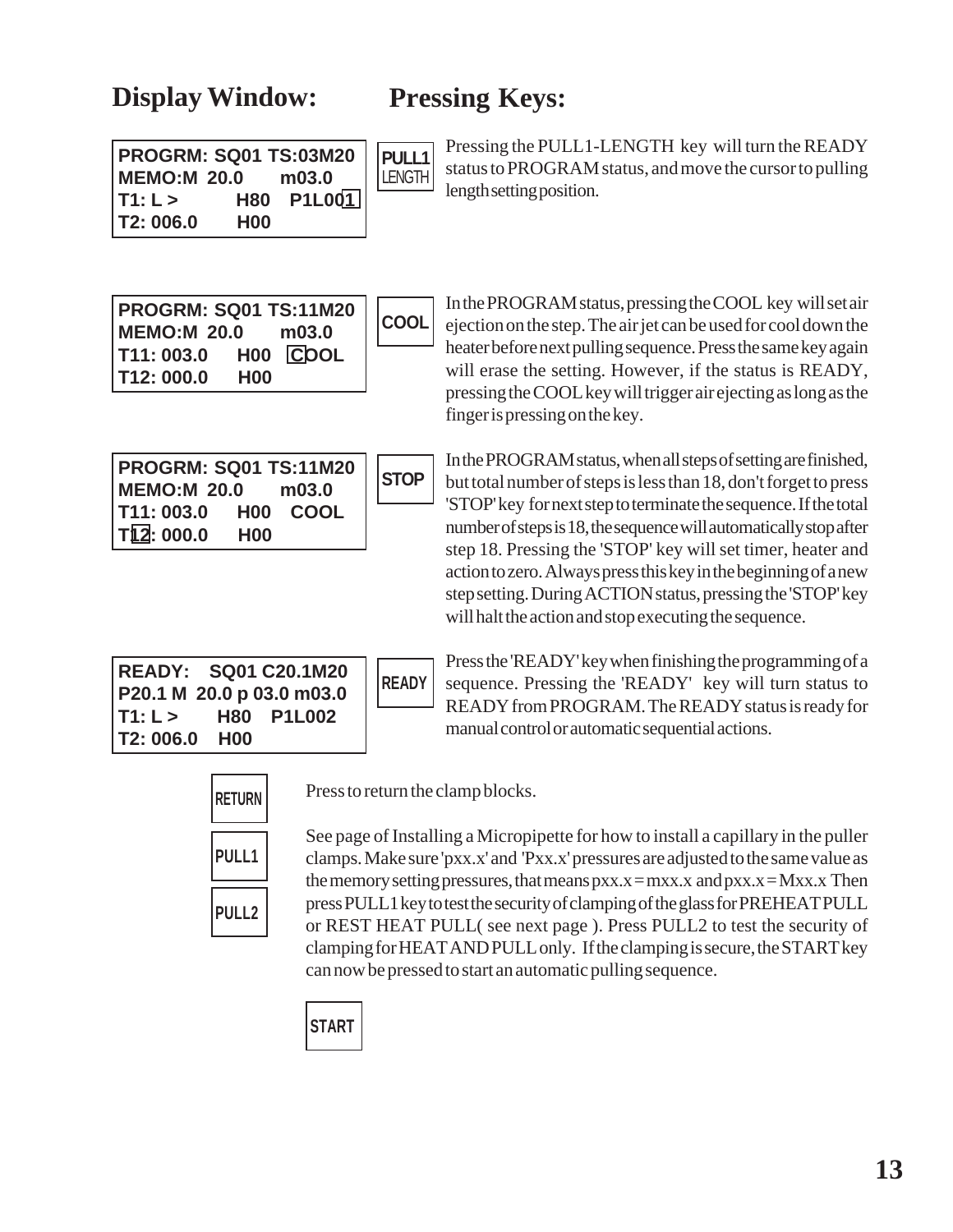# **Programming The Pulling Sequences 1. Pulling Factors**

The temperature level, pulling force and timing are three major parameters to pull a micropipette. A micropipette with desired tip shape and size is produced by a special combination of these three factors. The following graphic will illustrate the relationship between a pulled pipette and the pulling factors:



#### **The general principles for making a micropipette :**

- **[1] Pulling the micropipette taper with melting temperature and pulling the tip with higher speed and dropping down temperature.**
- **[2] The taper length controlled by the setting of optical ruler.**
- **[3] The higher heat and faster pulling speed, the longer and sharper tip length will be.**
- **[4] Too high heat with high pulling force will tend to make a tip thready and weak.**
- **[5] Sufficient pulling force with insufficient heat will tend to make a tip opening bigger or broken without tip.**
- **[6] More pulling steps with less length setting in each step will make shorter taper.**
- **[7] Longer pulling setting or more pulling steps are needed for bigger size pipette.**
- **[8] Faster final pulling needs higher cooling pressure, higher cooling pressure tend to shorter tip. But too high cooling pressure will bend the tip.**

**Making a desirable taper:** In the PMP-102, the PULL1 is used to pull different taper. A gradual reducing diameter and long taper can be produced by one time pulling with 5-20 units length setting, median heat ( 70-85 ) and light pulling force ( 0.4-3 psi ). A rapid reducing diameter and shorter taper needs more than two pulls with short length setting( 1-2 unit ) in each pulling and 0.5- 1psi lighter pulling force. More pulling steps (PULL1) with short length setting (1-2) in every step will pull shorter and stronger taper. One or two pulling steps with longer length setting (4-6) will pull thin and longer taper. Carefully combining with desirable taper setting and tip setting, an ideal pipette can be pulled. ( see detail sample sequences ).

**Making a desirable tip:** How to heat a micropipette for a final pulling is the critical point to make a desirable tip. **There are three major methods to pull a tip:**

**[1]Heat & Pull:** The puller performs a last step tip pulling with heater turning on, then turns off the heater and air cooling on certain pulling distance to end the pulling. The pulling force and heater is beginning simultaneously. The advantage for this method is that the tip opening size and taper are adjustable from the finest to larger by adjusting the pulling force, pulling distance and heating level. However, the pulling is very sensitive to the pulling force and heat setting and the repeatability is difficult to control. If performing multistep pulling, the transfer from taper to tip is some abrupt.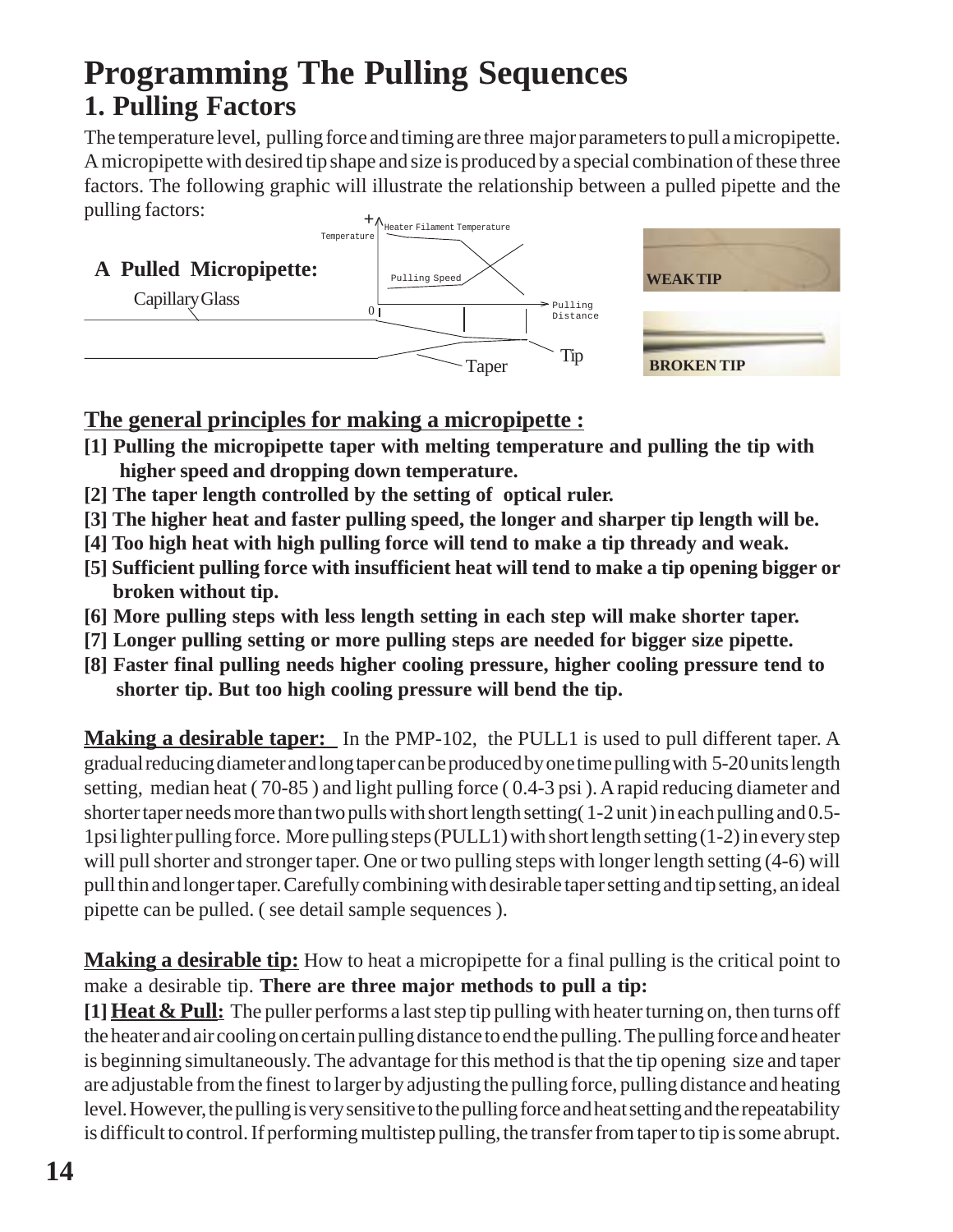**[2] Preheat Pull:** Before last step pulling , the pipette is preheat to certain temperature without pulling. Then the pipette is pulled with heater turned off and heating temperature rapid dropping down. The advantage for this method is the tip will be pulled to a fine tip and transfer between taper and tip is smooth. The repeatability is high. But the preheat level and preheat time setting are very critical for the final pulling.

**[3] Rest Heat Pull:** The heat for pulling the taper is also used for the last step tip pulling. After the taper pulling, the heater turns off and the temperature begins to drop. The final pulling is triggered during heater temperature dropping down. This method will pull a tip from the taper with smoothest transfer. **This is specially good to make different sizes of tip opening by selecting a right timing to trigger the final pull. The longer trigger timing and the bigger tip opening will be (See SQ21-22).** 1 um tip:  $10 \text{ um tip:}$ 

This micropipette puller can perform all these three methods to pull a tip. The following pages of pulling examples will discuss the details of setting and programming different method sequences.

| <b>METHOD</b> | <b>HEATER ACTION</b>                                                                              | <b>FEATURES</b>                                                                                                                                                                                                 | <b>TAPER TO TIP</b> |
|---------------|---------------------------------------------------------------------------------------------------|-----------------------------------------------------------------------------------------------------------------------------------------------------------------------------------------------------------------|---------------------|
| Heat & Pull   | The heater is turned on<br>with the beginning of<br>last pull.                                    | Tip opening size can be controlled by last step heat<br>and pressure $2$ (0.1-3um). The tip size is very<br>sensitive to the P2 pressure. The transfer from<br>taper to tip has some abrupt for multistep pull. |                     |
|               | Preheat Pull There is preheat step<br>before last pull, heater<br>off during last pull.           | Finest tip $(0.3-5$ um) can be pulled and sensitive to<br>the preheat step. The transfer from taper to tip is<br>smooth. Repeatability is higher.                                                               |                     |
| Rest<br>Pull  | Heat Preheated by previous<br>pulling only, the last pull<br>works depending on<br>the rest heat. | Fine tip $($ I um to 10um) can be pulled and sensitive<br>to previous pulling heat and wait time. The smooth-<br>est transfer from taper to tip can be achieved.<br>Repeatability is high.                      |                     |

#### **How to Modify Existing Sequence or Setting a New Sequence:**

There are 22 different pulling sequences which have been pre-programmed inside the PMP102 . These 22 preset sequences (from SQ1-SQ22) cover Heat & Pull (7 sequences), Preheat Pull ( 7 sequences ) and Rest Heat Pull samples (8 sequences). The SQ51-SQ72 are back up preset sequence copies. A new user can see the provided pulled samples or image references (next page) to select a preset sequence which fits or is closer your desired pipette shape and size. Then try to pull one. If the pulled sample is closer what you need but need some change, there are two ways to modify the sequence. One is pressing the PROG key to PROGRAM mode to directly modify the sequence, but you will change the original setting. Another is pressing the PROG key for more than 2 seconds and go to COPY mode. Copy the sequence which you need to modify to one of sequence SQ23 - SQ50 or SQ73 - SQ99 (SQ51-SQ72 are back up preset sequences). Now you can easily modify the closer sequence and without worry about loss of the original one. When you modify a sequence, always change one unit of only one factor in one time. If a broken tip is happen, add more heat or pull faster on the last pulling step. If a tip is not pulled to the end after the last step (although the puller will automatically sensing the fail and add one more pulling step until pull to the end), the last step P2L:xxc must be too short to cool down the heater, add more units to the xxc or increase the last heat step level. If a tip is thready and weak, the last heat step level must be too high, reduce the heat level or shorten the cool distance of P2L xxc.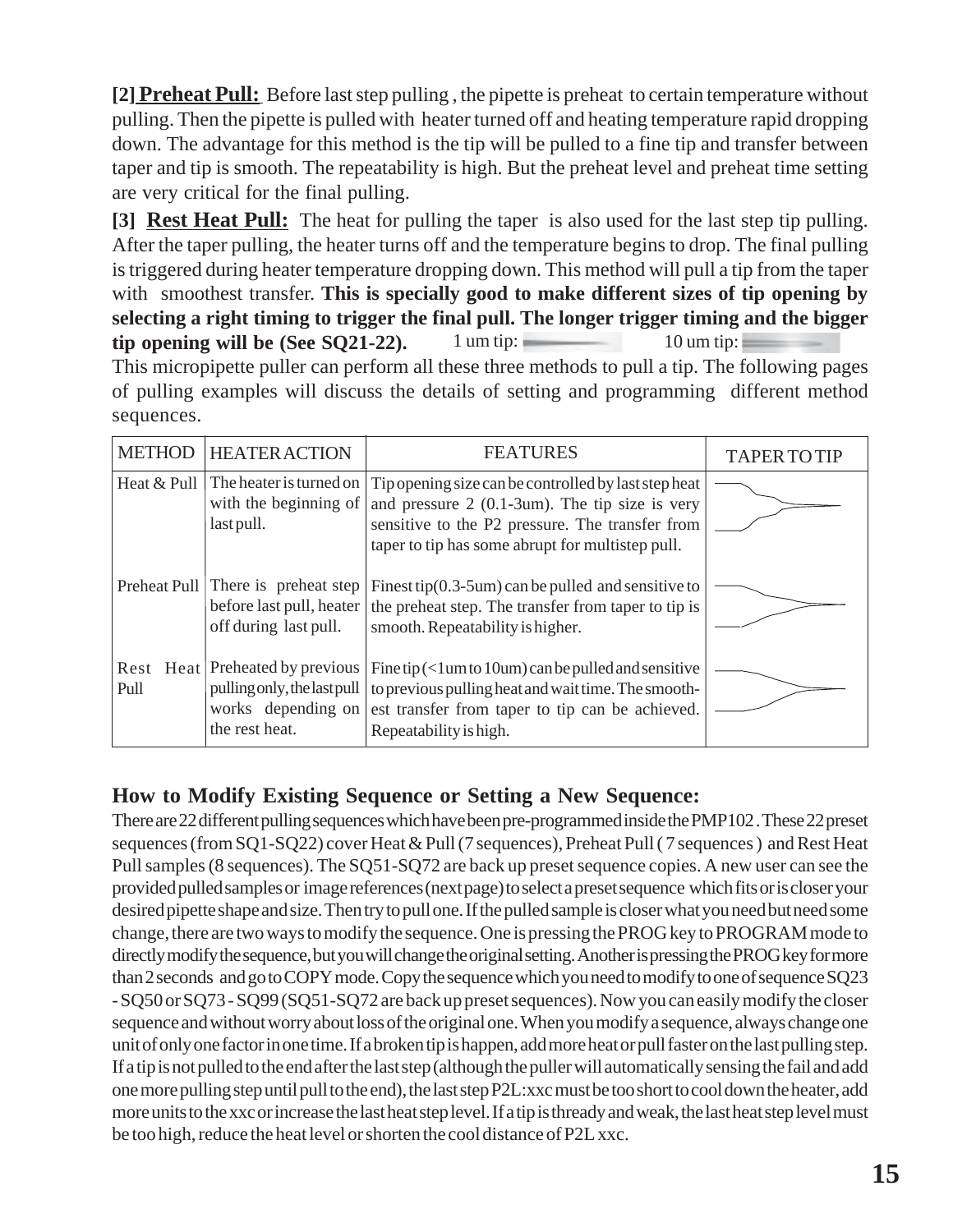## **2. Preset Sequences Reference Picture for Preset Sequences:**



All micropipette: 1 mm OD/0.58 ID with filament , except \*: 1.08 mm OD/0.79 ID without filament, \*\*: 1.2 mm OD/0.58 ID with filament, \*\*\*: 1.5 mm OD/0.84 ID without filament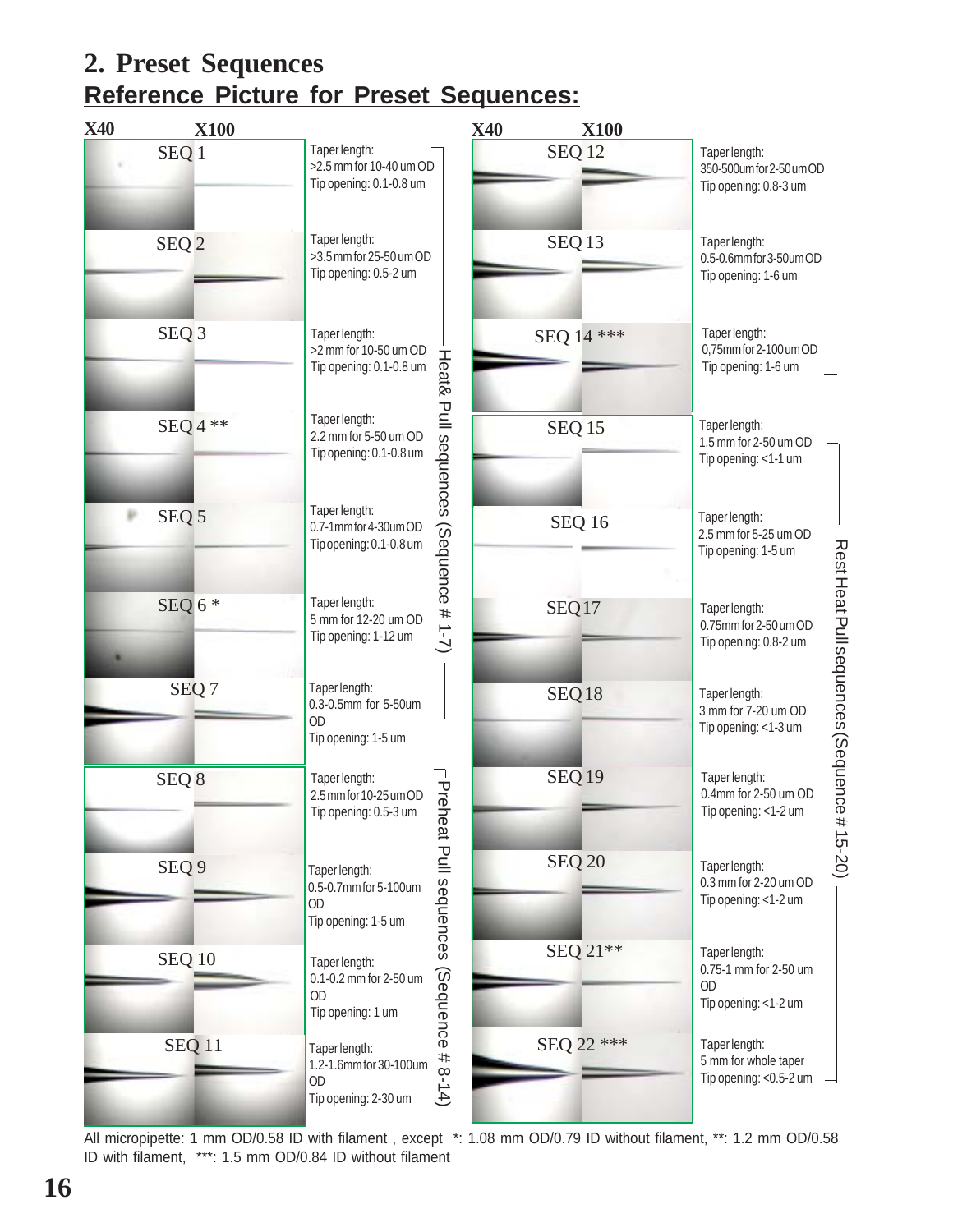#### **Pulled pipette samples Picture for Preset Sequences:**



#### **SEQUENCE NUMBER (BLACK=+1, GREEN=+5, RED=+10) :**





**23 1mmO.D., 0.75mm I.D.**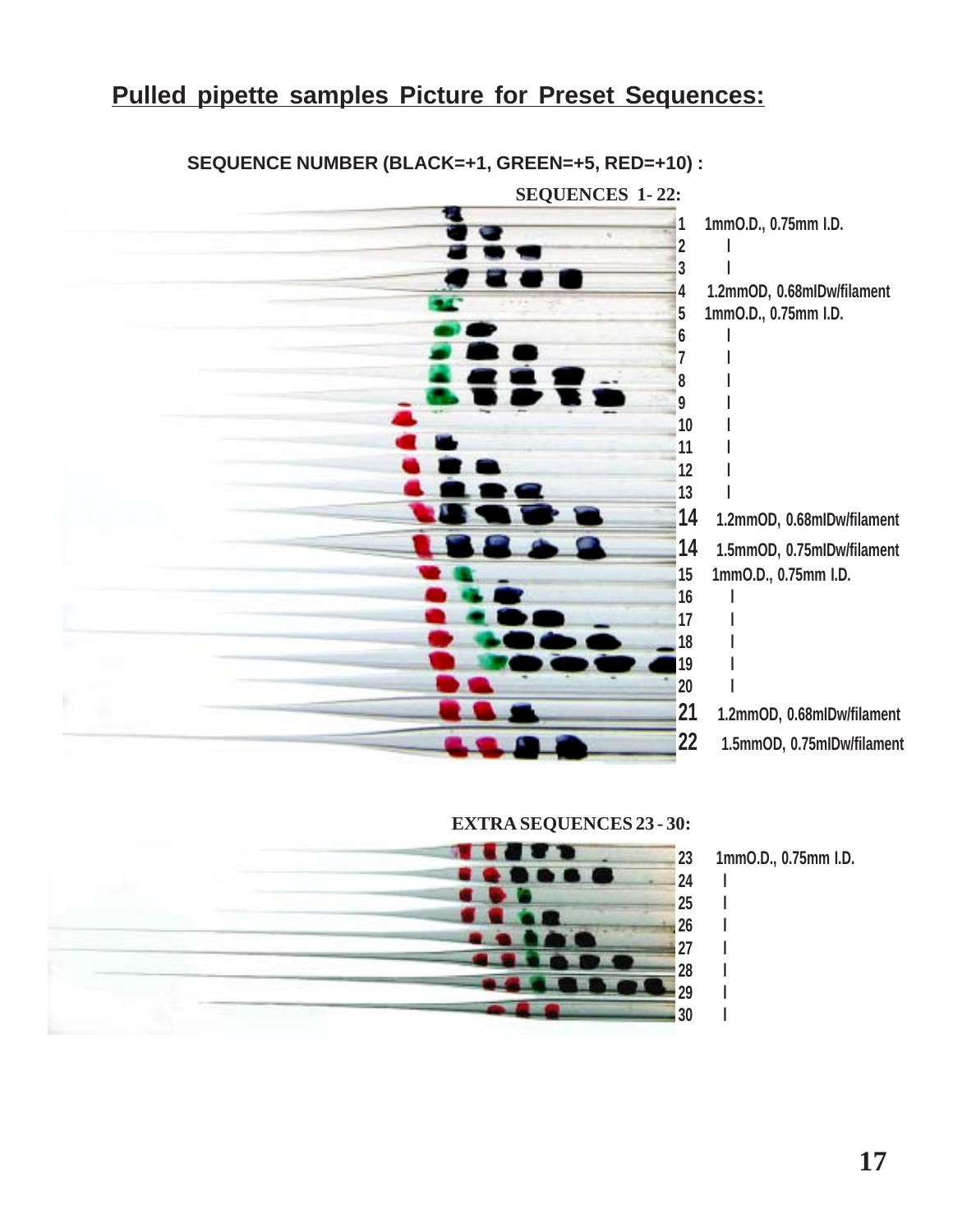**Using HC-2 1/8" ID, 5 turns Heater coil and Cool air pressure 18-25 psi range for all sequences.**

**Heat & Pull Sequences (#1-7):** ( For intracellular injection, electrode or holding pipette).

**Sequence #1:** Pressure cool(C)= 25 psi, Pressure 1 (p) = 1.5 psi, Pressure 2 (P) = 10-20 psi, Borosilicate capillary: 1mm OD/0.58mmI.D. with inner filament, or 1mm OD/0.75mm ID thin wall.

|    | <b>ACTION</b><br><b>STEPTIME</b> (sec) | <b>HEAT</b><br><b>LEVEL</b> | <b>ACTION</b>   | <b>EXPLAINATION</b>                                                                                                                                                                                                                                                                                                                                                                        |
|----|----------------------------------------|-----------------------------|-----------------|--------------------------------------------------------------------------------------------------------------------------------------------------------------------------------------------------------------------------------------------------------------------------------------------------------------------------------------------------------------------------------------------|
| T2 | $\mathsf{L}$<br>0.0                    | 85)<br><b>H00</b>           | H78(65- P2L004c | Pull about 2 mm with heating level 72-90, then let heat off and eject<br>air to rapid cool the heater for continue pulling a vary sharp tip<br>$\vert$ (<0.02 um, about 20Mohm resistance). Change P2 can change tip $\vert$<br>openning size: $4 \text{um}(P2=16)$ , $5 \text{um}(P2=12)$ , $7 \text{um}(P2=10)$ .<br>Don't forget to clear and reset the last step to stop the sequence. |

**Sequence #2 : Pressure C (cool)= 20 psi,** Pressure 1 (p) = 1.5 psi, Pressure 2 (P) = 5-8 psi, Micropipette: 1mm OD/0.58mmI.D.with inner filament, or 1 mm OD/ 0.75 mm ID thin wall borosilicate capillary.

| T <sub>1</sub> | L > |            |    | $ H65(60-78) $ P1L004(3-6) Pull 2-3 mm taper with heating level 60-88 and P1,                |
|----------------|-----|------------|----|----------------------------------------------------------------------------------------------|
| T <sub>2</sub> | L>  | <b>H00</b> |    | <b>P2L004c(2-</b> Then let heat off and pull with lower P2. When P2 pulling $2 \text{ mm}$ , |
|                |     |            | 4) | eject air to deeper cool the heater for continue pulling a medial                            |
|                |     |            |    | $\text{tip}(1-2 \text{um}).$                                                                 |
| T3             | 0.0 | <b>H00</b> |    | Don't forget to clear and reset the last step to stop the sequence.                          |
|                |     |            |    |                                                                                              |

**Sequence #3 :** Pressure C (cool)= 25 psi, Pressure 1 (p) = 1.5 psi, Pressure 2 (P) = 3.5-5.5 psi, Micropipette: 1mm OD/0.58mmI.D. with inner filament, or 1 mm OD/ 0.75 mm ID thin wall borosilicate capillary.

|     | 80)        | $L >$  H70(65- P2L007c | Pull 3.5 mm longest taper with heating level 65-80 and more<br>lower P2, then let heat off and eject air to rapid cool the heater |
|-----|------------|------------------------|-----------------------------------------------------------------------------------------------------------------------------------|
| 0.0 | <b>H00</b> |                        | for continue pulling a larger tip $(0.5-3 \text{ um})$ .<br>Don't forget to clear and reset the last step to stop the sequence.   |

**Comment: Very sharp tip and smooth taper, but sensitive to P2 and heating level. Pulling taper with temperature rising to soften the glass pipette. Then rapid drop down heater temperature by turning heat off and air cool the heater to pull tip. Lower the Pressure 2 (P) or heat level or both will make the tip shorter or tip opening larger. But too low pressure or heat level will not pull the tip to the end or pipette broken in the middle.Higher heat and higher P2 together will make tip sharper and opening smaller. Lower heat with slow pull (lower P2 pressure) will make tip opening bigger.**

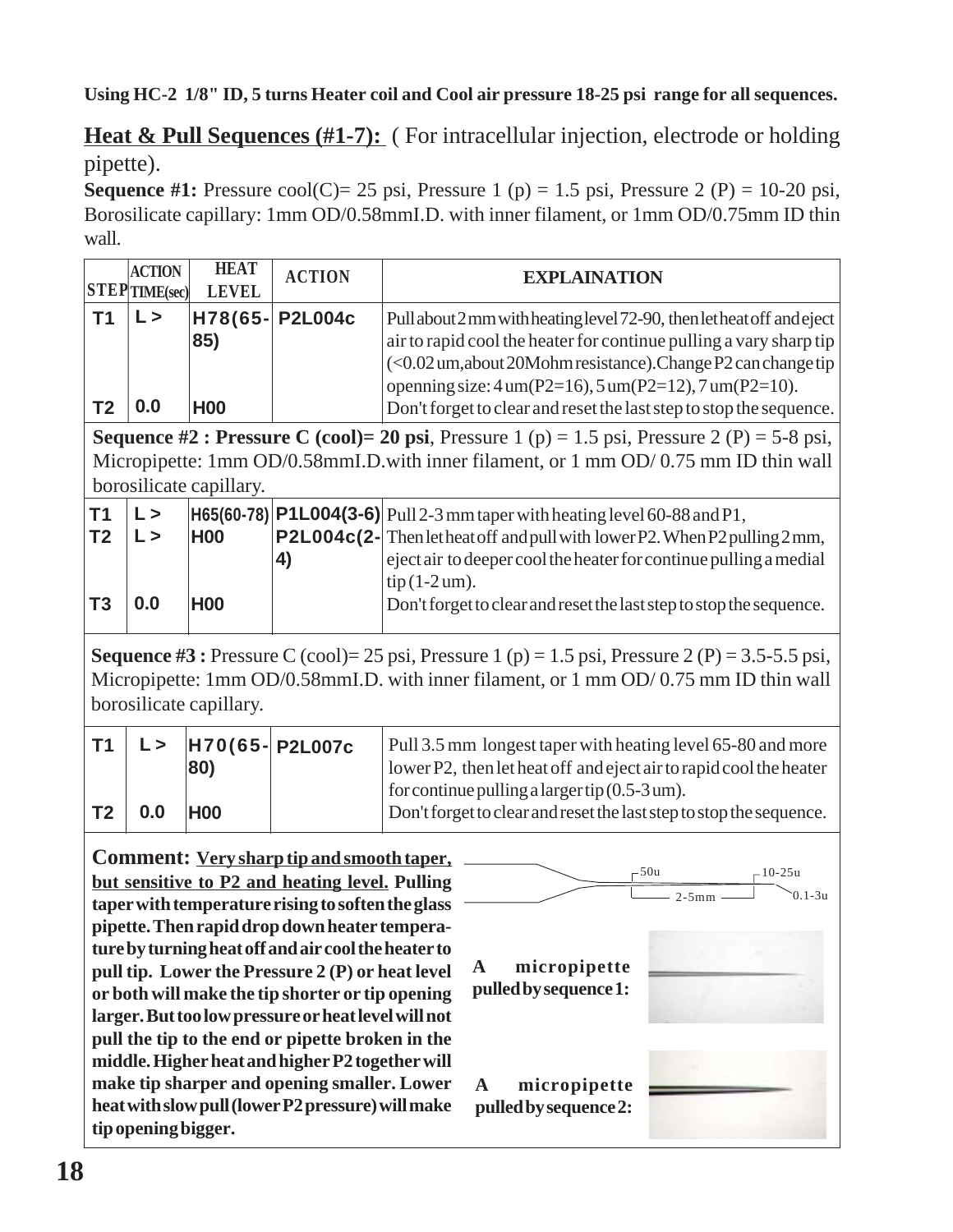**Sequence #4 :** Pressure C (cool)= 25 psi, Pressure 1 (p) = 2 psi, Pressure 2 (P) = 5-10 psi, Micropipette: **1.2 mm OD/0.68mm ID** with inner filament.

| <b>STEP</b>                                                                                                                                                                                                                                                                                                                                                                                                                                                                                                                                                                                                                                                                                                                                    | <b>ACTION</b><br><b>TIME</b> (sec) | <b>HEAT</b><br><b>LEVEL</b> | <b>ACTION</b>  | <b>EXPLAINATION</b>                                                                                                                                                                           |  |  |
|------------------------------------------------------------------------------------------------------------------------------------------------------------------------------------------------------------------------------------------------------------------------------------------------------------------------------------------------------------------------------------------------------------------------------------------------------------------------------------------------------------------------------------------------------------------------------------------------------------------------------------------------------------------------------------------------------------------------------------------------|------------------------------------|-----------------------------|----------------|-----------------------------------------------------------------------------------------------------------------------------------------------------------------------------------------------|--|--|
| T <sub>1</sub>                                                                                                                                                                                                                                                                                                                                                                                                                                                                                                                                                                                                                                                                                                                                 | $\mathsf{L}$                       | H70(65-<br>85)              | <b>P2L008c</b> | For pulling bigger OD pipette in single step sequence, the<br>pulling length should be increased. But the heating level can<br>be remained the same or be increased little for more bigger OD |  |  |
| T <sub>2</sub>                                                                                                                                                                                                                                                                                                                                                                                                                                                                                                                                                                                                                                                                                                                                 | 0.0                                | <b>H00</b>                  | pipette.       |                                                                                                                                                                                               |  |  |
| <b>Comment:</b> Pulling a bigger pipette with the<br>same shape of a smaller pipette usually leads to<br>$4-10u$<br>$0.1 - 10u$<br>result of longer taper and tip, because more glass<br>$2-4$ mm<br>is pulled from bigger pipette. Very sharp tip and<br>$(0.1-10$ um for 1.0 mm OD pipette)<br>smooth taper, but sensitive to P2 and heating level.<br>Pulling taper with temperature rising to soften the<br>glass pipette. Then rapid drop down heater tem-<br>perature by turning heat off and air cool the heater<br>A micropipette pulled<br>to pull tip. Lower the Pressure $2(P)$ or heat level<br>by sequence 4:<br>or both will make the tip shorter or sharper. But too<br>low pressure or heat level will not pull the tip to the |                                    |                             |                |                                                                                                                                                                                               |  |  |

**Sequence #5 :** Pressure C (cool)= 25 psi, Pressure 1 (p) =0.5- 2 psi, Pressure 2 (P) = 7-12 psi, Micropipette: 1mm OD/0.58mm ID with inner filament, or 1 mm OD/ 0.75 mm ID thin wall borosilicate capillary.

| <b>ACTION</b><br><b>STEP</b> | <b>HEAT</b><br><b>LEVEL</b> | <b>ACTION</b> | <b>EXPLAINATION</b>                                                         |
|------------------------------|-----------------------------|---------------|-----------------------------------------------------------------------------|
| 05.0                         | <b>H75</b>                  | 4)            | P1L002(03) First pull 1 mm or 1.5 mm taper distance.                        |
| T <sub>2</sub>               | <b>H00</b>                  |               | Stop heat and let the pipette cool 5 second.                                |
| T3                           | H70(60-                     |               | P2L003c(1- Pull1-2 mm with heating level 60-72, then let heat off and eject |
| Т4                           | 72)                         |               | air to rapid cool the heater for continue pulling a tip.                    |
| 0.0                          | <b>H00</b>                  |               | Don't forget to clear and reset the last step to stop the sequence.         |

**Comment: Shorter taper and longer tip / longer taper and shorter tip. Before pulling a tip, pull taper 1-1.5 mm to reduce the pipette diameter little more. Then pull the tip as Sequence 1, but increasing PU2 force. Higher Pull2 force or higher Pull2 heat will make tip longer, vice versa.**

**A micropipette pulled by sequence 5:**

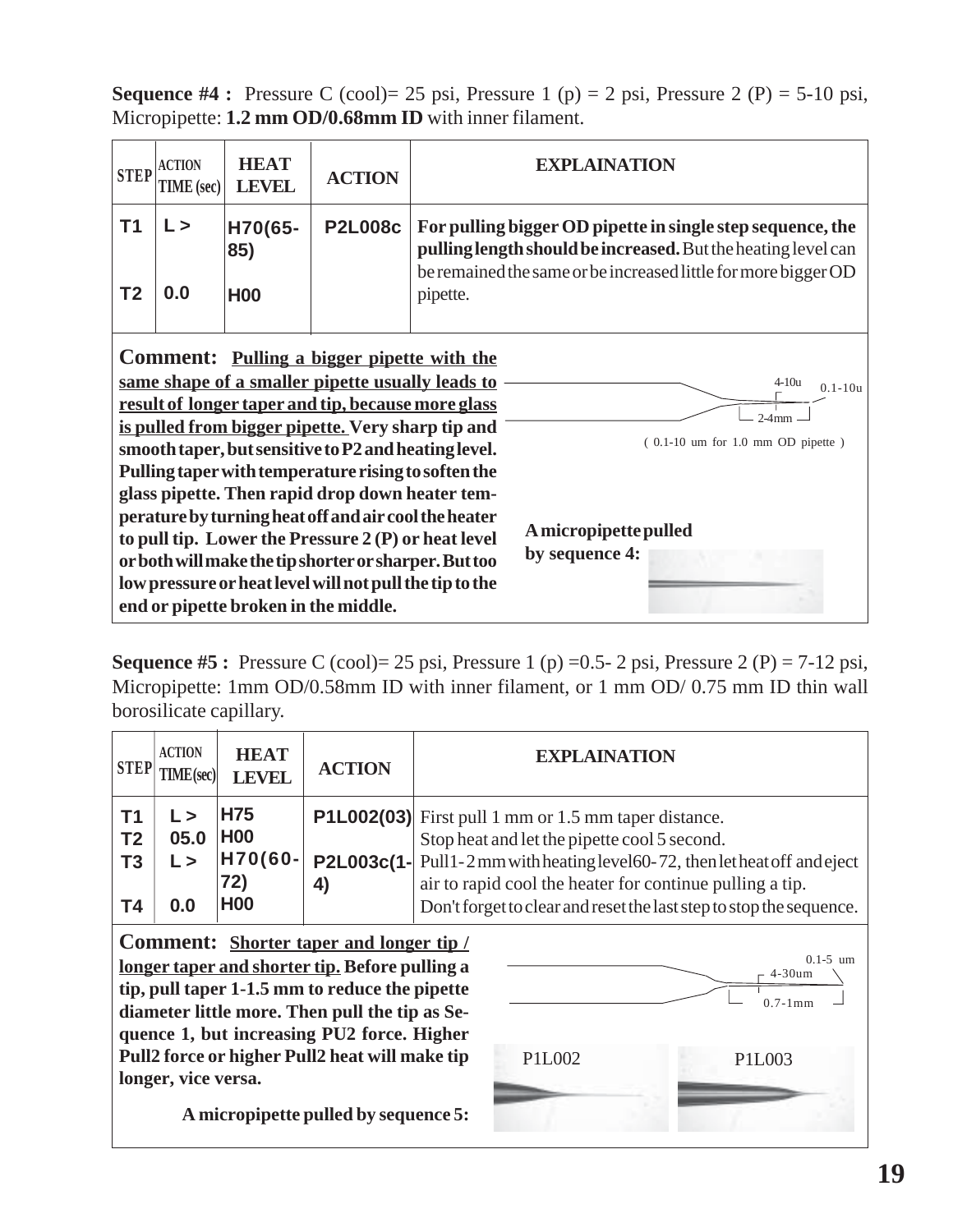**Sequence #6 :** Pressure C (cool)= 25 psi, Pressure 1 (p) = 0.5-2 psi, Pressure 2 (P) = 2-10 psi, Micropipette: **1.0mm OD/0.75mm thin wall borosilicate without inner filament.**

| <b>STEP</b>    | <b>ACTION</b><br><b>TIME(sec)</b> | <b>HEAT</b><br><b>LEVEL</b>    | <b>ACTION</b>                                                                                                                                                                                                                                                                                                                                                      | <b>EXPLAINATION</b>                                                                                                                                                                                                                                    |
|----------------|-----------------------------------|--------------------------------|--------------------------------------------------------------------------------------------------------------------------------------------------------------------------------------------------------------------------------------------------------------------------------------------------------------------------------------------------------------------|--------------------------------------------------------------------------------------------------------------------------------------------------------------------------------------------------------------------------------------------------------|
| T1<br>T2<br>T3 | $\mathsf{L}$<br>$0.2 - 5$<br>L >  | H70-80<br><b>H00</b><br>H70-85 | P2L003c(3-<br>6c)                                                                                                                                                                                                                                                                                                                                                  | $P1L008(6-18)$ First pull 3-9 mm taper distance.<br>Stop heat and let the pipette cool 0.2-5 seconds.<br>Final pull 1.5 to 3.0 mm with heating to level 70-85, then heater off<br>and eject air to rapid cool the heater for continue pull to the end. |
| Τ4<br>T5       | 03.0<br>00.0                      | <b>H00</b><br>H <sub>00</sub>  | <b>COOL</b>                                                                                                                                                                                                                                                                                                                                                        | Eject air cool the heater for next operation.<br>Don't forget to clear and reset the last step to stop the sequence.                                                                                                                                   |
|                |                                   |                                | Comment: Longest taper with big tip opening.<br>Pulling taper with long P1L setting is the feature<br>of this sequence. Longer setting needs lower<br>force to pull. The higher the Pressure $2(P)$ is, the<br>smaller tip opening will be. Longer P2L006c<br>setting will make longer taper. It fits to pull a<br>holding pipette or a sperm pick up needle using | $1-12$ u<br>12-20u<br>5 mm<br>A micropipette pulled<br>by the sequence:                                                                                                                                                                                |

**Sequence # 7 :** ( for voltage clamp electrode 2-6 MOhm)

**thin wall pipette without filament.**

Total 10 steps. Pressure C (cool)= 25 psi, Pressure 1 (p) =  $0.8-1.5$  psi, Pressure 2 (P) =  $0.5-3$  psi, Micropipette: **1.0mm OD/0.75mm thin wall borosilicate without inner filament.**

| <b>STEP</b>              | <b>ACTION</b><br><b>TIME(sec)</b> | <b>HEAT</b><br><b>LEVEL</b> | <b>ACTION</b>  | <b>EXPLAINATION</b>                                                                                                                                                                                                                                        |
|--------------------------|-----------------------------------|-----------------------------|----------------|------------------------------------------------------------------------------------------------------------------------------------------------------------------------------------------------------------------------------------------------------------|
| <b>T1</b>                | L >                               | H85                         | <b>P1L002</b>  | First pull 1 mm taper distance.                                                                                                                                                                                                                            |
| T <sub>2</sub>           | 04.0                              | <b>H00</b>                  |                | Stop heat and let pipette cool 4 seconds.                                                                                                                                                                                                                  |
| T3                       | L >                               | <b>H80</b>                  | <b>P1L001</b>  | Pull more 0.5mm taper distance.                                                                                                                                                                                                                            |
| <b>T4</b>                | 04.0                              | <b>H00</b>                  |                | Stop heat and let pipette cool 4 seconds.                                                                                                                                                                                                                  |
| T <sub>5</sub>           | L >                               | H75                         | <b>P1L001</b>  | Pull more 0.5mm taper distance.                                                                                                                                                                                                                            |
| T <sub>6</sub>           | 04.0                              | <b>H00</b>                  |                | Stop heat and let pipette cool 4 seconds.                                                                                                                                                                                                                  |
| T7                       | L >                               | H75                         | <b>P1L001</b>  | Pull more 0.5mm taper distance.                                                                                                                                                                                                                            |
| T <sub>8</sub>           | 04.0                              | <b>H00</b>                  |                | Stop heat and let pipette cool 4 seconds.                                                                                                                                                                                                                  |
| T <sub>9</sub>           | L >                               | H65-90                      | <b>P2L003c</b> | Pull tip with level 65-90 heat on. The Heat Level and Pressure 2 setting                                                                                                                                                                                   |
| <b>T10</b><br><b>T11</b> | 003<br>00.0                       | <b>H00</b><br><b>H00</b>    | <b>COOL</b>    | <b>(01c-05c)</b> are very critical for the final tip pulling. The higher heat level the longer<br>and thinner tip will be. Adjust heat level one by one. The higher Pressure<br>2 setting, the smaller tip opening will be (higher resistance). Adjust the |
|                          |                                   |                             |                | Pressure 2 even by 0.1psi, you will see the difference.<br>Don't forget to clear and reset the last step to stop the sequence.                                                                                                                             |

**Comment: Perform many short taper pulls before the final pull. The taper is short and OD reduced gradually, that is the feature of this sequence. Pulling tip with heat turns on. Carefully adjust the Pressure 2 will achieve different resistance tips, since the tip opening is very sensitive and varying to both P1 and P2 settings.**

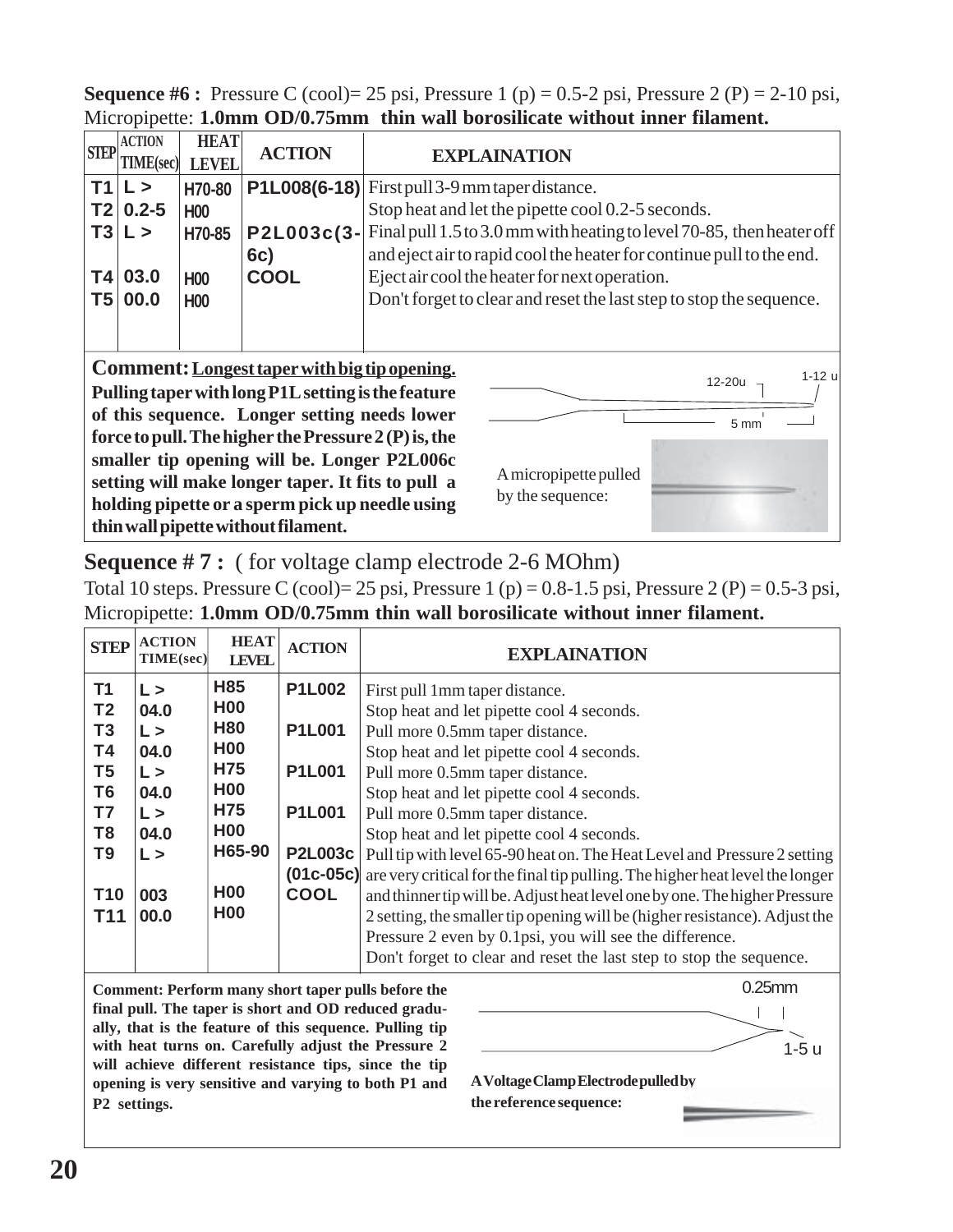#### **Preheat Pull Sequences (#8-14) :**

**Sequence # 8 :** Pressure C (cool)= 25 psi, Pressure 1 (p) = 1-2 psi, Pressure 2 (P) = 6-10 psi, Micropipette: 1 mm OD/ 0.58 mm ID with inner filament, or 1 mm OD/ 0.75 mm ID thin wall borosilicate capillary.

| <b>STEP</b>    | <b>ACTION</b><br>TIME(sec)LEVEL | <b>HEAT</b>              | <b>ACTION</b>                            | <b>EXPLAINATION</b>                                                                                      |  |  |
|----------------|---------------------------------|--------------------------|------------------------------------------|----------------------------------------------------------------------------------------------------------|--|--|
| T1             |                                 |                          |                                          | First pull 3 mm taper distance.                                                                          |  |  |
| T <sub>2</sub> | $\mathsf{L}$<br>06.0            | <b>H82</b><br><b>H00</b> | P1L006                                   | Stop heat and let the pipette cool 4-6 seconds.                                                          |  |  |
| T <sub>3</sub> | $3.5 - 7$                       | H65-80                   |                                          | Setting preheat 3.5-7 seconds for final pull. The heater and time setting                                |  |  |
|                |                                 |                          |                                          | are very critical for the final tip pulling. Even small amount of time                                   |  |  |
|                |                                 |                          |                                          |                                                                                                          |  |  |
|                |                                 |                          |                                          | adjustment will change the final tip length.                                                             |  |  |
| Τ4             | $\mathsf{L}$                    | <b>H00</b>               | <b>P2L004c</b>                           | Final pull with heater turning off.                                                                      |  |  |
| T <sub>5</sub> | 00.0                            | H <sub>00</sub>          |                                          | Don't forget to clear and reset the last step to stop the sequence.                                      |  |  |
|                |                                 |                          |                                          | <b>Sequence #9:</b> Pressure C (cool)= 25 psi, Pressure 1 (p) = 1 - 2 psi, Pressure 2 (P) = 10 psi, (for |  |  |
|                |                                 |                          |                                          | voltage clamp or patch clamp electrode). Micropipette: 1 mm OD/0.58 mm ID with inner filament,           |  |  |
|                |                                 |                          |                                          | or 1 mm OD/0.75 mm ID thin wall borosilicate capillary.                                                  |  |  |
| T <sub>1</sub> | $\mathsf{L}$                    |                          | H70-75 P1L002                            | First pull 1 mm taper distance.                                                                          |  |  |
| T <sub>2</sub> | 08.0                            | H <sub>00</sub>          |                                          | Stop heat and let the pipette cool 8 seconds.                                                            |  |  |
| T <sub>3</sub> | $\mathsf{L} >$                  | H68                      | P1L001                                   | Pull 0.5 mm taper distance with lower heat level.                                                        |  |  |
| T4             | $\overline{7}$                  | H <sub>00</sub>          |                                          | Stop heat and let the pipette cool 7 seconds.                                                            |  |  |
| T <sub>5</sub> | $\mathsf{L} >$                  | H <sub>67</sub>          | <b>P1L001</b>                            | Repeat above two steps 3 times in following                                                              |  |  |
| T <sub>6</sub> | $\overline{7}$                  | <b>H00</b>               |                                          |                                                                                                          |  |  |
| T7             | L>                              | <b>H67</b>               | P1L001                                   |                                                                                                          |  |  |
| T <sub>8</sub> | $\overline{7}$                  | <b>H00</b>               |                                          |                                                                                                          |  |  |
| T <sub>9</sub> | $\mathsf{L}$                    | H65                      | <b>P1L001</b>                            | Tip is expected to break in this step.                                                                   |  |  |
| T10            | -5                              | H <sub>00</sub>          |                                          | But still need final steps to finish unexpected no break tip.                                            |  |  |
|                | $T11 4(4-8)$                    | H70-78                   |                                          | Preheat certain time for final pull. Time and heat level setting is critical.                            |  |  |
| T12 L>         |                                 | H <sub>00</sub>          | <b>P2L001c</b>                           | This sequence can produce smooth and short taper with small tip opening,                                 |  |  |
|                | T13 03.0                        | H <sub>00</sub>          | <b>COOL</b>                              | good for patch or voltage clamp applications.                                                            |  |  |
| T14 0.0        |                                 | H <sub>00</sub>          |                                          | Don't forget to clear and reset the last step to stop the sequence.                                      |  |  |
|                |                                 |                          |                                          | <b>Sequence</b> # 10 : Pressure C (cool)= 25 psi, Pressure 1 (p) = 1 - 2 psi, Pressure 2 (P) = 10 psi,   |  |  |
|                |                                 |                          |                                          | Micropipette: 1 mm OD/0.58 mm ID with inner filament, or 1 mm OD/0.75 mm ID thin wall                    |  |  |
|                | borosilicate capillary.         |                          |                                          |                                                                                                          |  |  |
| T <sub>1</sub> | L>                              | H75                      | <b>P1L006</b>                            | First pull 3 mm taper distance.                                                                          |  |  |
| T2             | 05.0                            | H <sub>0</sub>           |                                          | Stop heat and let the pipette cool 4-6 seconds.                                                          |  |  |
| T3             | $\mathsf{L} >$                  | H75                      | <b>P1L002</b>                            | One more taper pulling step is added.                                                                    |  |  |
| <b>T4</b>      | 08.0                            | H <sub>00</sub>          |                                          | Stop heat and let the pipette cool 8 seconds.                                                            |  |  |
| T5             | $4 - 6.0$                       | H70-72                   |                                          | Setting preheat 4-6.0 seconds for final pull. The heater and time setting are                            |  |  |
|                |                                 |                          |                                          | very critical for the final tip pulling. Even small amount of time adjustment                            |  |  |
|                |                                 |                          |                                          | will change the final tip length.                                                                        |  |  |
| T <sub>6</sub> | <-L                             | H <sub>00</sub>          | <b>P2L004c</b>                           | Final pull with heater turning off and air blew after 2 mm pull.                                         |  |  |
| T7             | 00.0                            | <b>H00</b>               |                                          | Don't forget to clear and reset the last step to stop the sequence.                                      |  |  |
|                |                                 |                          | <b>Comment: Long and smooth taper</b>    | A micropipette pulled                                                                                    |  |  |
|                |                                 |                          | to tip. Preheat before final pull. Pull- | by the sequence 8:<br>by the sequence 9:<br>by the sequence 10:                                          |  |  |
|                |                                 |                          | ing tip with temperature rapid low       | $0.5-3$ um<br>$50$ um $-$<br>$5um - 1.5 um$<br>$100$ um $\neg$<br>2-30um                                 |  |  |
|                |                                 |                          | down. Adjust the first pull distance     | -25um 10um-                                                                                              |  |  |
|                |                                 |                          | to make different taper length.          | 2.5 <sub>mm</sub><br>0.7 <sub>mm</sub><br>0.15mm                                                         |  |  |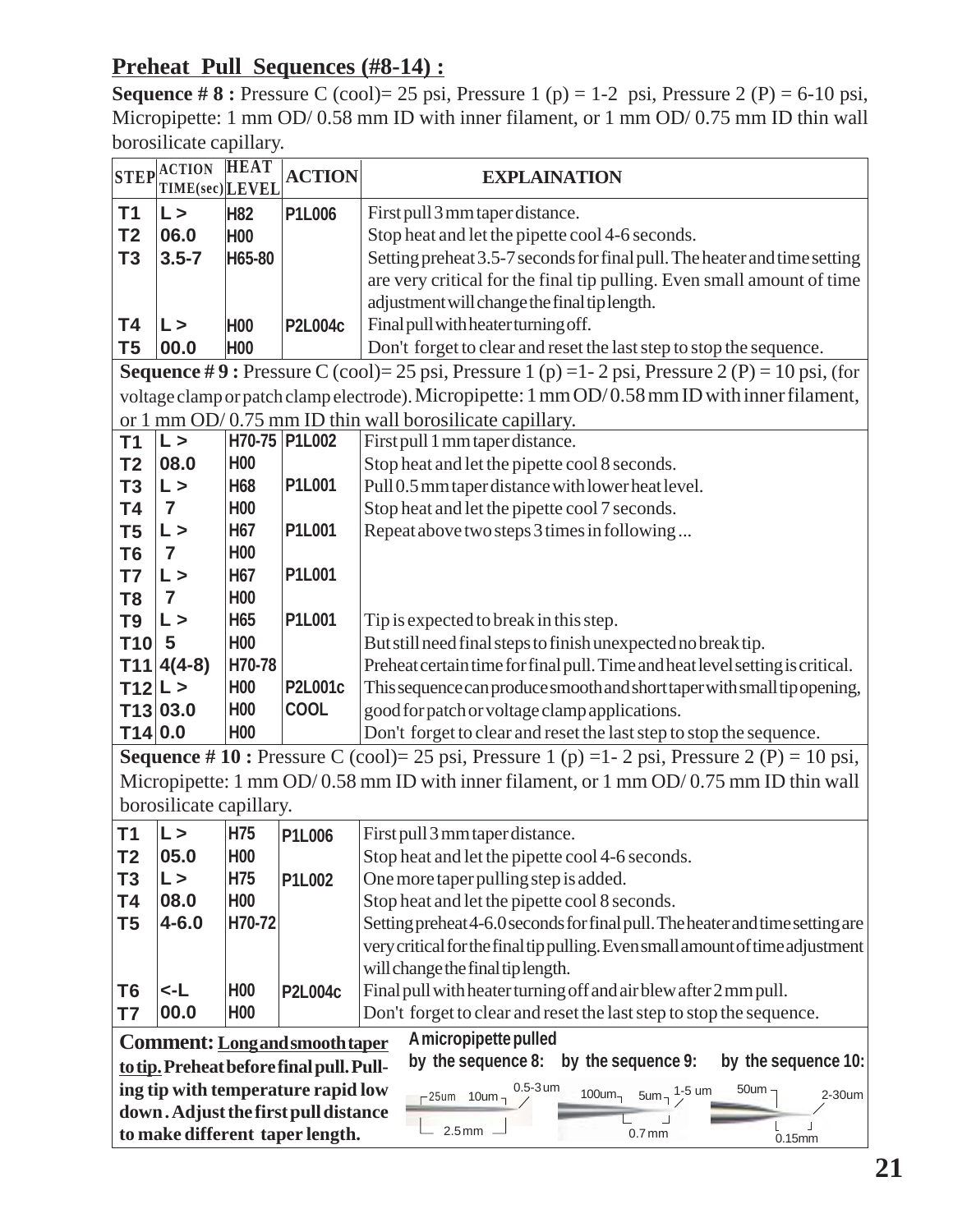**Sequence #11 :** ( for extracellular electrode, or injection pipette ) Pressure C (cool)= 25 psi, Pressure 1 (p) =1- 2 psi, Pressure 2 (P) = 10 psi, Micropipette: 1mm OD/0.58mm ID with inner filament, or 1 mm OD/ 0.75 mm ID thin wall borosilicate capillary.

| <b>STEP</b>     | <b>ACTION</b><br>TIME(sec) LEVEL | <b>HEAT</b>             | <b>ACTION</b>                                                       | <b>EXPLAINATION</b>                                                                                   |  |  |  |
|-----------------|----------------------------------|-------------------------|---------------------------------------------------------------------|-------------------------------------------------------------------------------------------------------|--|--|--|
| <b>T1</b>       | $\mathsf{L}$                     | H85                     | <b>P1L001</b>                                                       | First pull 0.5 mm taper distance.                                                                     |  |  |  |
| T <sub>2</sub>  | 09.0                             | H <sub>00</sub>         |                                                                     | Stop heat and let the pipette cool 9 seconds.                                                         |  |  |  |
| T <sub>3</sub>  | L >                              | H80-85                  | <b>P1L002</b>                                                       | Pull 1 mm taper distance with lower heat level.                                                       |  |  |  |
| <b>T4</b>       | 08.0                             | <b>H00</b>              |                                                                     | Stop heat and let the pipette cool 8 seconds.                                                         |  |  |  |
| T <sub>5</sub>  | $\mathsf{L}$                     | H75-80                  | <b>P1L002</b>                                                       | Pull 1 mm taper distance with lower heat level.                                                       |  |  |  |
| T <sub>6</sub>  | 08.0                             | <b>H00</b>              |                                                                     | Stop heat and let the pipette cool 8 seconds.                                                         |  |  |  |
| T7              | $\mathsf{L}$                     | H70-75                  | <b>P1L001</b>                                                       | Repeat above six steps with lower heat level in following                                             |  |  |  |
| T <sub>8</sub>  | 08.0                             | <b>H00</b>              |                                                                     |                                                                                                       |  |  |  |
| T <sub>9</sub>  | $\mathsf{L}$                     | H65-70                  | <b>P1L002</b>                                                       | Tip may be made in this step for short tap application.                                               |  |  |  |
| <b>T10</b>      | 07.0                             | <b>H00</b>              |                                                                     |                                                                                                       |  |  |  |
| <b>T11</b>      | $4 - 6$                          | H65(65-80)              |                                                                     | Preheat for final pull. Time and heat level setting is critical.                                      |  |  |  |
| <b>T12</b>      | $\mathsf{L}$                     | H <sub>0</sub> 0        | <b>P2L002c</b>                                                      | Final pull with heater turning off and ejecting air after pull 0.5-2 mm                               |  |  |  |
|                 |                                  |                         | $(1c - 4c)$                                                         | then to end.                                                                                          |  |  |  |
| T13             | 3.0                              | <b>H00</b>              | <b>COOL</b>                                                         | Cool the heater by ejecting air for next operation.                                                   |  |  |  |
| <b>T14</b>      | 00.0                             | H <sub>00</sub>         |                                                                     | Don't forget to clear and reset the last step to stop the sequence.                                   |  |  |  |
|                 |                                  |                         |                                                                     |                                                                                                       |  |  |  |
|                 |                                  |                         |                                                                     | <b>Sequence</b> #12: Pressure C (cool)= 25 psi, Pressure 1 (p) = 0.8- 2 psi, Pressure 2 (P) = 10 psi, |  |  |  |
|                 |                                  |                         |                                                                     | Micropipette: 1mm OD/0.58mm ID with inner filament, or 1 mm OD/0.75 mm ID thin wall                   |  |  |  |
|                 |                                  | borosilicate capillary. |                                                                     |                                                                                                       |  |  |  |
|                 |                                  |                         |                                                                     |                                                                                                       |  |  |  |
| <b>T1</b>       | $\mathsf{L}$                     | H85                     | P1L001                                                              | First pull 0.5 mm taper distance.                                                                     |  |  |  |
| T <sub>2</sub>  | 09.0                             | H <sub>00</sub>         |                                                                     | Stop heat and let the pipette cool 9 seconds.                                                         |  |  |  |
| T <sub>3</sub>  | $\mathsf{L}$                     | <b>H80</b>              | P1L0:02                                                             | Pull 1 mm taper distance.                                                                             |  |  |  |
| <b>T4</b>       | 04.0                             | <b>H00</b>              |                                                                     | Stop heat and let the pipette cool 4 seconds.                                                         |  |  |  |
| T <sub>5</sub>  | $\mathsf{L}$                     | H75                     | P1L002                                                              | Pull 1 mm taper distance.                                                                             |  |  |  |
| T <sub>6</sub>  | 05.0                             | <b>H00</b>              |                                                                     | Stop heat and let the pipette cool 5-8 seconds.                                                       |  |  |  |
| T7              | $\mathsf{L} >$                   | H75                     | P1L001                                                              | One more taper pulling step is added.                                                                 |  |  |  |
| T <sub>8</sub>  | 08.0                             | H <sub>00</sub>         |                                                                     |                                                                                                       |  |  |  |
| T <sub>9</sub>  |                                  | $2 - 6.0$ H70-85        |                                                                     | Level 78 heater setting preheat 2-6 seconds for final pull. The heater and                            |  |  |  |
|                 |                                  |                         |                                                                     | time setting are very critical for the final tip pulling. Even small amount of                        |  |  |  |
|                 |                                  |                         |                                                                     | time adjustment will change the final tip length.                                                     |  |  |  |
| T10             | $\mathsf{L}$                     | H <sub>00</sub>         | <b>P2L003c</b>                                                      | Pull 1.5 mm with heater turning off. Then air cool heater and pull to the                             |  |  |  |
|                 |                                  |                         |                                                                     | end.                                                                                                  |  |  |  |
| T <sub>11</sub> | 00.0                             | <b>H00</b>              | Don't forget to clear and reset the last step to stop the sequence. |                                                                                                       |  |  |  |
|                 |                                  |                         |                                                                     | <b>Comment: Preheat before final pull. Pulling tip</b>                                                |  |  |  |
|                 |                                  |                         |                                                                     | 100um<br>30um<br>with temperature rapid low down. The transfer                                        |  |  |  |
|                 |                                  |                         |                                                                     |                                                                                                       |  |  |  |
|                 |                                  |                         |                                                                     | 2-30um<br>from taper to tip is smooth. Adjust the preheat                                             |  |  |  |

**time to achieve a desired tip. Longer preheat time will make longer tip. There are many pulling steps. If tip is broken before the last step, reduce P1 pressure or reduce PU1 length units.**

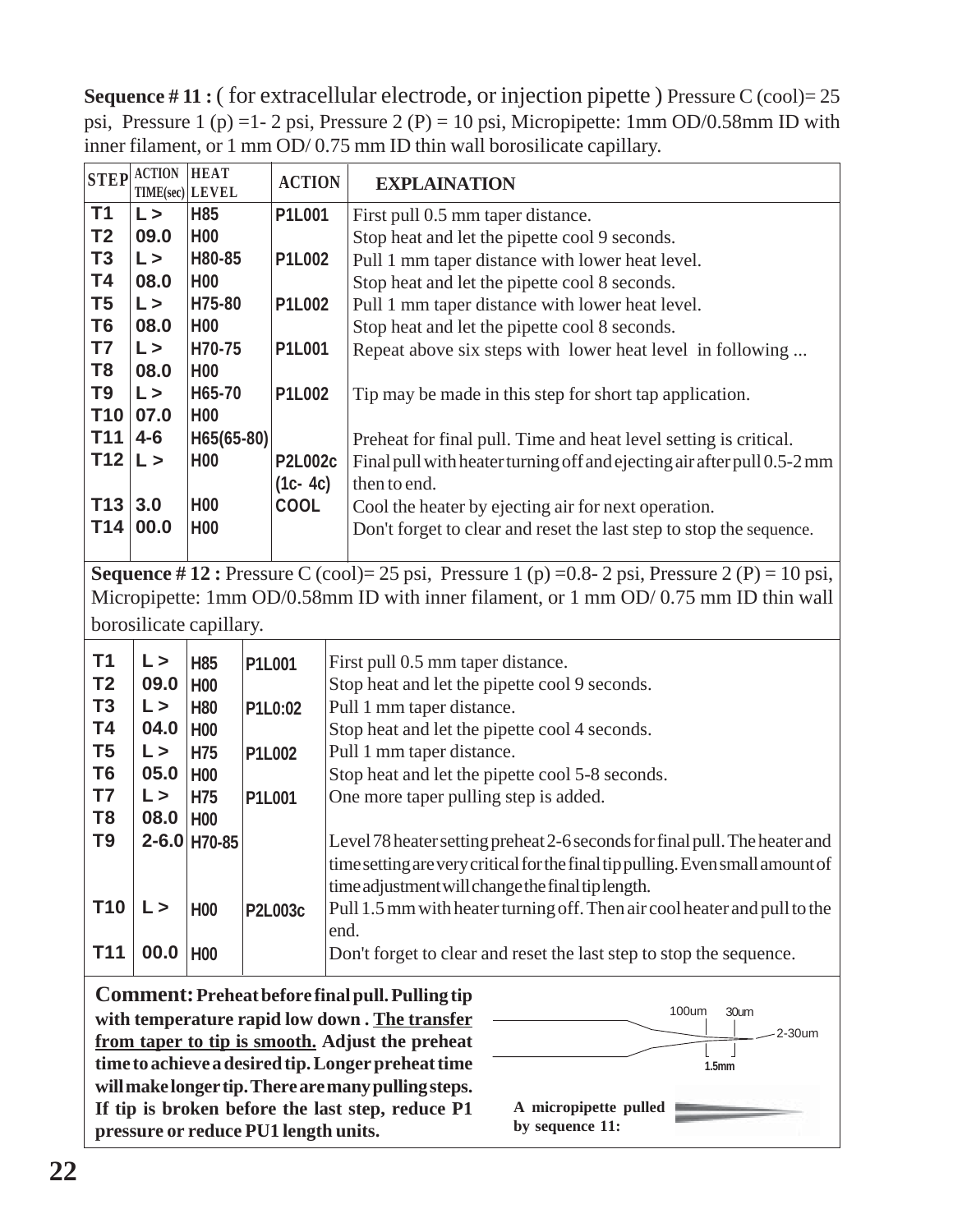**Sequence #13:** ( for voltage clamp electrode ) Pressure C (cool)= 25 psi, Pressure 1  $(p) = 0.5 - 1.6$  psi, Pressure 2 (P) = 10-15 psi, Micropipette: 1.0mm OD, 0.58mm ID, with inner filament, or 1 mm OD/ 0.75 mm ID thin wall borosilicate capillary.

| <b>SIEP</b>     | <b>ACTION</b><br>TIME (sec)                                                                                                                                                            | <b>HEAT</b><br><b>LEVEL</b> | <b>ACTION</b>  | <b>EXPLAINATION</b>                                                                                                                                                                                                                                                                 |  |  |  |
|-----------------|----------------------------------------------------------------------------------------------------------------------------------------------------------------------------------------|-----------------------------|----------------|-------------------------------------------------------------------------------------------------------------------------------------------------------------------------------------------------------------------------------------------------------------------------------------|--|--|--|
| T <sub>1</sub>  | $\mathsf{L}$                                                                                                                                                                           | <b>H88</b>                  | <b>P1L002</b>  | First pull 1mm taper distance.                                                                                                                                                                                                                                                      |  |  |  |
| T <sub>2</sub>  | 07.0                                                                                                                                                                                   | <b>H00</b>                  |                | Stop heat and let pipette cool 7 seconds.                                                                                                                                                                                                                                           |  |  |  |
| T <sub>3</sub>  | $\mathsf{L}$                                                                                                                                                                           | <b>H78</b>                  | <b>P1L001</b>  | Pull more 0.5mm taper distance.                                                                                                                                                                                                                                                     |  |  |  |
| <b>T4</b>       | 07.0                                                                                                                                                                                   | <b>H00</b>                  |                | Stop heat and let pipette cool 7 seconds.                                                                                                                                                                                                                                           |  |  |  |
| T <sub>5</sub>  | $\mathsf{L}$                                                                                                                                                                           | <b>H75</b>                  | <b>P1L001</b>  | Pull more 0.5mm taper distance.                                                                                                                                                                                                                                                     |  |  |  |
| T <sub>6</sub>  | 07.0                                                                                                                                                                                   | <b>H00</b>                  |                | Stop heat and let pipette cool 7 seconds.                                                                                                                                                                                                                                           |  |  |  |
| T7              | $\mathsf{L}$                                                                                                                                                                           | H72                         | <b>P1L001</b>  | Pull more 0.5mm taper distance.                                                                                                                                                                                                                                                     |  |  |  |
| T <sub>8</sub>  | 07.0                                                                                                                                                                                   | <b>H00</b>                  |                | Stop heat and let pipette cool 7 seconds.                                                                                                                                                                                                                                           |  |  |  |
| T <sub>9</sub>  | $\mathsf{L}$                                                                                                                                                                           | <b>H70</b>                  | <b>P1L001</b>  | Pull more 0.5mm taper distance.                                                                                                                                                                                                                                                     |  |  |  |
| T <sub>10</sub> | 07.0                                                                                                                                                                                   | <b>H00</b>                  |                | Stop heat and let pipette cool 7 seconds.                                                                                                                                                                                                                                           |  |  |  |
| T <sub>11</sub> | $3 - 7.0$                                                                                                                                                                              | H70-                        |                | Level 78-83 heater setting preheat 3.0-7.0 seconds for final pull. The heater                                                                                                                                                                                                       |  |  |  |
|                 |                                                                                                                                                                                        | 83                          |                | and time setting are very critical for the final tip pulling. Even small amount of                                                                                                                                                                                                  |  |  |  |
|                 |                                                                                                                                                                                        |                             |                | time adjustment will change the final tip length.                                                                                                                                                                                                                                   |  |  |  |
| T <sub>12</sub> | $\mathsf{L}$                                                                                                                                                                           | <b>H00</b>                  |                | P2L002c Final pull with heater turning off and rapid cool down heater by ejecting air after                                                                                                                                                                                         |  |  |  |
|                 |                                                                                                                                                                                        |                             |                | pull 0.5mm, then pull to the end.                                                                                                                                                                                                                                                   |  |  |  |
| T <sub>13</sub> | 03.0                                                                                                                                                                                   | <b>H00</b>                  | <b>COOL</b>    | Cool the heater by ejecting air for next operation.                                                                                                                                                                                                                                 |  |  |  |
| T14             | 00.0                                                                                                                                                                                   | <b>H00</b>                  |                | Don't forget to clear and reset the last step to stop the sequence.                                                                                                                                                                                                                 |  |  |  |
|                 |                                                                                                                                                                                        |                             |                |                                                                                                                                                                                                                                                                                     |  |  |  |
|                 | <b>Sequence</b> # 14: Pressure C (cool)= 25 psi, Pressure 1 (p) = 0.5-2 psi, Pressure 2 (P) = 10.0<br>psi, Micropipette: 1.0-1.5mm OD, 0.68-0.75mm ID, with or without inner filament. |                             |                |                                                                                                                                                                                                                                                                                     |  |  |  |
| <b>T1</b>       | $\mathsf{L}$                                                                                                                                                                           | <b>H88</b>                  | <b>P1L002</b>  | First pull 1mm taper distance.                                                                                                                                                                                                                                                      |  |  |  |
| T <sub>2</sub>  | 07.0                                                                                                                                                                                   | <b>H00</b>                  |                | Stop heat and let pipette cool 7 seconds.                                                                                                                                                                                                                                           |  |  |  |
| T <sub>3</sub>  | $\mathsf{L} >$                                                                                                                                                                         | <b>H78</b>                  | <b>P1L001</b>  | Pull more 0.5mm taper distance.                                                                                                                                                                                                                                                     |  |  |  |
| <b>T4</b>       | 07.0                                                                                                                                                                                   | <b>H00</b>                  |                | Stop heat and let pipette cool 7 seconds.                                                                                                                                                                                                                                           |  |  |  |
| T <sub>5</sub>  | $\mathsf{L} >$                                                                                                                                                                         | H75                         | <b>P1L001</b>  | Pull more 0.5mm taper distance.                                                                                                                                                                                                                                                     |  |  |  |
| T <sub>6</sub>  | 07.0                                                                                                                                                                                   | <b>H00</b>                  |                | Stop heat and let pipette cool 7 seconds.                                                                                                                                                                                                                                           |  |  |  |
| T7              | $\mathsf{L} >$                                                                                                                                                                         | H72                         | <b>P1L001</b>  | Pull more 0.5mm taper distance.                                                                                                                                                                                                                                                     |  |  |  |
| T <sub>8</sub>  | 07.0                                                                                                                                                                                   | <b>H00</b>                  |                | Stop heat and let pipette cool 7 seconds.                                                                                                                                                                                                                                           |  |  |  |
| T <sub>9</sub>  | $\mathsf{L} >$                                                                                                                                                                         | <b>H70</b>                  | <b>P1L001</b>  | Pull more 0.5mm taper distance.                                                                                                                                                                                                                                                     |  |  |  |
| <b>T10</b>      | 07.0                                                                                                                                                                                   | <b>H00</b>                  |                | Stop heat and let pipette cool 7 seconds.                                                                                                                                                                                                                                           |  |  |  |
| T11             | $\mathsf{L}$                                                                                                                                                                           | H70                         | <b>P1L001</b>  | Pull more 0.5 mm taper distance. The only difference compare to SEQ13                                                                                                                                                                                                               |  |  |  |
| T12             | 07.0                                                                                                                                                                                   | <b>H00</b>                  |                | is one pulling step added for bigger size pipette.                                                                                                                                                                                                                                  |  |  |  |
| T <sub>13</sub> | $4 - 5.0$                                                                                                                                                                              | H70-                        |                | Level 73-83 heater setting preheat 4-5 seconds for final pull. The heater and                                                                                                                                                                                                       |  |  |  |
|                 |                                                                                                                                                                                        | 83                          |                | time setting are very critical for the final tip pulling. Even small amount of time                                                                                                                                                                                                 |  |  |  |
|                 |                                                                                                                                                                                        |                             |                | adjustment will change the final tip length.                                                                                                                                                                                                                                        |  |  |  |
| <b>T14</b>      | L>                                                                                                                                                                                     | H <sub>00</sub>             | <b>P2L003c</b> | Final pull with heater turning off and rapid cool down heater by ejecting air after                                                                                                                                                                                                 |  |  |  |
|                 |                                                                                                                                                                                        |                             |                | pull 0.5-1.5mm, then pull to the end.                                                                                                                                                                                                                                               |  |  |  |
| T15             | 00.0                                                                                                                                                                                   | <b>H00</b>                  |                | Don't forget to clear and reset the last step to stop the sequence.                                                                                                                                                                                                                 |  |  |  |
|                 |                                                                                                                                                                                        |                             |                | 100u 2u<br><b>Comment:</b> To pull a tip with short and rapid reducing<br>$1-6u$<br>taper size, many short pulls must be made before the final<br>pull. If pulling a bigger OD pipette, add more pulling steps.<br>Preheat before final pull. Pulling tip with temperature<br>1.5mm |  |  |  |
|                 |                                                                                                                                                                                        |                             |                | rapid low down. Adjust the preheat time to achieve a desired<br>A micropipette pulled                                                                                                                                                                                               |  |  |  |
|                 |                                                                                                                                                                                        |                             |                | tip. There are many pulling steps. If tip is broken before the<br>by this sequence:                                                                                                                                                                                                 |  |  |  |
|                 | last step, reduce P1 pressure or reduce PU1 length units.                                                                                                                              |                             |                |                                                                                                                                                                                                                                                                                     |  |  |  |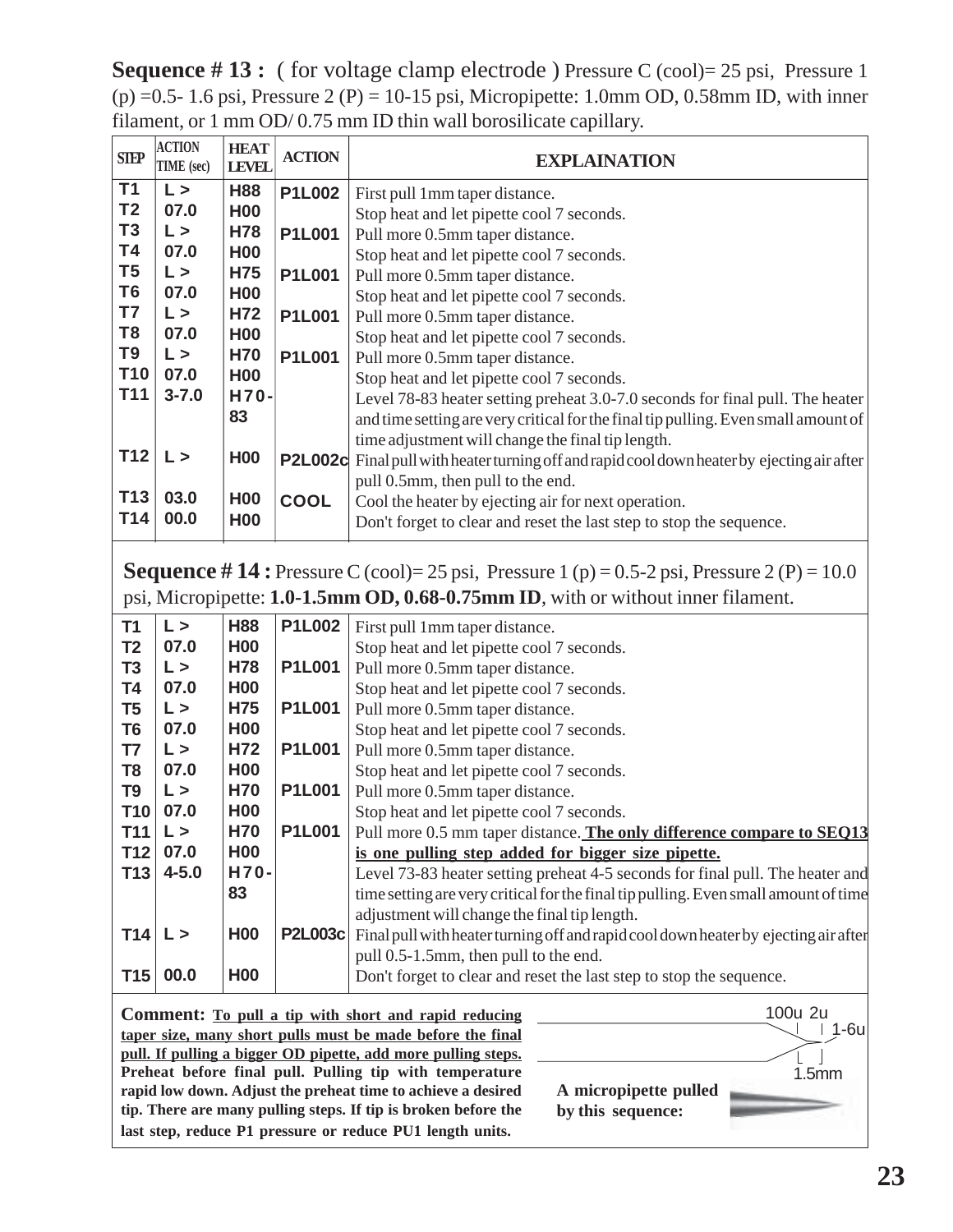#### **Rest Heat Pull Sequences ( #15-22):**

**Sequence # 15 :** ( for intracellular injection pipette )

Pressure C (cool)= 25 psi, Pressure 1 (p) = 0.3-1.0psi, Pressure 2 (P) = 16.0psi, Micropipette: 1mm OD/ 0.58mm ID with inner filament, or 1 mm OD/ 0.75 mm ID thin wall borosilicate capillary.

| <b>STEP</b>          | <b>OPERATING</b><br>TIME(sec) | <b>HEAT</b><br><b>LEVEL</b>            | <b>ACTION</b>                 | <b>EXPLAINATION</b>                                                                                                                                                                                                                    |
|----------------------|-------------------------------|----------------------------------------|-------------------------------|----------------------------------------------------------------------------------------------------------------------------------------------------------------------------------------------------------------------------------------|
| Τ1<br>T <sub>2</sub> | L><br>$1.6 - 3$               | <b>H00</b>                             | H80-89 P1L005                 | First pull 2.5 mm taper distance.<br>Stop heat and let cool only 1.2-2 second. The time setting is                                                                                                                                     |
| T3<br>T4<br>T5       | L ><br>3.0<br>00.0            | <b>H00</b><br><b>H00</b><br><b>H00</b> | <b>P2L001c</b><br><b>COOL</b> | very critical for the final tip pulling.<br>Pull 1 unit then pull to end with air jet cooling down the heater.<br>Eject air cool the heater for next operation.<br>Don't forget to clear and reset the last step to stop the sequence. |

**Sequence # 16 :** Pressure C (cool)= 25 psi, Pressure 1 (p) = 0.3-1.5psi, Pressure 2 (P) = 10-16 psi, Micropipette: 1mm OD/ 0.58mm ID with inner filament, or 1 mm OD/ 0.75 mm ID thin wall borosilicate capillary.

| T1<br>T <sub>2</sub> | L><br>$0.5 - 4$ H00 | H65-85     |             | <b>P1L010</b>   First pull 5 mm taper distance.<br>Stop heat and let cool only 0.5-4 second. The time setting is<br>very critical for the final tip pulling. |
|----------------------|---------------------|------------|-------------|--------------------------------------------------------------------------------------------------------------------------------------------------------------|
| T3                   | $\mathsf{L}$        | <b>H00</b> |             | <b>P2L000c</b> Immediately pull to end with air jet cooling down the heater.                                                                                 |
| <b>T4</b>            | 3.0                 | <b>H00</b> | <b>COOL</b> | Eject air cool the heater for next operation.                                                                                                                |
| T <sub>5</sub>       | 00.0                | <b>H00</b> |             | Don't forget to clear and reset the last step to stop the sequence.                                                                                          |

**Comment: Long , smooth and sharp tip. Pull only one longer taper. Preheated by previous pulling and continue pull a tip with temperature rapid low down. Adjust the time between taper pull and last pull to achieve a sharp tip with very smooth transferring from taper. But higher T1 heat with longer waiting time T2 may cause tip pulling without straight line. For longer taper pulling, if tip is broken before the last step, reduce PU1 length units. If the pulled tapper is not straight, reduce the P1 pressure. Adjust P2 will change the tip opening. The higher P2, sharper and smaller tip opening will be. Too high P1 or P2 may cause curve or thready tip.**

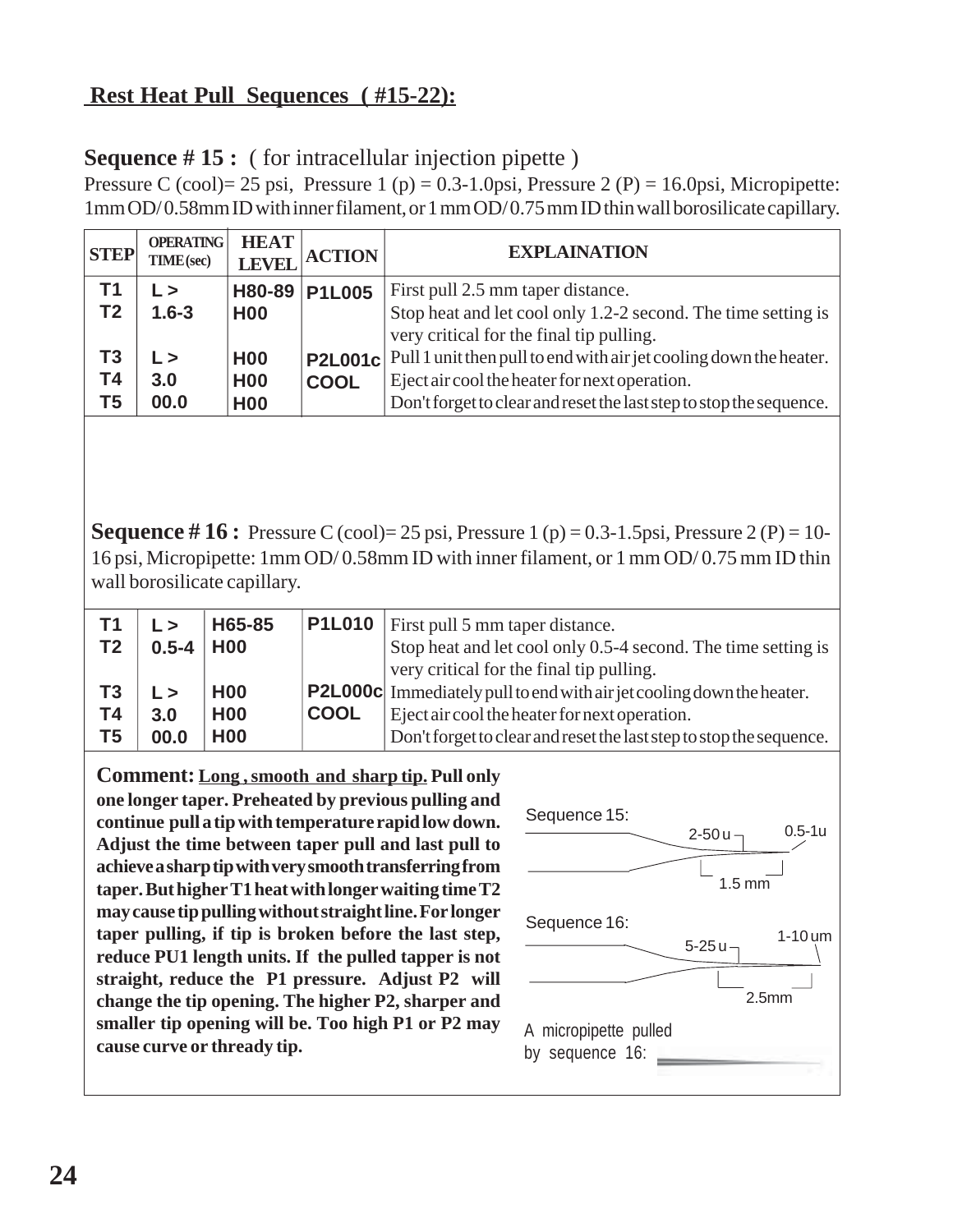**Sequence # 17 :** ( for voltage clamp electrode or injection pipette )

Pressure C (cool)= 25 psi, Pressure 1 (p) =  $0.5$ -2.0psi, Pressure 2 (P) =  $9.0$ psi, Micropipette: 1mm OD/ 0.58mm ID with inner filament, or 1 mm OD/ 0.75 mm ID thin wall borosilicate capillary.

| <b>STEP</b>                            | <b>OPERATING</b><br><b>TIME</b> (sec) | <b>HEAT</b><br><b>LEVEL</b>                          | <b>ACTION</b>                   | <b>EXPLAINATION</b>                                                                                                                                                                                                                                                                                        |
|----------------------------------------|---------------------------------------|------------------------------------------------------|---------------------------------|------------------------------------------------------------------------------------------------------------------------------------------------------------------------------------------------------------------------------------------------------------------------------------------------------------|
| Τ1<br>T <sub>2</sub><br>T <sub>3</sub> | L><br>06.0<br>L>                      | H <sub>85</sub><br><b>H00</b><br><b>H75</b>          | <b>P1L002</b><br><b>P1L003</b>  | First pull 1mm taper distance.<br>Stop heat and let cool 6 seconds.<br>Second pull 1.5mm taper distance.                                                                                                                                                                                                   |
| T4<br>T5<br>T6<br>Τ7                   | $1.1 - 2.1$<br>L><br>03.0<br>00.0     | <b>H00</b><br><b>H00</b><br><b>H00</b><br><b>H00</b> | <b>P2L000-4c</b><br><b>COOL</b> | Stopheat and let cool only 1-2.5 second. The time setting is very<br>critical for the final tip pulling.<br>Pull with heater off, then air ejects after pull some distance to end.<br>Eject air cool the heater for next operation.<br>Don't forget to clear and reset the last step to stop the sequence. |

**Sequence # 18 :** Pressure C (cool)= 25 psi, Pressure 1 (p) =  $0.1-1.5$  psi, Pressure 2 (P)  $= 9.0$ psi, Micropipette: 1 mm OD/ 0.58mm ID with inner filament, or 1 mm OD/ 0.75 mm ID thin wall borosilicate capillary.

| T <sub>1</sub> | L >          | H70-75        | <b>P1L002</b> | Continue serial pull 1mm three times with heat level continue         |
|----------------|--------------|---------------|---------------|-----------------------------------------------------------------------|
|                |              |               |               |                                                                       |
| T <sub>2</sub> | $\mathsf{L}$ | H65-70        | <b>P1L002</b> | reduced.                                                              |
| T <sub>3</sub> | $\mathsf{L}$ | H62-67        | <b>P1L002</b> |                                                                       |
| <b>T4</b>      | L >          | H59-64        | <b>P1L003</b> | Continue 4 th pull 1.5 mm taper distance with heat level reduced.     |
| T <sub>5</sub> | $\mathsf{L}$ | <b>H60-70</b> | P1L002-5      | Continue 5th pull 1-2.5 mm taper with heat level reduced.             |
| T <sub>6</sub> | $0.5 - 3.0$  | <b>H00</b>    |               | Stop heat and let the pipette cool 0.5-3 seconds.                     |
| T7             | $\mathsf{L}$ | <b>H00</b>    | P2L000-3c     | Go to final pull to the end with heat stop, then air eject cooling on |
|                |              |               |               | setting pulling distance.                                             |
| T <sub>8</sub> | 03.0         | <b>H00</b>    | <b>COOL</b>   | Continue eject air cool 3 second for next operation.                  |
|                | 00.0         | <b>H00</b>    |               | Don't forget to clear and reset the last step to stop the sequence.   |
|                |              |               |               | This continue pulls can make tip long and smooth.                     |

**Comment:Shorter or longer and smooth tip. Preheated by previous pulling and continue pull a tip with temperature rapid low down. Adjust the time between heat pull and last pull to achieve a tip with very smooth transferring from taper. If tip is broken before the last step, reduce P1 pressure or reduce PU1 length units.**

**The Sequence 18 with 5 non-stop continue pulls can make a long, even and smooth tip with about 10-20um OD. It is good to be a needle for injection or holding .**

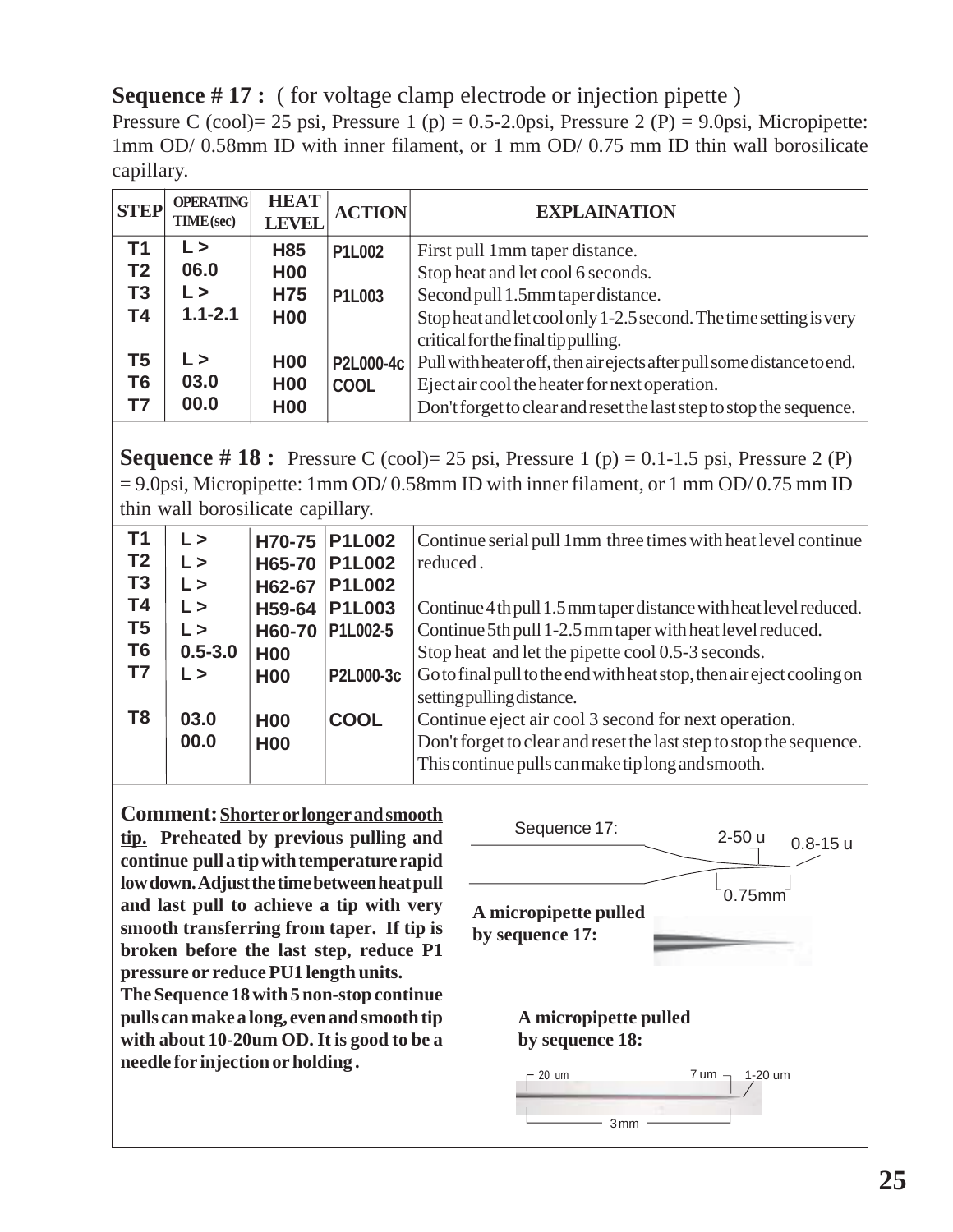**Sequence # 19 :**( for patch clamp or voltage clamp electrode ) Pressure C (cool)= 25 psi, Pressure 1 (p) = 0.5-1.5 psi, Pressure 2 (P) = 15 psi, Micropipette: 1mm OD/0.58 mm ID with inner filament, or 1 mm OD/ 0.75 mm ID thin wall borosilicate capillary.

| <b>STEP</b>    | <b>ACTION</b><br><b>TIME</b> (sec) LEVEL | <b>HEAT</b>     | <b>ACTION</b>  | <b>EXPLAINATION</b>                                                  |
|----------------|------------------------------------------|-----------------|----------------|----------------------------------------------------------------------|
| T <sub>1</sub> | L >                                      | H <sub>85</sub> | <b>P1L001</b>  | First pull 0.5 mm taper distance.                                    |
| T <sub>2</sub> | 09.0                                     | <b>H00</b>      |                | Stop heat and let the pipette cool 9 seconds.                        |
| T3             | L >                                      | <b>H80</b>      | <b>P1L002</b>  | Pull 1 mm taper distance.                                            |
| <b>T4</b>      | 05.0                                     | <b>H00</b>      |                | Stop heat and let the pipette cool 5 seconds.                        |
| T <sub>5</sub> | L >                                      | <b>H75</b>      | <b>P1L002</b>  | Pull 1 mm taper distance.                                            |
| T <sub>6</sub> | 08.0                                     | <b>H00</b>      |                | Stop heat and let the pipette cool 8 seconds.                        |
| T7             | L >                                      | <b>H70</b>      | <b>P1L001</b>  | Pull 0.5 mm taper distance.                                          |
| T <sub>8</sub> | $0.5 - 1.5$                              | <b>H00</b>      |                | Stop heat and let cool only 0.5-1.5 second. The time setting is very |
|                |                                          |                 |                | critical for the final tip pulling.                                  |
| T9             | L >                                      | <b>H00</b>      | <b>P2L002c</b> | Air cool when 1mm pulled then continue pull to the end.              |
| T10            | 00.0                                     | <b>H00</b>      |                | Don't forget to clear and reset the last step to stop the sequence.  |

**Sequence # 20 :**( for patch clamp or voltage clamp electrode ) Pressure C (cool)= 25 psi, Pressure 1  $(p)=0.3-1.5$  psi, Pressure 2 (P) = 15-20 psi, Micropipette: 1 mm OD/0.58 mm ID with inner filament, or 1 mm OD/ 0.75 mm ID thin wall borosilicate capillary.

| T1             | $\mathsf{L}$   | H85        | <b>P1L001</b>  | First pull 0.5 mm taper distance.                                    |
|----------------|----------------|------------|----------------|----------------------------------------------------------------------|
| T <sub>2</sub> | 09.0           | <b>H00</b> |                | Stop heat and let the pipette cool 9 seconds.                        |
| T <sub>3</sub> | $\mathsf{L} >$ | <b>H80</b> | <b>P1L001</b>  | Pull 0.5-1 mm taper distance.                                        |
| <b>T4</b>      | 05.0           | <b>H00</b> |                | Stop heat and let the pipette cool 5 seconds.                        |
| T <sub>5</sub> | $\mathsf{L}$   | <b>H75</b> | <b>P1L001</b>  | Pull 0.5-1 mm taper distance.                                        |
| T <sub>6</sub> | 08.0           | <b>H00</b> |                | Stop heat and let the pipette cool 8 seconds.                        |
| T7             | $\mathsf{L} >$ | <b>H75</b> | <b>P1L001</b>  | Pull 0.5 mm taper distance.                                          |
| T <sub>8</sub> | 05.0           | <b>H00</b> |                | Stop heat and let the pipette cool 5 seconds.                        |
| T <sub>9</sub> | $\mathsf{L}$   | <b>H75</b> | <b>P1L001</b>  | One more pulling step.                                               |
| <b>T10</b>     | 05.0           | <b>H00</b> |                |                                                                      |
| <b>T11</b>     | $\mathsf{L}$   | <b>H75</b> | <b>P1L001</b>  | One more pulling step.                                               |
| <b>T12</b>     | $0.5 - 1.5$    | <b>H00</b> |                | Stop heat and let cool only 0.5-1.5 second. The time setting is very |
|                |                |            |                | critical for the final tip pulling.                                  |
| <b>T13</b>     | L >            | <b>H00</b> | <b>P2L000c</b> | Immediately air cool heater and pull to the end.                     |
| <b>T14</b>     | 00.0           | <b>H00</b> |                | Don't forget to clear and reset the last step to stop the sequence.  |

**Comment: Preheat by previous Pulling and continue pull a tip with temperature rapid low down . Adjust the time before last pull to achieve a tip with very smooth transferring from the taper. There are many pulling steps in above sequences. If tip is broken before the last step, reduce P1 pressure or reduce PU1 length units.**



**A micropipette pulled by this sequence:**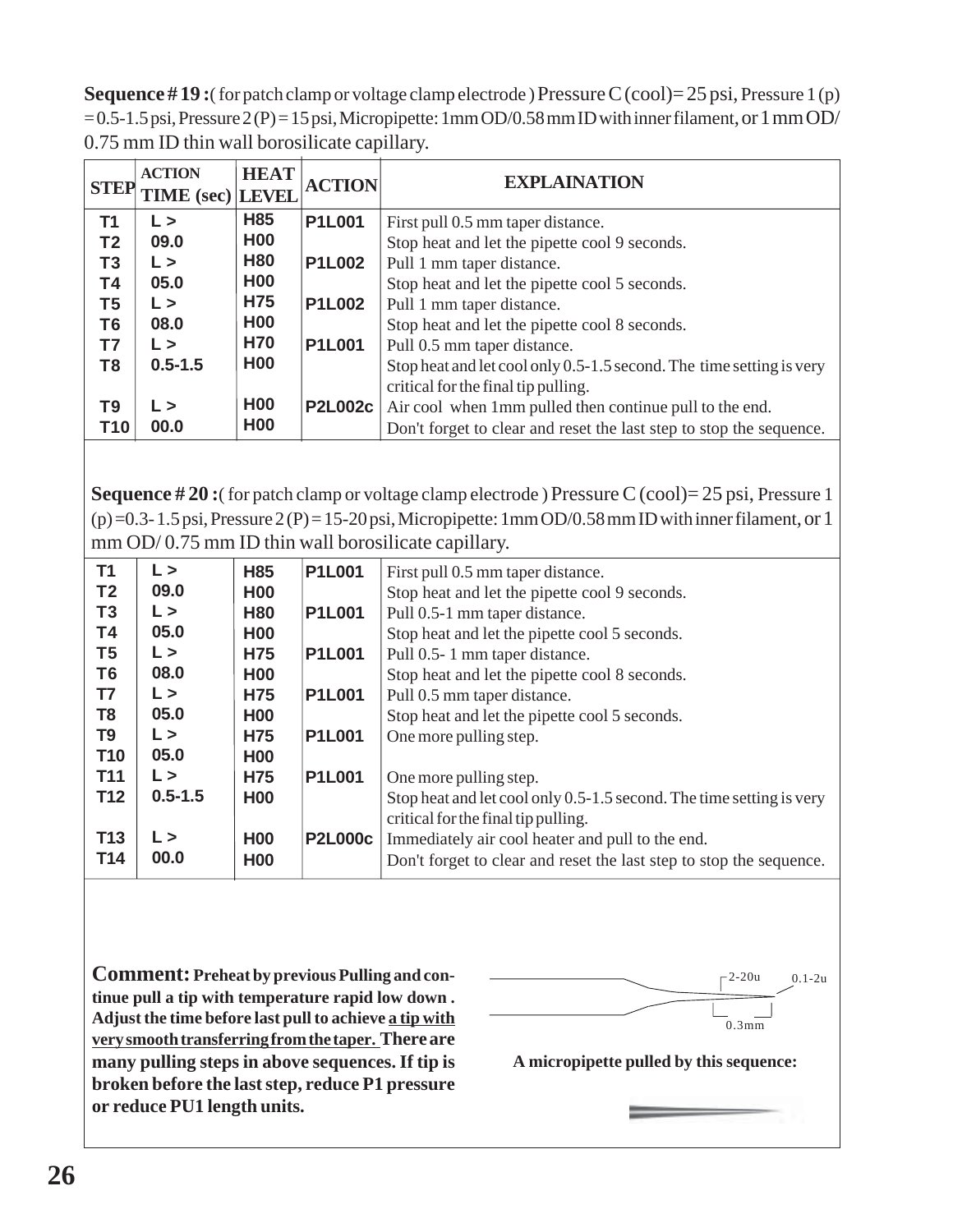| <b>SIEP</b>    | <b>ACTION</b><br>TIME (sec) | <b>HEAT</b><br><b>LEVEL</b> | <b>ACTION</b>  | <b>EXPLAINATION</b>                                                            |
|----------------|-----------------------------|-----------------------------|----------------|--------------------------------------------------------------------------------|
| T1             | L>                          | H85                         | <b>P1L002</b>  | First pull 1 mm taper distance.                                                |
| T <sub>2</sub> | 09.0                        | <b>H00</b>                  |                | Stop heat and let the pipette cool 9 seconds.                                  |
| T <sub>3</sub> | L >                         | <b>H80</b>                  | <b>P1L002</b>  | Pull 0.5-1 mm taper distance. More pulling units compare SEQ#20.               |
| T4             | 05.0                        | <b>H00</b>                  |                | Stop heat and let the pipette cool 5 seconds.                                  |
| T5             | L >                         | H75                         | <b>P1L001</b>  | Pull 0.5-1 mm taper distance.                                                  |
| T <sub>6</sub> | 08.0                        | <b>H00</b>                  |                | Stop heat and let the pipette cool 8 seconds.                                  |
| T7             | IL >                        | <b>H80</b>                  | <b>P1L001</b>  | Pull 0.5 mm taper distance.                                                    |
| T8             | 05.0                        | <b>H00</b>                  |                | Stop heat and let the pipette cool 5 seconds.                                  |
| T9             | $\mathsf{L}$                | <b>H75</b>                  | <b>P1L001</b>  | Pull 0.5 mm taper distance.                                                    |
|                | T10 05.0                    | <b>H00</b>                  |                | Stop heat and let the pipette cool 5 seconds.                                  |
| T11 L>         |                             | H75                         | <b>P1L002</b>  | More pulling units compare SEQ#20 for larger (1.2-1.5 mm) O.D.                 |
|                | $T12 0.5(0.5-3)$            | <b>H00</b>                  |                | Stop heat and let cool only 1-3 second. The longer time setting and bigger tip |
|                |                             |                             |                | opening will be: 1 um tip/1 sec, 3 um tip/2 sec, 8 um tip/3 sec.               |
| T13 L>         |                             | <b>H00</b>                  | <b>P2L001c</b> | Air cool heater after pull setting units then pull to the end.                 |
|                | T14 00.0                    | <b>H00</b>                  |                | Don't forget to clear and reset the last step to stop the sequence.            |
|                |                             |                             |                |                                                                                |

**Sequence # 21 :**( for patch clamp or voltage clamp electrode ) Pressure C (cool)= 25 psi, Pressure 1 (p) =0.3- 1.5 psi, Pressure 2 (P) = 8-20 psi, Micropipette: **1.2 mm OD/0.68 mm ID** with inner filament.

**Comment: Pulling more length units for bigger size pipette. Preheat by previous Pulling and continue pull a tip with temperature rapid low down . Adjust the time before last pull to achieve different tip opening. There are many pulling steps in above sequences. If tip is broken before the last step, reduce P1 pressure or reduce PU1 length units.**



**Time before last pull (second): 1 2 3 Tip opening ( um ): 1 3 8**

**Sequence # 22:** Pressure C (cool)= 25 psi, Pressure 1 (p) = 0.1-1 psi, Pressure 2 (P) = 10-16psi, Micropipette: **1.5 mm OD/ 0.84mm ID with filament or thin wall 1.12mm ID**.

|           | $T1$ 20.0  | H80-93           |                                    | Preheatcertaintime with high heat. Time setting is critical for different diameter pipette |
|-----------|------------|------------------|------------------------------------|--------------------------------------------------------------------------------------------|
| $T2$ 1-3  |            | H <sub>0</sub> 0 | P1L <sub>5</sub>                   | Then slow pull 1-3 seconds until heater cool down completely.                              |
| T3 7.0    |            | <b>H00</b>       |                                    | Waitcool7 seconds.                                                                         |
| $ T4 $ L> |            | H65-78           | P <sub>1</sub> L <sub>08</sub> -12 | Heatandpull 10units (4-6mm).                                                               |
|           | T5 0.5-3.0 | <b>H00</b>       |                                    | Then stop heat for short time (0.5-3 seconds), time setting is critical for final pulling. |
| $T6$ L>   |            | <b>H00</b>       | P2L00(1-3)c                        | Fast pull some distance then eject aircool and pull to the end.                            |
|           | T7 03.0    | <b>H00</b>       | <b>COOL</b>                        | Continue eject air 3 second to complete cool down the heater.                              |
|           | T8 00.0    | <b>H00</b>       |                                    | Don't forget to clear and reset the last step to stop the sequence.                        |
|           |            |                  |                                    |                                                                                            |
|           |            |                  |                                    |                                                                                            |

**Comment: Smooth tip for bigger size pipette. Preheat first, then slow pull taper with heater off until the heater completely cool down. Pull tip with heater turned on again, then rapid pull to the end with air cool. Adjust preheat time or P1 pressure is critical to guaranty taper pull ing not too long or too short before heat completely cool down .**

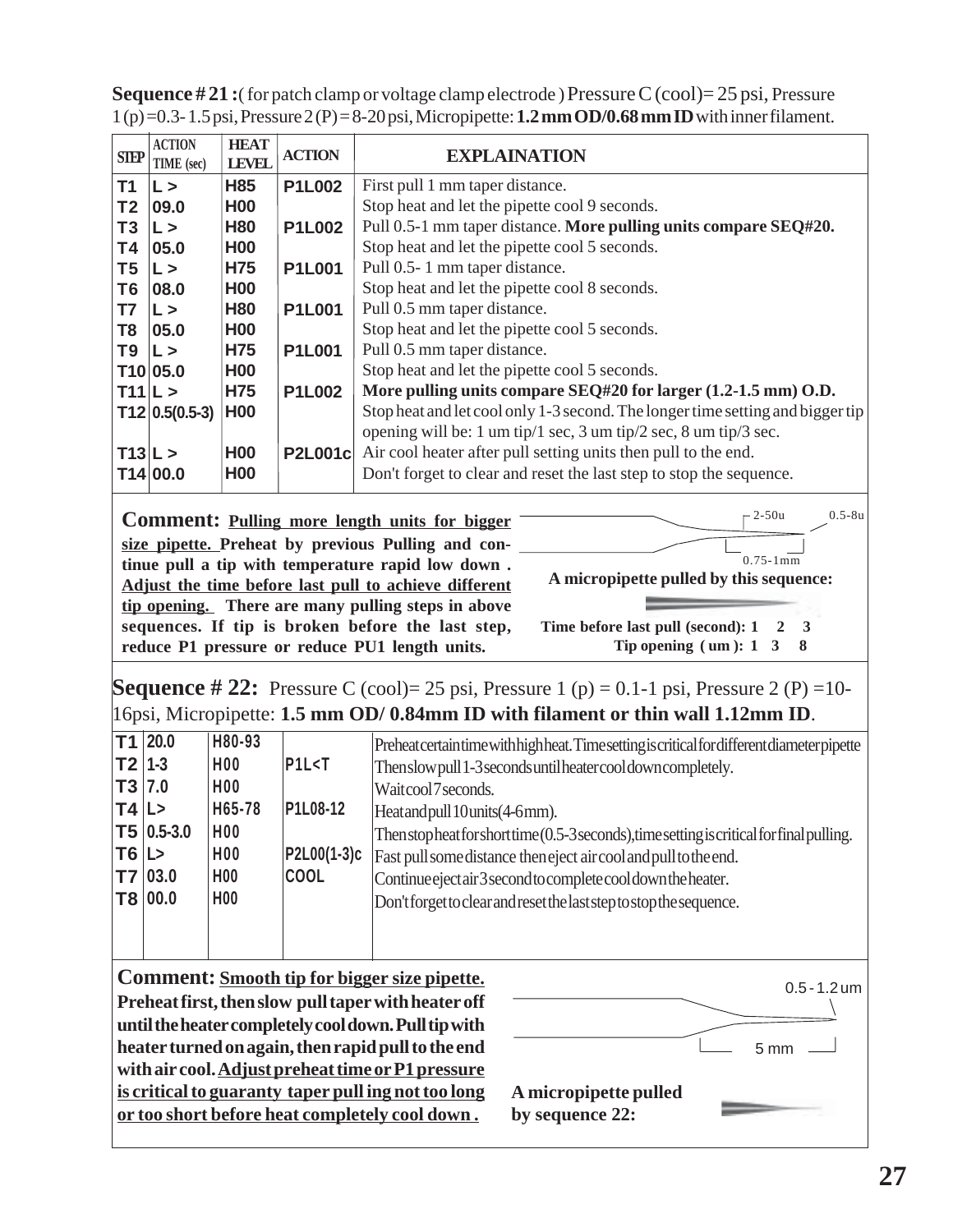## **EXTRA SEQUENCES:**

Pull different tip opening and longer taper for direct using or further microgrinding and microforging.

**Sequence # 23:** Pressure C (cool)= 25 psi, Pressure 1 (p) = 0.5-1.5 psi, Pressure 2 (P) = 9-18 psi, Micropipette: **1 - 1.5 mm OD** thin-wall or with filament pipette.

| <b>STEP</b>                                                     | <b>ACTION</b><br><b>TIME</b> (sec)                                                                                                                                                                                                                                                                                       | <b>HEAT</b><br><b>LEVEL</b>                                                        | <b>ACTION</b>                                   | <b>EXPLAINATION</b>                                                                                                                                                                                                                                                                            |  |
|-----------------------------------------------------------------|--------------------------------------------------------------------------------------------------------------------------------------------------------------------------------------------------------------------------------------------------------------------------------------------------------------------------|------------------------------------------------------------------------------------|-------------------------------------------------|------------------------------------------------------------------------------------------------------------------------------------------------------------------------------------------------------------------------------------------------------------------------------------------------|--|
| T1  L><br>$T3$ L>                                               | T2 02.0<br>T4 00.0<br>T5 00.0                                                                                                                                                                                                                                                                                            | H61-70<br>H <sub>00</sub><br>H <sub>00</sub><br><b>H00</b><br>H <sub>0</sub>       | P1L012<br><b>P2L002c</b><br><b>COOL</b>         | Slow pull 6 mm with low heat.<br>Wait heat stop cool down for 0.5-3 second.<br>Fast pull some distance with heat stop then ejecting air cool and pull to<br>the end.<br>Cool down the heater completely<br>Don't forget to clear and reset the last step to stop the sequence.                 |  |
|                                                                 | <b>Comment:</b> Slow pull taper certain distance<br>$0.5 - 1.2$ um<br>with low heat. Then apply rest heat rapid pull to<br>the end with air cool. Adjusting P1Lxxx distance<br>$5 - 10$ mm<br>or heat level will change taper length or tip<br>shape.<br>A micropipette pulled<br>by sequence 23:                        |                                                                                    |                                                 |                                                                                                                                                                                                                                                                                                |  |
|                                                                 |                                                                                                                                                                                                                                                                                                                          |                                                                                    |                                                 | <b>Sequence</b> # 24: Pressure C (cool)= 25 psi, Pressure 1 (p) = 0.1-1 psi, Pressure 2 (P) = 9-<br>18 psi, Micropipette: 1-1.5 mm OD thin-wall or with filament pipette.                                                                                                                      |  |
| T1<br>T <sub>2</sub><br>T3<br><b>T4</b><br>T5<br>T <sub>6</sub> | $\mathsf{L}$<br>$\mathsf{L}$<br>$0.5 - 5$<br>$\mathsf{L}$<br>00.0<br>00.0                                                                                                                                                                                                                                                | H61-70<br>H <sub>00</sub><br>H <sub>00</sub><br>H <sub>00</sub><br>H <sub>00</sub> | P1L012-18<br>P1L004-8<br><b>P2L000c</b><br>COOL | Slow pull 6-9 mm with low heat.<br>Pull 2-4 mm with heat shut off<br>Wait heat stop cool down for 0.5-5 second.<br>Fast pull with heat stop, ejecting air cool and pull to the end.<br>Cool down the heater completely.<br>Don't forget to clear and reset the last step to stop the sequence. |  |
|                                                                 | <b>Comment:</b> Slow pull longer distance taper with<br>$1 - 3$ um<br>low heater and low force. Then apply less rest<br>heat rapid pull to the end with air cool. Adjusting<br>P1Lxxx distance or wait cool time will change<br>8-15 mm<br>taper length or tip opening size.<br>A micropipette pulled<br>by sequence 24: |                                                                                    |                                                 |                                                                                                                                                                                                                                                                                                |  |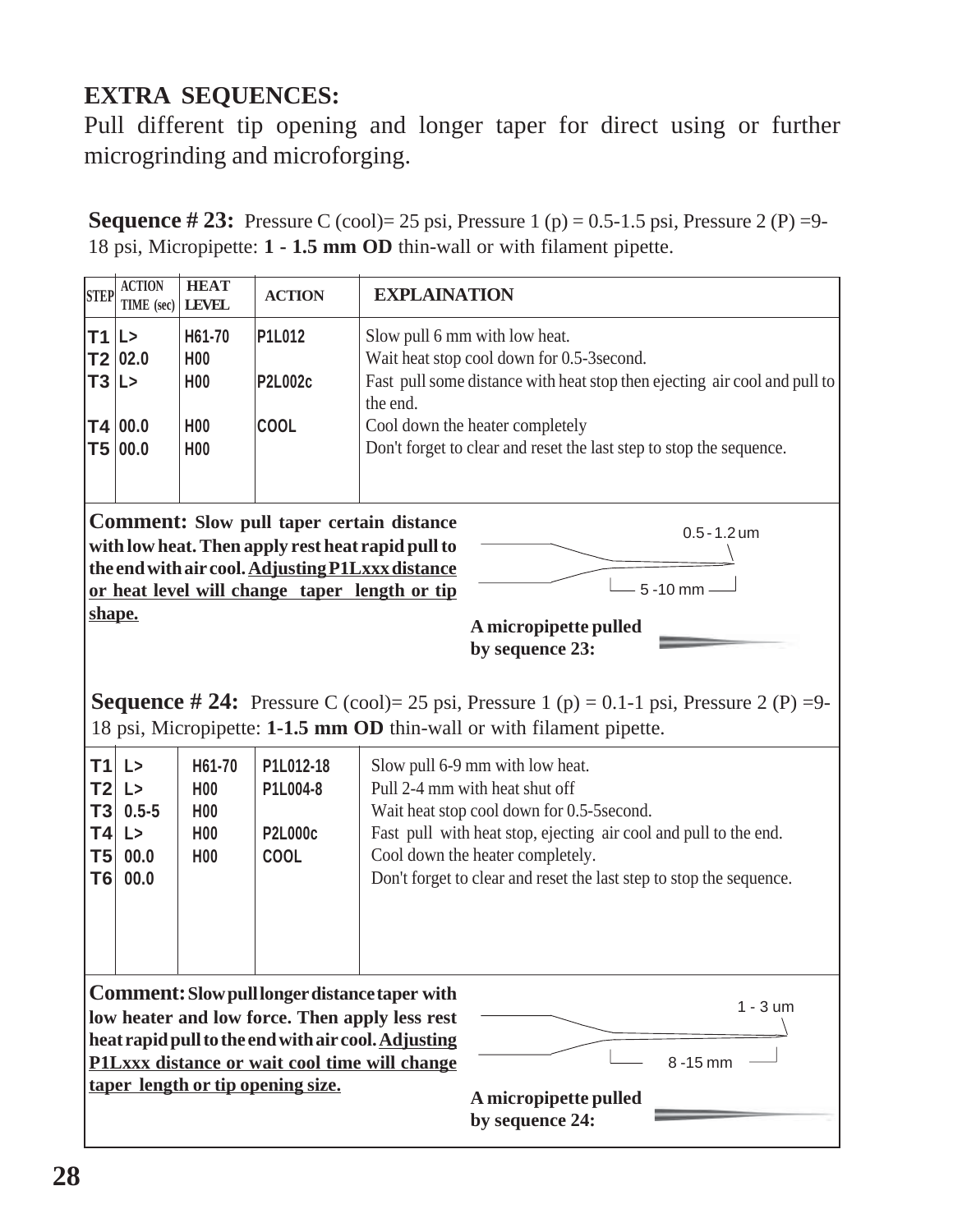**Sequence # 25 :** Pressure C (cool)= 25 psi, Pressure 1 (p) = 0.1-1 psi, Pressure 2 (P) = 10-12 psi, Micropipette:1-1.5 mm OD/ 0.58 mm ID with filament or thin wall borosilicate capillary.

| <b>STEP</b>    | <b>ACTION</b><br>TIME(sec) LEVEL | <b>HEAT</b>     | <b>ACTION</b>  | <b>EXPLAINATION</b>                                                 |
|----------------|----------------------------------|-----------------|----------------|---------------------------------------------------------------------|
| T1             | L >                              | <b>H70</b>      | <b>P1L003</b>  | Pull 1-4 mm with heat grade 65-75.                                  |
| T <sub>2</sub> | 07.0                             | H <sub>00</sub> |                | Stop heat and let the pipette cool 7 seconds.                       |
| T <sub>3</sub> | $\mathsf{L} >$                   | H65             | <b>P1L005</b>  | Pull 2.5 mm taper with heat 65.                                     |
| <b>T4</b>      | L >                              | H <sub>00</sub> | <b>P1L010</b>  | Continue pull 5 mm with heat off.                                   |
| T <sub>5</sub> | $2 - 6$                          | <b>H00</b>      |                | Stop heat and let the pipette cool 2-6 seconds.                     |
| T <sub>6</sub> | L >                              | <b>H00</b>      | <b>P2L000c</b> | Final pull with heater turning off (Tip is cut off).                |
| <b>T7</b>      | 3.0                              | <b>H00</b>      | <b>COOL</b>    | continue cool 3 second to complete cool down heater.                |
| T8             | 0.0                              | H <sub>00</sub> |                | Don't forget to clear and reset the last step to stop the sequence. |

**Sequence # 26 :** Pressure C (cool)= 25 psi, Pressure 1 (p) = 0.1-1 psi, Pressure 2 (P) = 10-12 psi, Micropipette:1-1.5 mm OD/ 0.58 mm ID with filament or thin wall borosilicate capillary.

| <b>STEP</b>    | <b>ACTION</b><br>TIME(sec) LEVEL | <b>HEAT</b>     | <b>ACTION</b>  | <b>EXPLAINATION</b>                                                 |
|----------------|----------------------------------|-----------------|----------------|---------------------------------------------------------------------|
| T1             | L >                              | <b>H70</b>      | P1L003         | Pull 1-4 mm with heat grade 65-75.                                  |
| T <sub>2</sub> | 07.0                             | <b>H00</b>      |                | Stop heat and let the pipette cool 7 seconds.                       |
| T <sub>3</sub> | $\mathsf{L}$                     | H65             | <b>P1L005</b>  | Pull 2.5 mm taper with heat 65.                                     |
| <b>T4</b>      | $\mathsf{L} >$                   | H <sub>00</sub> | <b>P1L008</b>  | Continue pull 4 mm with heat off.                                   |
| T <sub>5</sub> | $2 - 6$                          | H <sub>00</sub> |                | Stop heat and let the pipette cool 2-6 seconds.                     |
| T <sub>6</sub> | $\mathsf{L} >$                   | <b>H00</b>      | <b>P2L000c</b> | Final pull with heater turning off (Tip is cut off).                |
| <b>T7</b>      | 3.0                              | <b>H00</b>      | <b>COOL</b>    | continue cool 3 second to complete cool down heater.                |
| T <sub>8</sub> | 0.0                              | H <sub>00</sub> |                | Don't forget to clear and reset the last step to stop the sequence. |

**Comment: Pull different tip opening. These two sequences can pull tip from 1u- 5u tip opening with one short prepull first. Then continue pull with rest heat from the first pull. Adjust the continue pull distance to make different diameter. Wait enough time to final put to break off the tip. Tip opening size can be changed by setting different pulling length (T4) and cool time (T5). Longer pulling length or shorter cool time can make tip opening smaller, Shorter pulling length or longer cool time can make tip opening larger.**





**Sequence # 27 :** Pressure C (cool)= 25 psi, Pressure 1 (p) = 0.1-1 psi, Pressure 2 (P) = 10-12 psi, Micropipette:1 mm OD/0.58 mm ID with filament or thin wall borosilicate capillary.

| $T1 \mid 15.0$         | <b>H88</b>      |                | Preheat 13-18 second.                                               |
|------------------------|-----------------|----------------|---------------------------------------------------------------------|
| T2 L>                  | <b>H00</b>      | <b>P1L030</b>  | Pull 15 mm taper distance.                                          |
| $T3   0.1 - 6.0   H00$ |                 |                | Stop heat and let the pipette cool 0.1-6 seconds.                   |
| T4 L>                  | <b>H00</b>      | <b>P2L000c</b> | Final pull with heater turning off (Tip is cut off).                |
| T5 03.0                | <b>H00</b>      | <b>COOL</b>    | continue cool 3 second to complete cool down heater.                |
| T6 00.0                | H <sub>00</sub> |                | Don't forget to clear and reset the last step to stop the sequence. |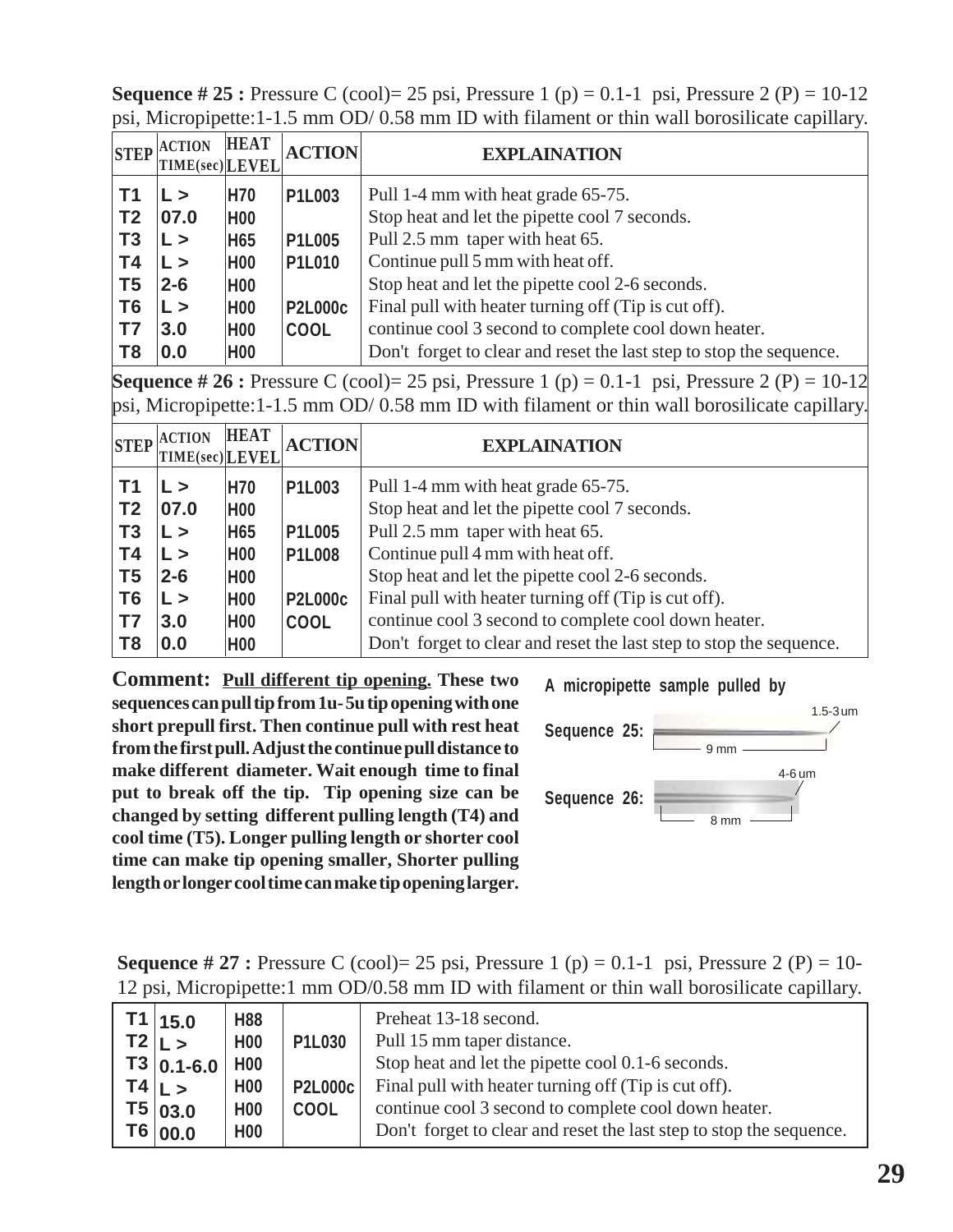**Sequence # 28 :** Pressure C (cool)= 25 psi, Pressure 1 (p) = 0.1-1 psi, Pressure 2 (P) = 10-12 psi, Micropipette:1-1.5mm OD/ 0.58 mm ID with filament or thin wall borosilicate capillary.

| <b>STEP</b>                                                                                                                                                                                          | <b>ACTION</b><br>TIME(sec)LEVEL                                     | <b>HEAT</b>                                                                                | <b>ACTION</b>                                  | <b>EXPLAINATION</b>                                                                                                                                                                                                                                                                                    |
|------------------------------------------------------------------------------------------------------------------------------------------------------------------------------------------------------|---------------------------------------------------------------------|--------------------------------------------------------------------------------------------|------------------------------------------------|--------------------------------------------------------------------------------------------------------------------------------------------------------------------------------------------------------------------------------------------------------------------------------------------------------|
| T1<br>T <sub>2</sub><br>T <sub>3</sub><br><b>T4</b><br>T <sub>5</sub><br>T <sub>6</sub>                                                                                                              | 18.0<br>$\mathsf{L}$<br>$0.1 - 6.0$<br>$\mathsf{L}$<br>03.0<br>00.0 | <b>H88</b><br><b>H00</b><br>H <sub>00</sub><br><b>H00</b><br><b>H00</b><br><b>H00</b>      | P1L030<br><b>P2L000c</b><br><b>COOL</b>        | Preheat 18-20 second.<br>Pull 15 mm longer taper distance.<br>Stop heat and let the pipette cool 0.1-6 seconds.<br>Final pull with heater turning off (Tip is cut off).<br>continue cool 3 second to complete cool down heater.<br>Don't forget to clear and reset the last step to stop the sequence. |
|                                                                                                                                                                                                      |                                                                     |                                                                                            |                                                | <b>Sequence # 29 :</b> Pressure C (cool)= 25 psi, Pressure 1 (p) = 0.1-1 psi, Pressure 2 (P) = 10-<br>$ 12 \text{ psi},$ Micropipette: $1 - 1.5$ mm OD/0.58 mm ID with filament or thin wall borosilicate capillary.                                                                                   |
|                                                                                                                                                                                                      | T1 18.0<br>T2 L><br>$T3 0.1-6.0$<br>T4 L><br>T5 03.0<br>T6 00.0     | <b>H88</b><br><b>H00</b><br>H <sub>00</sub><br>H <sub>00</sub><br><b>H00</b><br><b>H00</b> | <b>P1L027</b><br><b>P2L000c</b><br><b>COOL</b> | Preheat 18-20 second.<br>Pull 13 mm long taper distance.<br>Stop heat and let the pipette cool 4-6 seconds.<br>Final pull with heater turning off (Tip is cut off).<br>continue cool 3 second to complete cool down heater.<br>Don't forget to clear and reset the last step to stop the sequence.     |
| <b>Sequence</b> # 30 : Pressure C (cool)= 25 psi, Pressure 1 (p) = 0.1-1 psi, Pressure 2 (P) = 10-<br>12 psi, Micropipette: 1-1.5mm OD/0.58 mm ID with filament or thin wall borosilicate capillary. |                                                                     |                                                                                            |                                                |                                                                                                                                                                                                                                                                                                        |
| <b>T1</b><br>T <sub>2</sub><br><b>T3</b><br>Τ4<br>T <sub>5</sub>                                                                                                                                     | 18.0<br>$\mathsf{L}$<br>$\mathsf{L}$<br>03.0<br>00.0                | <b>H88</b><br>H <sub>00</sub><br>H <sub>00</sub><br>H <sub>0</sub> 0<br><b>H00</b>         | P1L023<br>P2L001-9c<br><b>COOL</b>             | Preheat 18-20 second.<br>Pull 11 mm not too long taper distance with heater turning off.<br>Final pull with some distance then eject cool air.<br>continue cool 3 second to complete cool down heater.<br>Don't forget to clear and reset the last step to stop the sequence.                          |

**Comment: Pull different larger tip opening with Long taper. SEQ27-30 sequences apply preheat before pull. Then pull tip with heat stop and temperature rapid low down . Adjust the first pull distance to make different diameter and taper length . Wait longer time then final put to cut off the tip at the right distance and right opening size. Tip opening size can be changed by pulling length (T2) and cool time for final tip breaking (T3) adjustment. Longer pulling length or shorter cool time can make tip opening smaller, Shorter pulling length or longer cool time can make tip opening larger.**

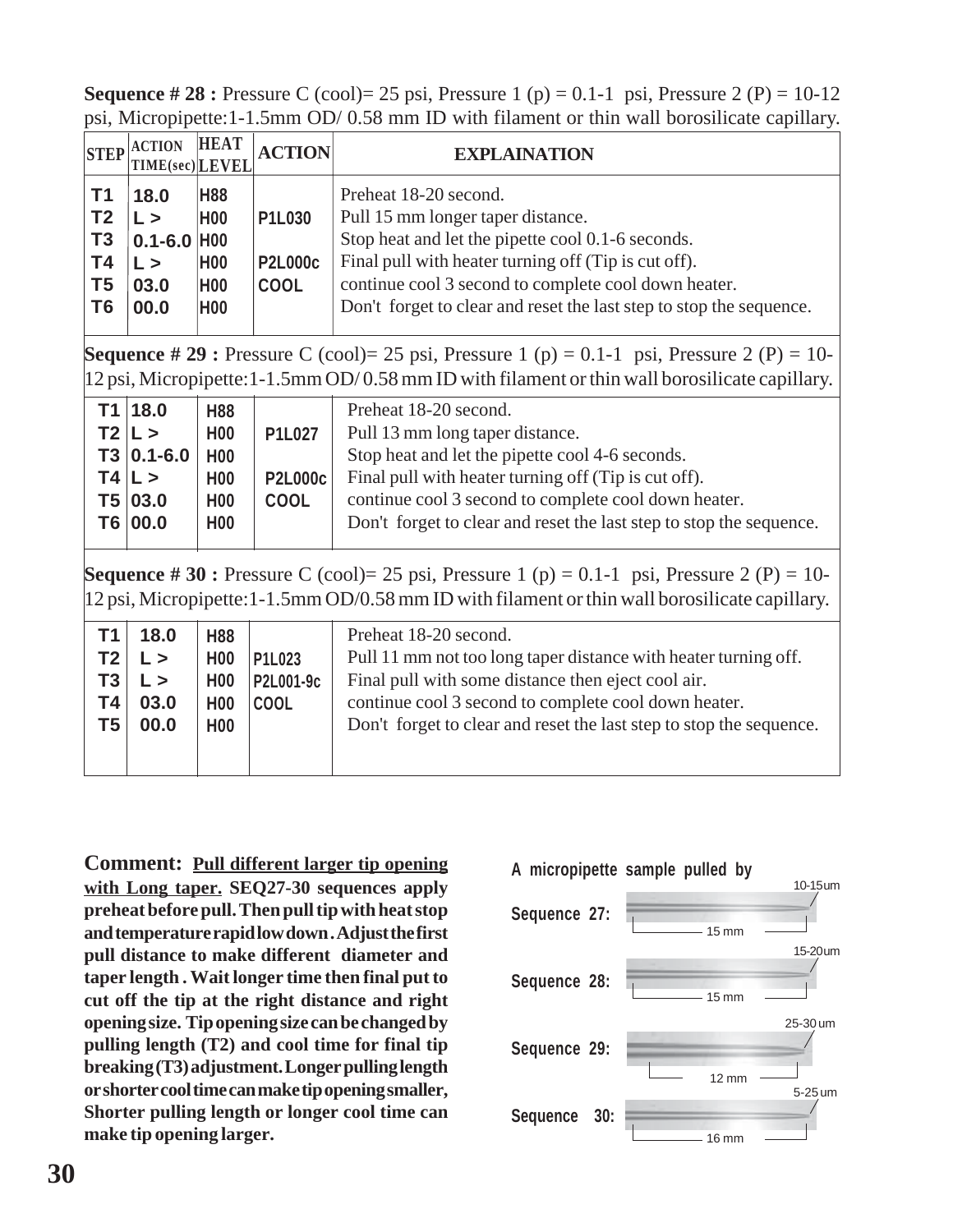# **Operating the Puller**

#### **1. Installing a Micropippette**

To install a glass capillary in the puller, follow steps and illustration below:

**(1)** Make sure the puller is in READY status and the real pressure measurements ( 'p' and 'P' ) are what you need ( They should be the same as the 'm' and 'M' numbers ). Press RETURN key to move two clamps back to the center position.

**(2)** Loosen two clamp screws.

**(3)** Insert the capillary through the filament coil and lay it down on the clamp slots. Make sure both clamp blocks are at the center. Then tighten the clamp screws gently to just hold the pipette securely. **The clamp is high friction design. Don't turn the screw too tight, otherwise the glass pipette will be broken and the friction pack inside the clamp will be damaged.**

**(4)** If pulling sequence is Preheat Pull or Rest Heat Pull, press the PULL1 key to pull the pipette manually ( without heating ) to test pipette tightening security. If pulling sequence is Heat & Pull, press the PULL2 key to test. If the pipette is tighten securely, then go to next step, Otherwise, tighten the clamps again.

**(5)** Let the puller cover down to cover the pulling machinery and make sure no powerful light source on the top of the puller ( bright light on the top will effect the optical ruler ). Then , just press the START key to pull the pipette automatically following the displayed sequence.



## **2. Monitoring A Pulling Sequence Execution**

The following information is important for users to create and test a new pulling sequence.

Besides sequence setting parameters, there are two real time measurement(<-) displayed on the display window during a pulling sequence execution. One is the dynamic heat control and Heat power measurement(H<-xx.x) displayed on the upper right corner of display window. Another Timer real-time counting(T<-xx.x) or pulling Length movement(L<-xx.x) is counting in the second row of display window. You will find the measurements match the setting exactly.

Heating power indicator Dynamic heat control counting

|           |                                      | <b>ACTION:</b> $\text{SEQ01 H<-89.9} \text{Action Time(T) count up}$ |
|-----------|--------------------------------------|----------------------------------------------------------------------|
|           | P20.1 M 20.0 p:3. L<0.02             | or optical ruler $(L)$ move-                                         |
|           | Action step $+$ T1: 030.0 +90 P1L002 | ment                                                                 |
| T2: 003.0 | <b>H00</b>                           | <b>The Display Window</b>                                            |

The window always displays the acting step on the third row during action. The Action Time  $(T\rightarrow)$  counts up till reach the acting step time set point , and then goes to next step counting. If the acting step is PULL1 controlled by optical ruler, the pulling Length count (L->)will show the optical ruler movement count till reach the P1LXXX set point.

If the heater is acting in the current step , the 'H->' will be displayed on the third row of window followed by dynamic heat control power measurement counting. The less significant numbers of heat control changing and jumping indicate the computer heat control is working intensely.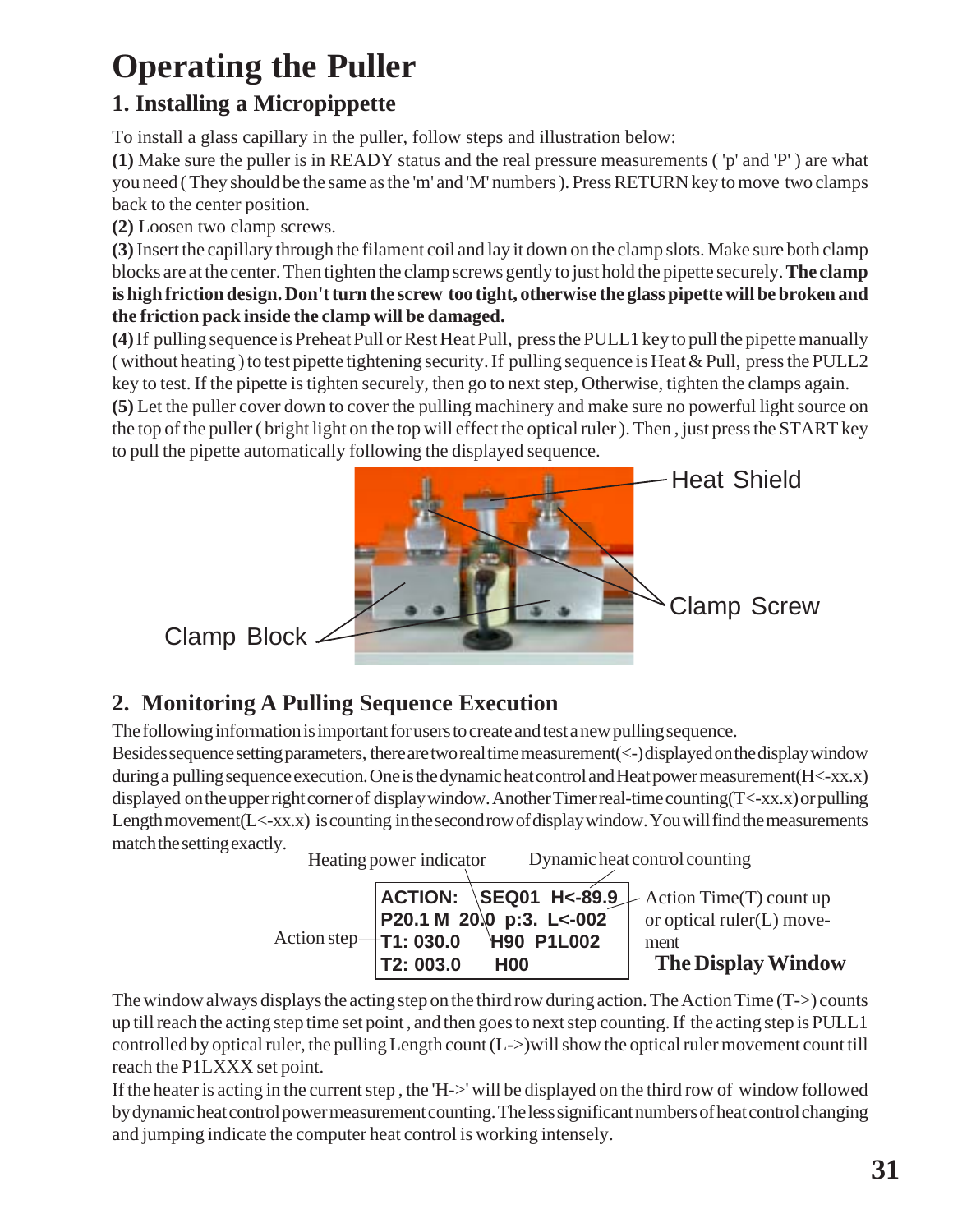#### **3. Replacing Heating Filament**

If a heat coil replacement is needed, loosen two (short and long) fix screws in the heater fixture . Take out the old or broken heat coil and replace a new one. Before tightening the fix screws, insert a straight metal "Heat Coil Fix Pin" into the heat filament coil without tightening the fix screws. Then move clamp blocks to place both sides of Heat Coil Fix Pin on the bigger side of clamp slots, so that the heat coil is in the correct position. Adjust the heat filament coil to place the wire ends of the coil under the washers of long/short fix screws, then tighten the two fix screws (See following pictures). **Be careful do not force the screws too tight or bend the heat shield stand, otherwise , the ceramic heater fixture will be broken.** Take out the heat coil fix pin after tighten the heat coil. After finishing all above, one more time coil adjustment is necessary by using a pair of tweezers.

A heat coil with more turns will pull longer taper of pipette tip, but the maximum heat level setting value may not be reached. There are different current limits for different diameter and different turns of filament coil. Therefore, the highest heat setting (H99) may not be reached for some kinds of filament. Checking the dynamic heat control counting on the display window, if the most significant counting number is less than the most significant heat setting number, it means the heating current reach the limit . Changing up the heat setting number will not increase the heater power in such condition.



**THE HEAT COIL SHOULD BE FIXED TO CENTER THE CLAMPED PIPETTE** :

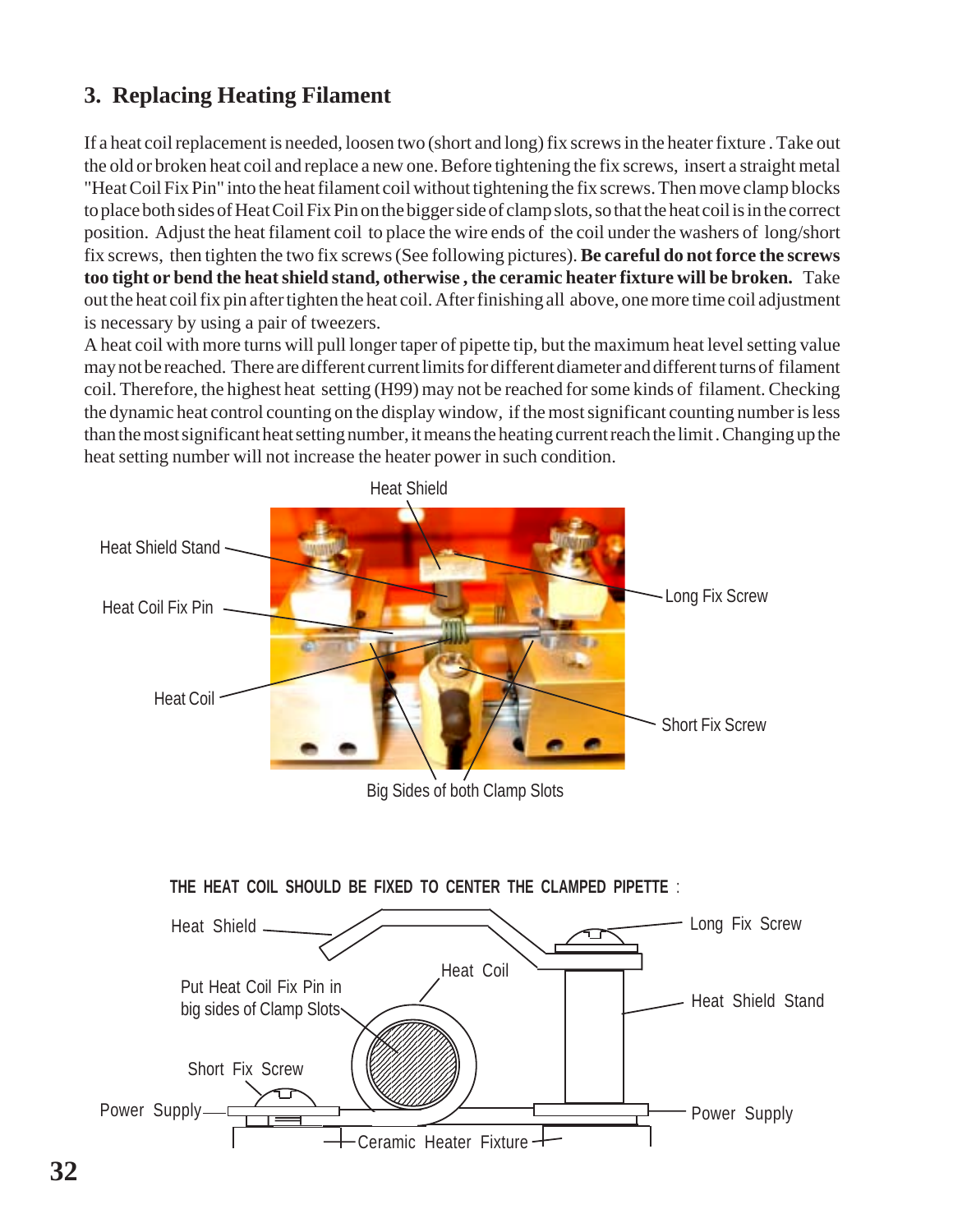# **Troubleshooting**

| <b>Sympton</b>                                                                      | Cause                                                                                                       | <b>Solution</b>                                                                                                              |
|-------------------------------------------------------------------------------------|-------------------------------------------------------------------------------------------------------------|------------------------------------------------------------------------------------------------------------------------------|
| The pipette is broken when it is<br>clamped.                                        | The clamp is too tight.<br>The pipette is not clamped on the<br>slot.<br>There is broken glass on the slot. | Do not turn the clamp screws too<br>tight. Place the pipette on the slot<br>position.<br>Clean the slot before clamp.        |
| The pipette is pulled out from<br>clamp during PULL 2 action.                       | The clamps was not tighten enough,<br>or heater setting is too low.                                         | Tighten the clamp again. Check<br>the heating level.                                                                         |
| When executing a pulling se-<br>quence, the pipette is broken with-<br>out tip.     | The Pressure $2$ (final pulling force)<br>is too high. The preheat is not<br>enough.                        | Set longer or higher preheat time<br>before final pull. Low down the<br>pressure 2.                                          |
| The pipette tip is not pulled to<br>break even the pulling sequence is<br>finished. | Pressure 2 is not high enough or<br>preheat is too long or heat level<br>too high for the last pull.        | Adjust regulator 2 for higher pres-<br>sure 2, or set 'PU2xxc' for rapid<br>cool when PULL 2, or reduce the<br>preheat time. |
| The PULL 1 is not controlled by<br>the ruler setting.                               | The optical ruler is interfered by<br>other light source.                                                   | Turn off or shield off the top light<br>source.                                                                              |
| There are no pull nor heat stop on<br>PULL1 step.                                   | The heating level of PULL1 step is<br>too low.                                                              | Press the stop to interrupt the se-<br>quence. Then reprogram the PULL<br>1 heat level.                                      |
| The pull 1 stop distance is longer<br>than PU1:xx setting.                          | The pull 1 pressure is too high.                                                                            | Reduce the PU1 pressure 'p'.<br>Higher than 3.5 psi is not recom-<br>mended.                                                 |
| Same sequence, but pull different<br>shape pipette.                                 | The real pulling pressures are not<br>adjusted as the memory required<br>ones.                              | Adjust the real pressures to match<br>the memory. If pressures are up-<br>dated, change the memory also.                     |